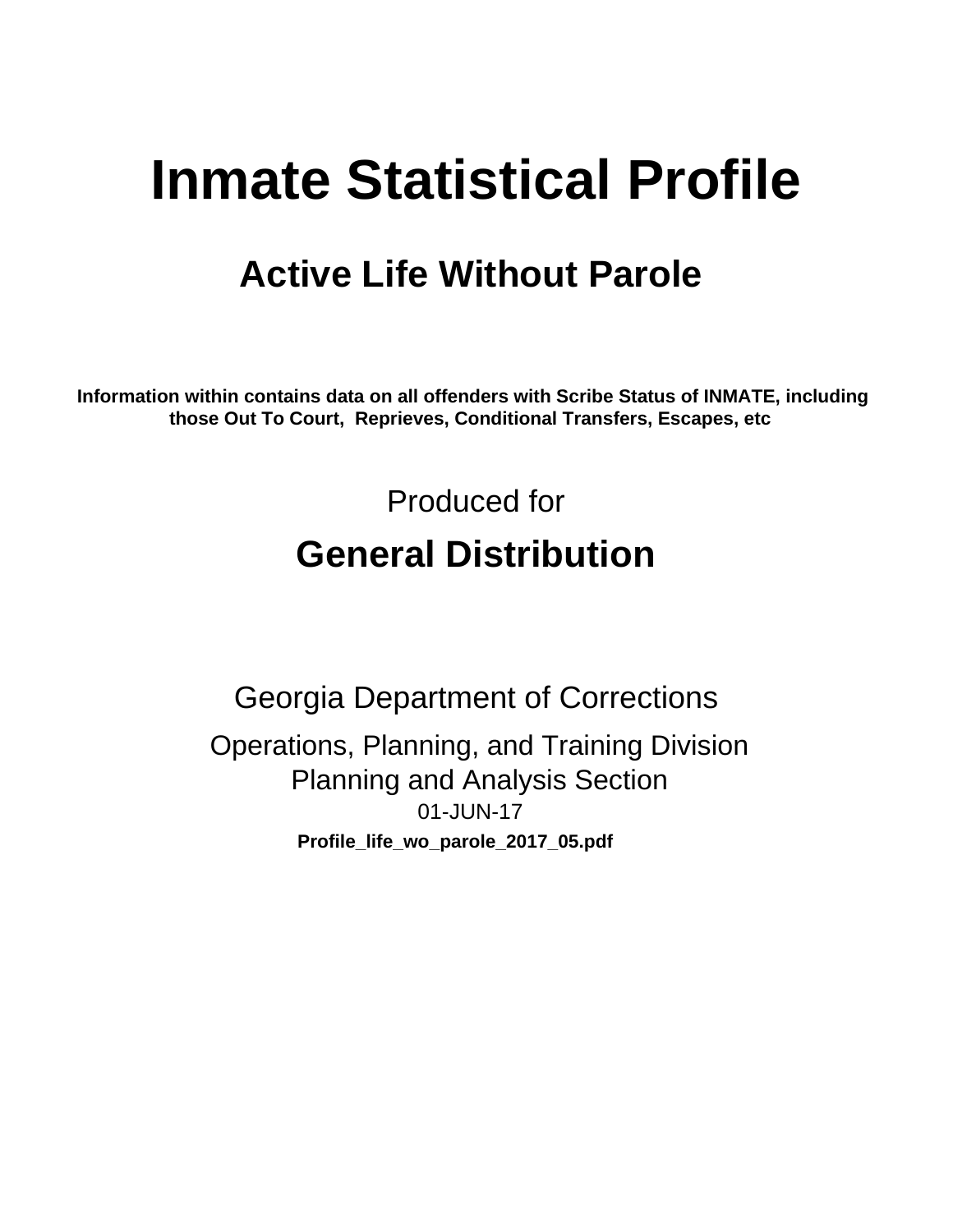# Inmate Statistical Profile 01-JUN-17

Contents

**Active Life Without Parole** 

Produced for General Distribution

# **Table of Contents**

|    | <b>Demographic information</b>                                        |
|----|-----------------------------------------------------------------------|
|    | 4 Current age, broken out in ten year age groups                      |
|    | 5 Race group                                                          |
|    | 6 Marital status, self-reported at entry to prison                    |
|    | 7 Number of Inmates with Dependents, self-reported at entry to prison |
|    | 8 Religious affiliation, self-reported at entry to prison             |
|    | 9 Home county - self-reported at entry to prison                      |
|    | 13 Employment status before prison, self-reported at entry to prison  |
|    | 14 Age at admission                                                   |
|    | 16 Height, measured at entry to prison                                |
|    | 17 Weight, measured at entry to prison                                |
|    | 18 Military service                                                   |
|    | <b>Correctional information</b>                                       |
|    | 19 Type of admission to prison                                        |
|    | 20 Current / last supervision level                                   |
|    | 21 Current / last institution type                                    |
|    | 22 Institution type - transitional centers                            |
|    | 23 Institution type - county prisons                                  |
|    | 24 Institution type - state prisons                                   |
|    | 25 Institution type - private prisons                                 |
|    | 26 Institution type - inmate boot camp                                |
|    | 27 Number of disciplinary reports                                     |
|    | 28 Number of transfers                                                |
|    | 29 Number of escapes                                                  |
|    | 30 Time served in current (or last) institution                       |
|    | Educational, psychological and physical information                   |
| 31 | Highest grade level attained                                          |
|    | 32 Culture fair IQ scores                                             |
|    | 33 Wide Range Achievement Test (WRAT) reading score                   |
|    | 34 Wide Range Achievement Test (WRAT) math score                      |
|    | 35 Wide Range Achievement Test (WRAT) spelling score                  |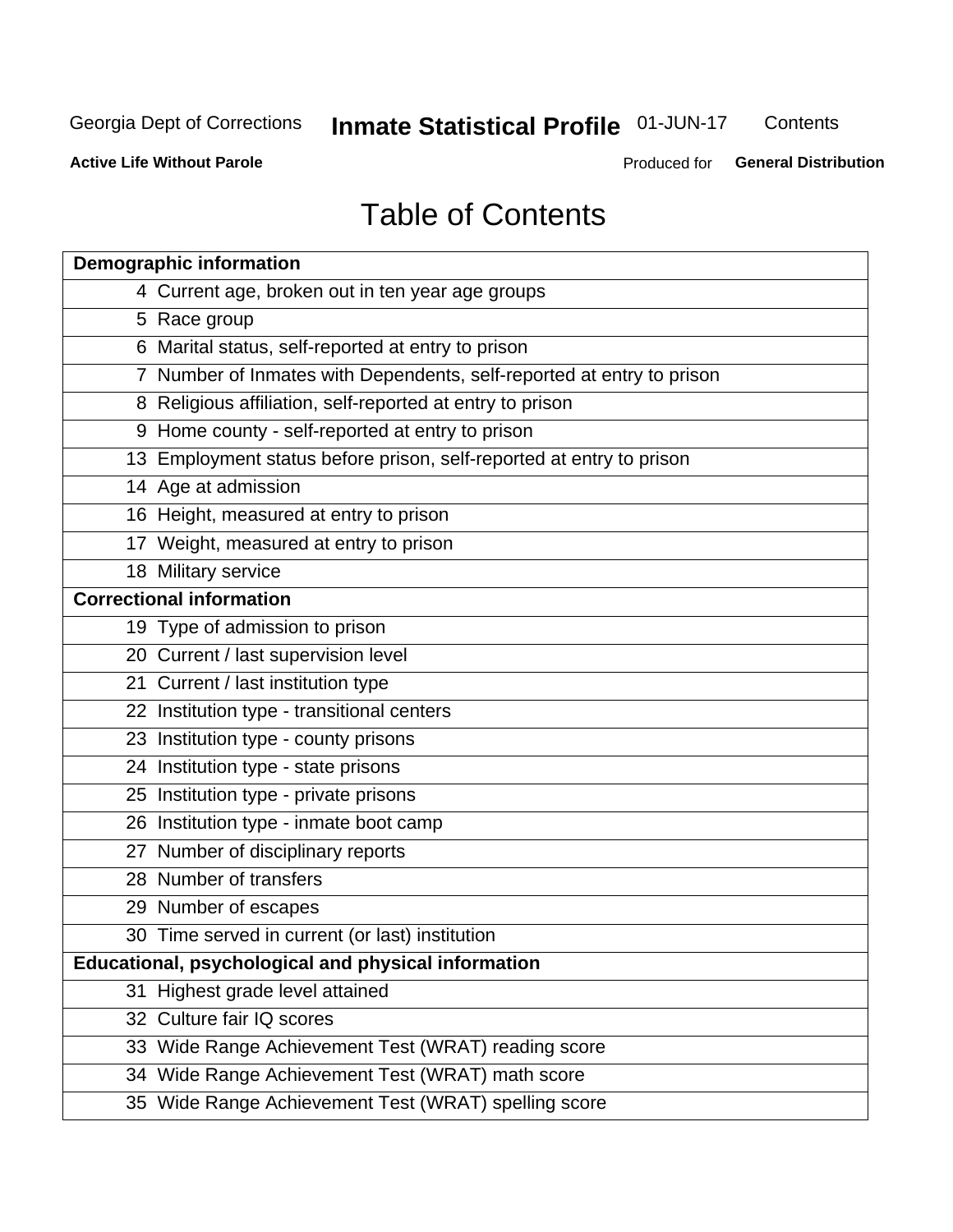# Inmate Statistical Profile 01-JUN-17

Contents

**Active Life Without Parole** 

Produced for General Distribution

# **Table of Contents**

| Educational, psychological and physical information              |
|------------------------------------------------------------------|
| 36 Current / last mental health treatment level                  |
| 37 PULHESDWIT medical scale - 'P' overall condition ('P'hysical) |
| 38 PULHESDWIT medical scale - 'U' upper body                     |
| 39 PULHESDWIT medical scale - 'L' lower body                     |
| 40 PULHESDWIT medical scale - 'H' hearing                        |
| 41 PULHESDWIT medical scale - 'E' vision                         |
| 42 PULHESDWIT medical scale -'S' psychiatric                     |
| 43 PULHESDWIT medical scale - 'D' dental                         |
| 44 PULHESDWIT medical scale - 'W' work ability                   |
| 45 PULHESDWIT medical scale - 'I' impairment                     |
| 46 PULHESDWIT medical scale - 'T' transportability               |
| <b>Crimes and criminal history information</b>                   |
| 47 Number of prior Georgia incarcerations                        |
| 48 Prison sentence in years                                      |
| 49 Primary offense, broken out into felonies vs misdemeanors     |
| 50 Primary offense, broken out into six broad crime categories   |
| 51 Primary offense, detailed offense code                        |
| 52 County of conviction of primary offense                       |
| 56 Circuit of conviction of primary offense                      |
| 58 Years served (jail + prison) in this incarceration            |
| <b>Medical information</b>                                       |
| 59 Results of most recent HIV test                               |
| 60 Results of most recent tuberculosis test                      |
| 61 Results of most recent syphilis test                          |
| 62 Results of most recent Hepatitis-C test                       |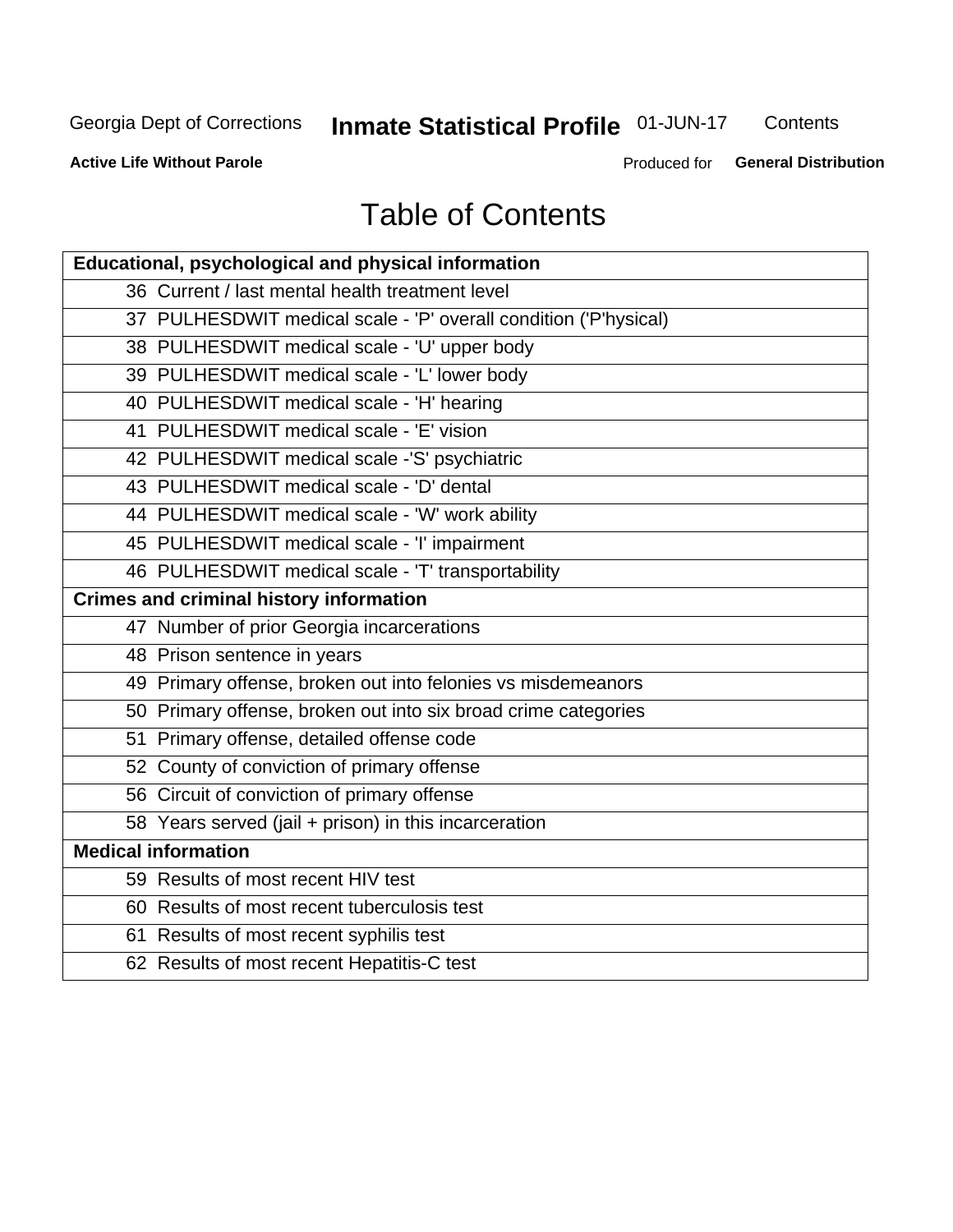### **Active Life Without Parole**

### Produced for General Distribution

# Current age, broken out in ten-year age groups

COL % - percent each COUNT is of its particular column

|                          |                 | <b>Male</b> |         |                 | <b>Female</b> |       |              | <b>Total</b> |  |
|--------------------------|-----------------|-------------|---------|-----------------|---------------|-------|--------------|--------------|--|
| <b>Current Age</b>       | <b>Count</b>    | Col %       | Row %   | <b>Count</b>    | Col %         | Row % | <b>Total</b> | Col %        |  |
| <b>Teens (1-19)</b>      |                 | 0.08%       | 100.00% |                 |               |       |              | 0.08%        |  |
| <b>Twenties (20-29)</b>  | 199             | 15.71%      | 95.67%  | 9               | 19.57%        | 4.33% | 208          | 15.84%       |  |
| Thirties (30-39)         | 348             | 27.47%      | 96.40%  | 13 <sub>1</sub> | 28.26%        | 3.60% | 361          | 27.49%       |  |
| <b>Forties (40-49)</b>   | 346             | 27.31%      | 95.84%  | 15              | 32.61%        | 4.16% | 361          | 27.49%       |  |
| <b>Fifties (50-59)</b>   | 257             | 20.28%      | 96.98%  | 8               | 17.39%        | 3.02% | 265          | 20.18%       |  |
| <b>Sixties (60-69)</b>   | 91              | 7.18%       | 98.91%  |                 | 2.17%         | 1.09% | 92           | 7.01%        |  |
| Seventy + (70 and above) | 25 <sub>1</sub> | 1.97%       | 100.00% |                 |               |       | 25           | 1.90%        |  |
| <b>Total Reported</b>    | 1,267           | 100%        | 96.50%  | 46              | 100%          | 3.50% | 1,313        | 100%         |  |

| <b>Continued and</b> |      |                |
|----------------------|------|----------------|
| $C = 4$              | 267, | .242<br>د ∟ د, |

| <b>Mean</b><br>(average) | 42.75 | 39.98 | 42.65 |
|--------------------------|-------|-------|-------|
| Median (middle)          |       |       |       |
| Mode<br>(most frequent)  | 36    |       | 36    |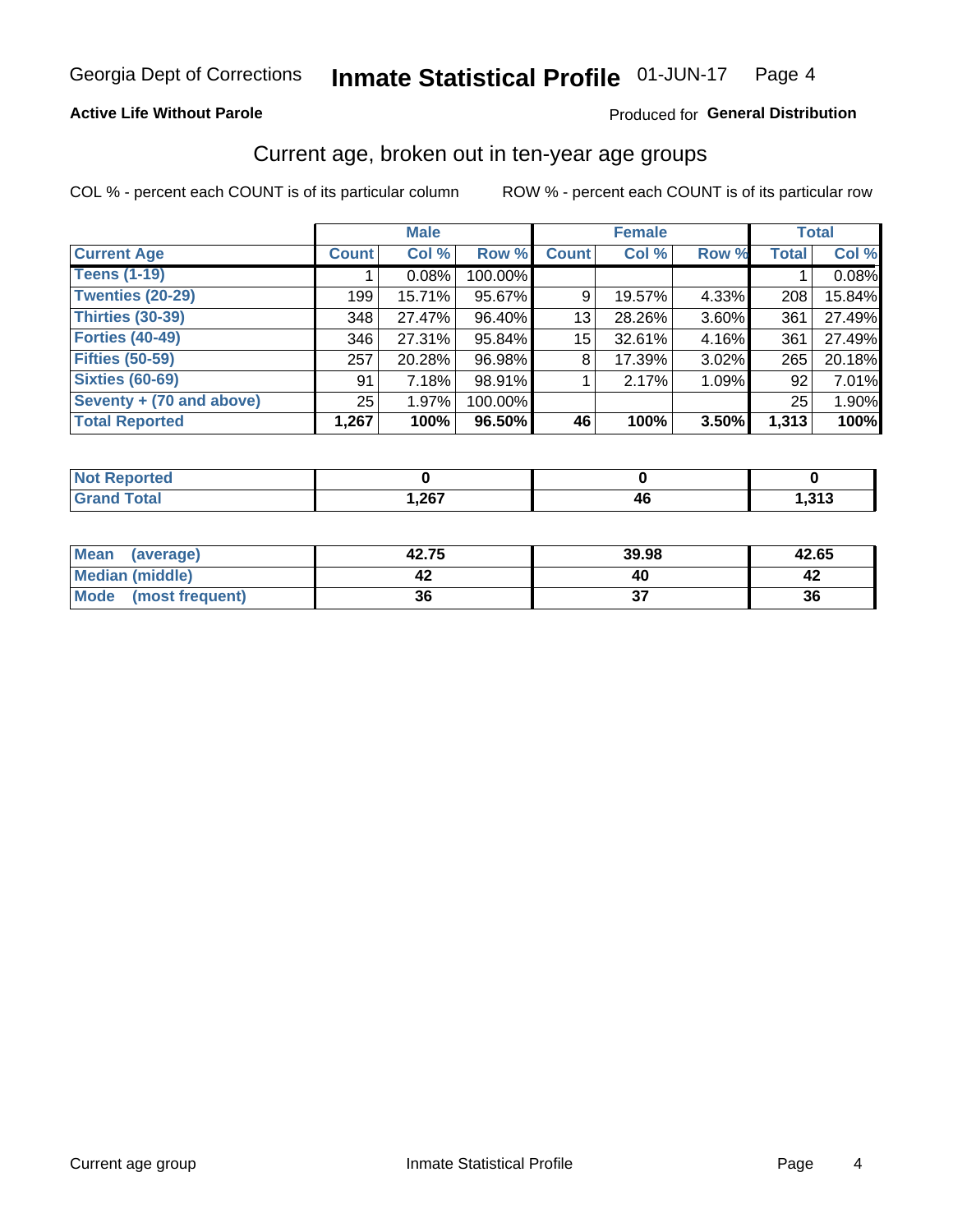#### Inmate Statistical Profile 01-JUN-17 Page 5

# **Active Life Without Parole**

Produced for General Distribution

# Race group

COL % - percent each COUNT is of its particular column

|                              |              | <b>Male</b> |                    | <b>Female</b> |        |       | <b>Total</b> |        |
|------------------------------|--------------|-------------|--------------------|---------------|--------|-------|--------------|--------|
| <b>Race Group</b>            | <b>Count</b> | Col %       | <b>Row % Count</b> |               | Col %  | Row % | <b>Total</b> | Col %  |
| <b>White</b>                 | 274          | 21.63%      | 94.48%             | 16            | 34.78% | 5.52% | 290          | 22.09% |
| <b>Black</b><br>$\mathbf{2}$ | 960          | 75.77%      | $97.17\%$          | 28            | 60.87% | 2.83% | 988          | 75.25% |
| <b>Other</b><br>5.           |              | .16%        | 100.00%            |               |        |       | 2            | .15%   |
| <b>Asian</b><br>6            | 5            | .39%        | 100.00%            |               |        |       | 5            | .38%   |
| <b>Hispanic</b><br>10        | 26           | 2.05%       | 92.86%             | 2             | 4.35%  | 7.14% | 28           | 2.13%  |
| <b>Total Reported</b>        | 1,267        | 100%        | 96.5%              | 46            | 100%   | 3.5%  | 1,313        | 100%   |

| <b>rted</b>       |              |    |             |
|-------------------|--------------|----|-------------|
| $F \cap f \cap F$ | 267<br>$-01$ | 4t | - 242<br>⊶י |

| M | - - - |  |
|---|-------|--|
|   |       |  |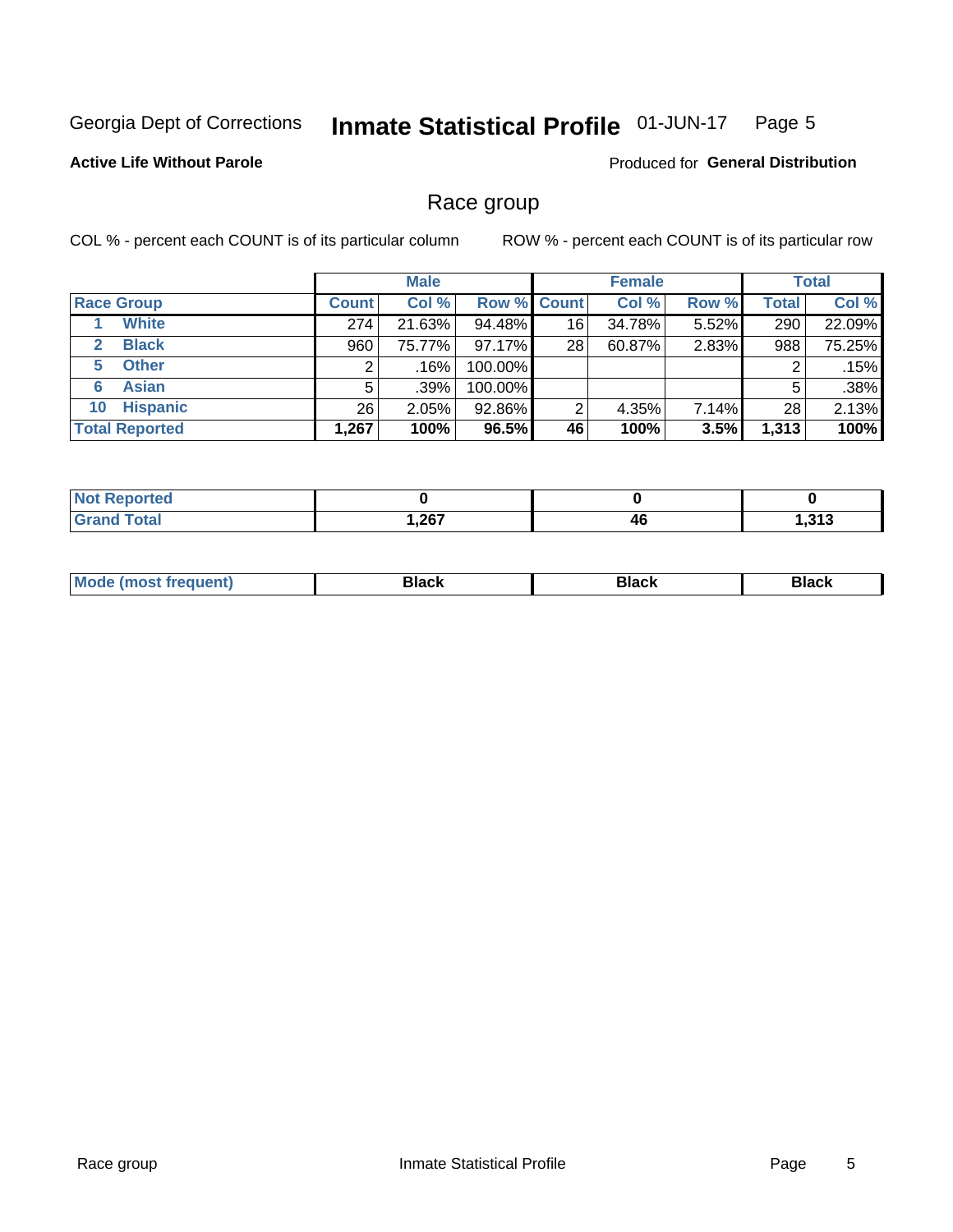#### **Inmate Statistical Profile 01-JUN-17** Page 6

### **Active Life Without Parole**

### Produced for General Distribution

# Marital status, self-reported at entry to prison

COL % - percent each COUNT is of its particular column

|                        | <b>Male</b>  |         |         | <b>Female</b> |        |        | <b>Total</b> |        |
|------------------------|--------------|---------|---------|---------------|--------|--------|--------------|--------|
| <b>Marital Status</b>  | <b>Count</b> | Col %   | Row %   | <b>Count</b>  | Col %  | Row %  | <b>Total</b> | Col %  |
| <b>Unknown</b><br>0    | 8            | $.63\%$ | 100.00% |               |        |        | 8            | .61%   |
| <b>Divorced</b><br>D   | 103          | 8.13%   | 98.10%  | 2             | 4.35%  | 1.90%  | 105          | 8.00%  |
| <b>Married</b><br>М    | 174          | 13.73%  | 95.60%  | 8             | 17.39% | 4.40%  | 182          | 13.86% |
| <b>Separated</b><br>S. | 41           | 3.24%   | 87.23%  | 6             | 13.04% | 12.77% | 47           | 3.58%  |
| <b>Unmarried</b><br>U  | 907          | 71.59%  | 97.42%  | 24            | 52.17% | 2.58%  | 931          | 70.91% |
| <b>Widow</b><br>W      | 34           | 2.68%   | 85.00%  | 6             | 13.04% | 15.00% | 40           | 3.05%  |
| <b>Total Reported</b>  | 1,267        | 100%    | 96.5%   | 46            | 100%   | 3.5%   | 1,313        | 100%   |

| 'Not Reported<br>. <b>.</b> |      |    |          |
|-----------------------------|------|----|----------|
| Total                       | ,267 | 46 | 242<br>. |

|--|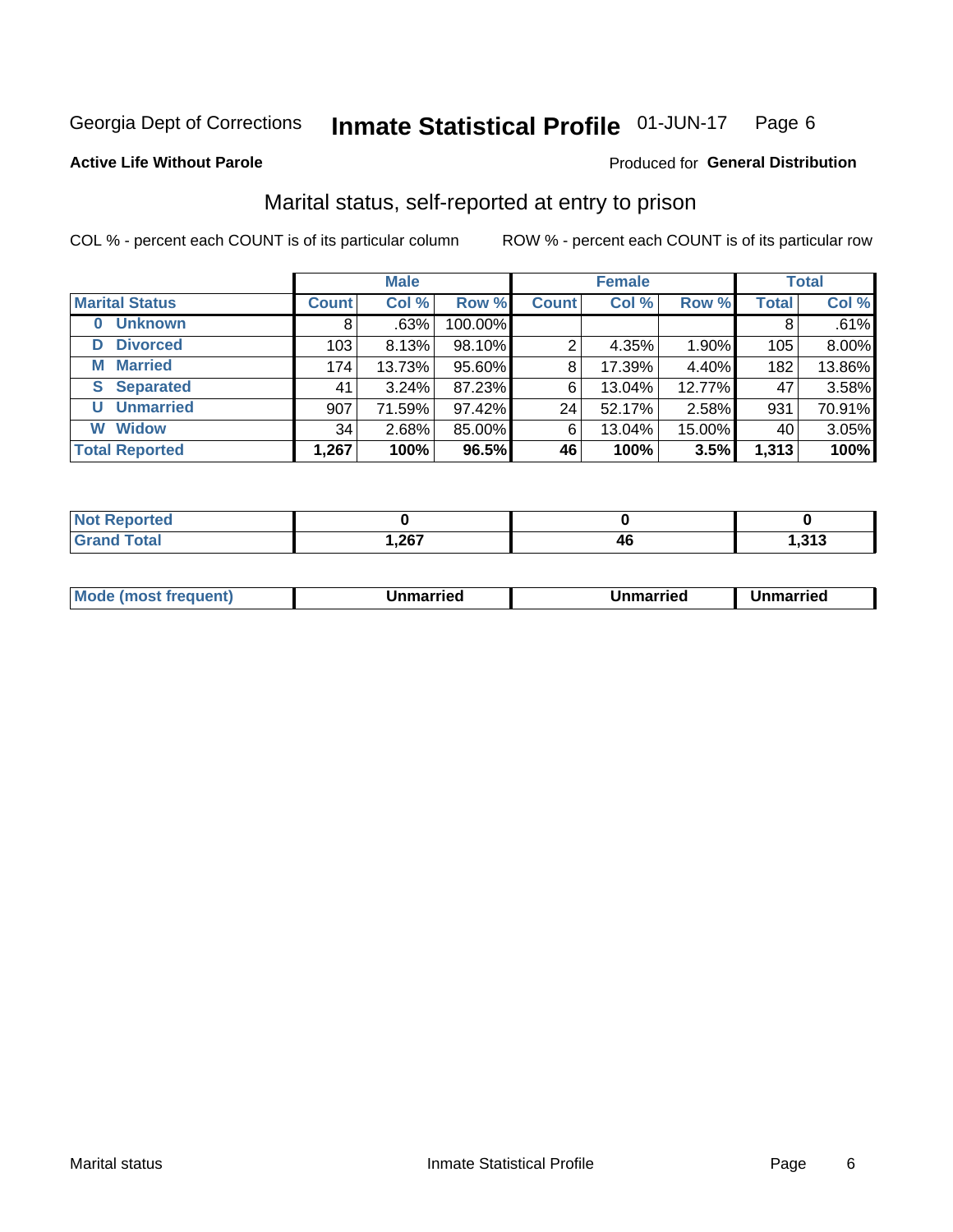#### Inmate Statistical Profile 01-JUN-17 Page 7

# **Active Life Without Parole**

### Produced for General Distribution

# Number of Inmates with Dependents, Self-Reported at Entry to Prison

COL % - percent each COUNT is of its particular column

|                             |              | <b>Male</b> |         |              | <b>Female</b> |       |              | <b>Total</b> |
|-----------------------------|--------------|-------------|---------|--------------|---------------|-------|--------------|--------------|
| <b>Number of dependents</b> | <b>Count</b> | Col %       | Row %   | <b>Count</b> | Col %         | Row % | <b>Total</b> | Col %        |
| $\bf{0}$                    | 289          | 32.44%      | 94.75%  | 16           | 38.10%        | 5.25% | 305          | 32.69%       |
|                             | 205          | 23.01%      | 97.16%  | 6            | 14.29%        | 2.84% | 211          | 22.62%       |
| $\overline{2}$              | 154          | 17.28%      | 96.86%  | 5            | 11.90%        | 3.14% | 159          | 17.04%       |
| 3                           | 105          | 11.78%      | 92.92%  | 8            | 19.05%        | 7.08% | 113          | 12.11%       |
| 4                           | 68           | 7.63%       | 95.77%  | 3            | 7.14%         | 4.23% | 71           | 7.61%        |
| 5                           | 31           | 3.48%       | 91.18%  | 3            | 7.14%         | 8.82% | 34           | 3.64%        |
| $6\phantom{1}6$             | 18           | 2.02%       | 94.74%  |              | 2.38%         | 5.26% | 19           | 2.04%        |
| 7                           | 9            | 1.01%       | 100.00% |              |               |       | 9            | 0.96%        |
| $\overline{\mathbf{8}}$     | 4            | 0.45%       | 100.00% |              |               |       | 4            | 0.43%        |
| $\boldsymbol{9}$            | 2            | 0.22%       | 100.00% |              |               |       | 2            | 0.21%        |
| 10                          |              | 0.11%       | 100.00% |              |               |       |              | 0.11%        |
| Over 10                     | 5            | 0.56%       | 100.00% |              |               |       | 5            | 0.54%        |
| <b>Total Reported</b>       | 891          | 100%        | 95.50%  | 42           | 100%          | 4.50% | 933          | 100%         |

| lcu | $\sim$<br>uıu |    | 380            |
|-----|---------------|----|----------------|
|     | .267          | 4t | 242<br>1.J I J |

| Mean (average)          | 74 | . 74 | . 74 |
|-------------------------|----|------|------|
| Median (middle)         |    |      |      |
| Mode<br>(most frequent) |    |      |      |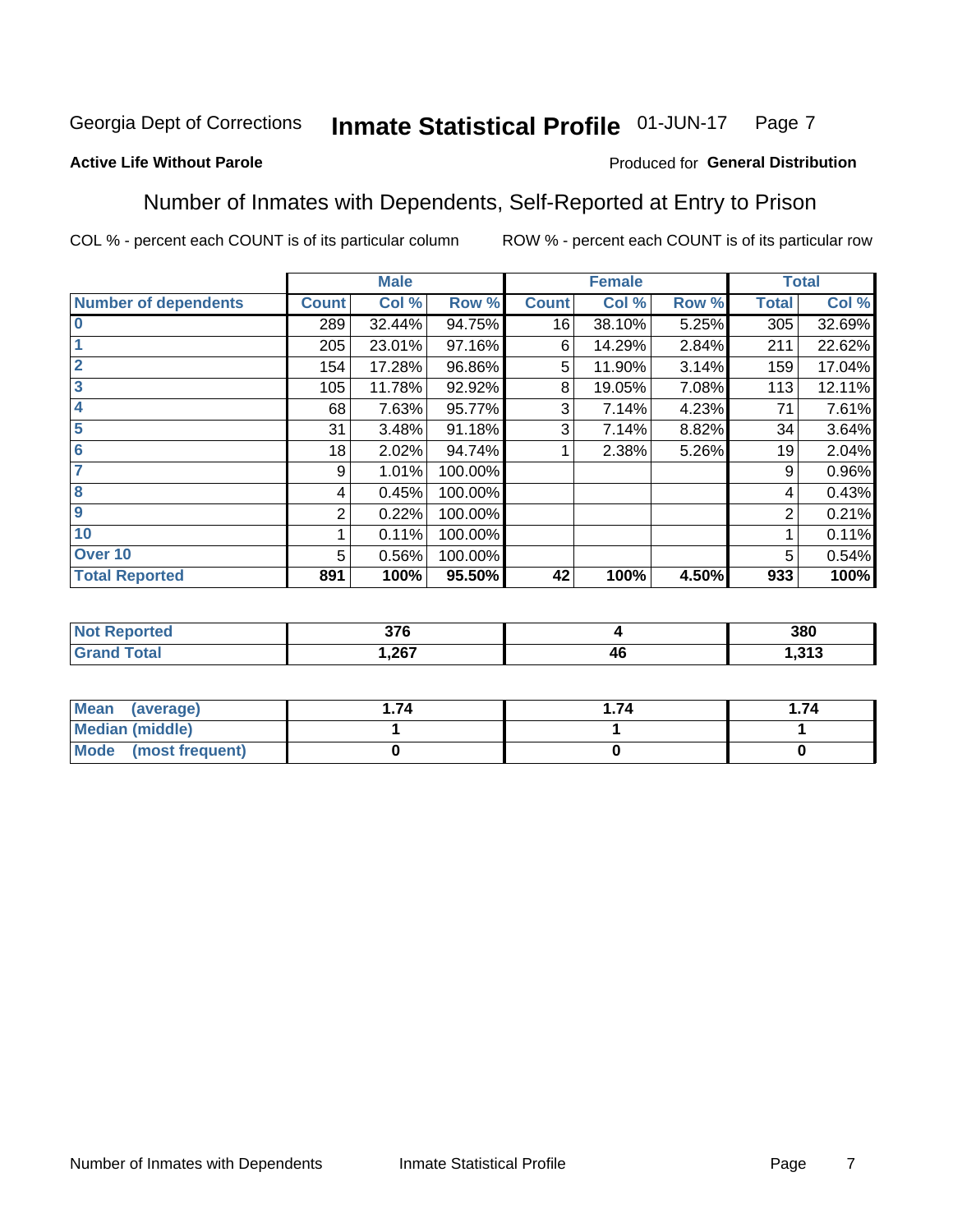#### Inmate Statistical Profile 01-JUN-17 Page 8

**Active Life Without Parole** 

### Produced for General Distribution

# Religious affiliation, self-reported at entry to prison

COL % - percent each COUNT is of its particular column

|              |                              | <b>Male</b>  |        |         | <b>Female</b> |        |        | <b>Total</b>   |        |
|--------------|------------------------------|--------------|--------|---------|---------------|--------|--------|----------------|--------|
|              | <b>Religious Affiliation</b> | <b>Count</b> | Col %  | Row %   | <b>Count</b>  | Col %  | Row %  | <b>Total</b>   | Col %  |
|              | Islam                        | 63           | 9.71%  | 95.45%  | 3             | 8.82%  | 4.55%  | 66             | 9.66%  |
| $\mathbf{2}$ | <b>Catholic</b>              | 22           | 3.39%  | 88.00%  | 3             | 8.82%  | 12.00% | 25             | 3.66%  |
| 3            | <b>Baptist</b>               | 330          | 50.85% | 93.48%  | 23            | 67.65% | 6.52%  | 353            | 51.68% |
| 4            | <b>Methodist</b>             | 11           | 1.69%  | 91.67%  |               | 2.94%  | 8.33%  | 12             | 1.76%  |
| 7            | <b>Chc Of God</b>            | 3            | .46%   | 100.00% |               |        |        | 3              | .44%   |
| 8            | <b>Holiness</b>              | 21           | 3.24%  | 91.30%  | 2             | 5.88%  | 8.70%  | 23             | 3.37%  |
| 9            | <b>Jewish</b>                | 2            | .31%   | 100.00% |               |        |        | 2              | .29%   |
| 10           | <b>Anglican</b>              |              | .15%   | 100.00% |               |        |        |                | .15%   |
| 12           | <b>Hindu</b>                 | 2            | .31%   | 100.00% |               |        |        | $\overline{2}$ | .29%   |
| 16           | <b>Seven D Ad</b>            | 4            | .62%   | 100.00% |               |        |        | 4              | .59%   |
| 17           | <b>Jehovah Wt</b>            | 10           | 1.54%  | 100.00% |               |        |        | 10             | 1.46%  |
| 18           | <b>Latr Day S</b>            |              | .15%   | 100.00% |               |        |        |                | .15%   |
| 20           | <b>Other Prot</b>            | 78           | 12.02% | 97.50%  | 2             | 5.88%  | 2.50%  | 80             | 11.71% |
| 96           | <b>None</b>                  | 101          | 15.56% | 100.00% |               |        |        | 101            | 14.79% |
|              | <b>Total Reported</b>        | 649          | 100%   | 95.02%  | 34            | 100%   | 4.98%  | 683            | 100%   |

| <b>NOT Reported</b> | 618   | . .<br>. . | 630                          |
|---------------------|-------|------------|------------------------------|
| <b>Total</b>        | 1,267 | 46         | .24 <sub>0</sub><br>د ۱ د. ا |

| Mod<br>de (most frequent). | 3aptist | aptist | Baptist |
|----------------------------|---------|--------|---------|
|                            |         |        |         |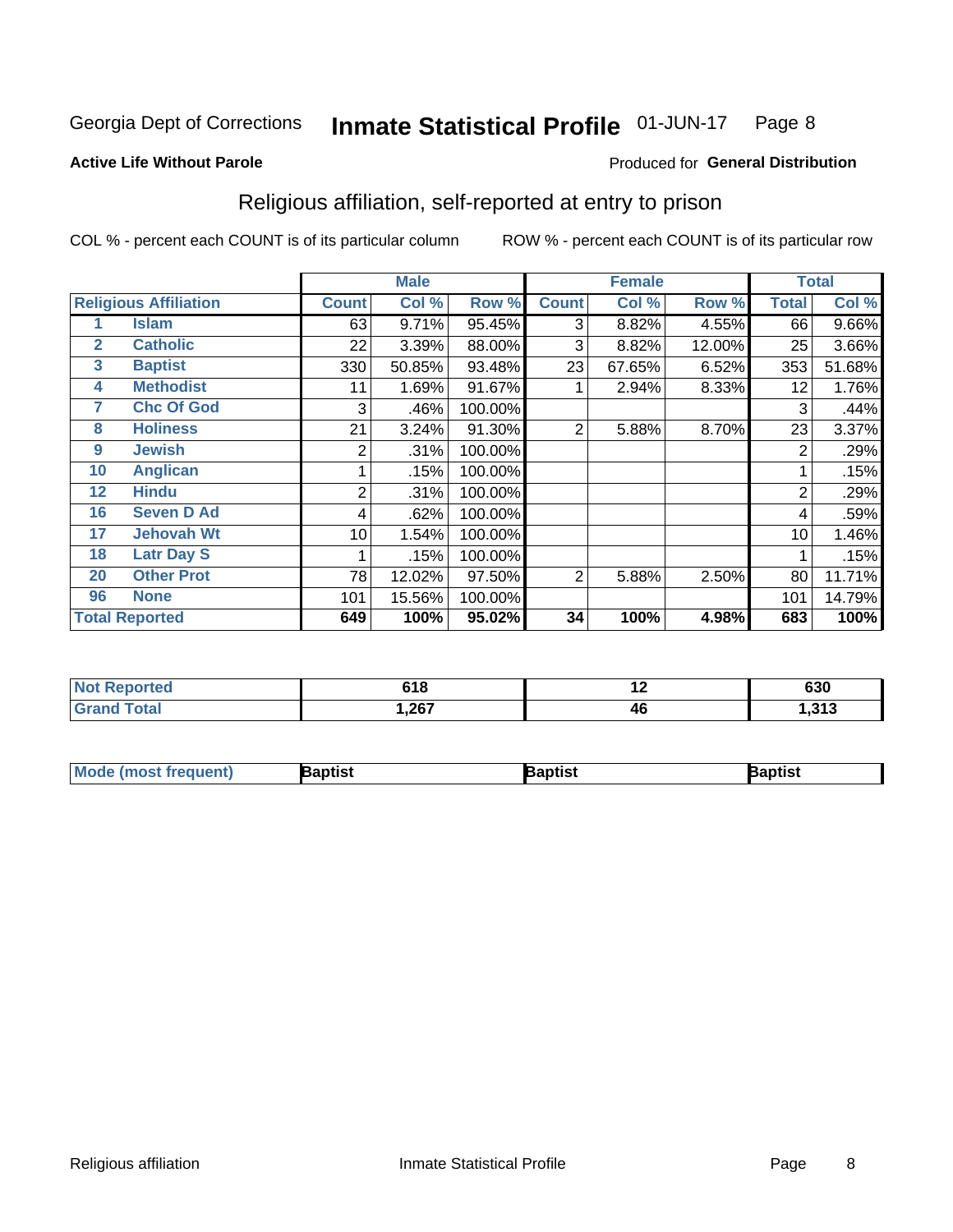#### **Inmate Statistical Profile 01-JUN-17** Page 9

### **Active Life Without Parole**

# Produced for General Distribution

# Home county, self-reported at entry to prison

COL % - percent each COUNT is of its particular column

|     |                        |                         | <b>Male</b> |         |                | <b>Female</b> |        | <b>Total</b>            |        |
|-----|------------------------|-------------------------|-------------|---------|----------------|---------------|--------|-------------------------|--------|
|     | <b>Home County</b>     | <b>Count</b>            | Col %       | Row %   | <b>Count</b>   | Col %         | Row %  | <b>Total</b>            | Col %  |
| 000 | <b>Unknown</b>         | $\overline{225}$        | 17.76%      | 93.36%  | 16             | 34.78%        | 6.64%  | $\overline{241}$        | 18.35% |
| 001 | <b>Appling County</b>  | 4                       | .32%        | 100.00% |                |               |        | 4                       | .30%   |
| 002 | <b>Atkinson County</b> | 3                       | .24%        | 100.00% |                |               |        | 3                       | .23%   |
| 003 | <b>Bacon County</b>    | $\mathbf 1$             | .08%        | 100.00% |                |               |        | 1                       | .08%   |
| 004 | <b>Baker County</b>    | $\mathbf 1$             | .08%        | 100.00% |                |               |        | 1                       | .08%   |
| 005 | <b>Baldwin County</b>  | 3                       | .24%        | 100.00% |                |               |        | 3                       | .23%   |
| 007 | <b>Barrow County</b>   | 8                       | .63%        | 100.00% |                |               |        | 8                       | .61%   |
| 008 | <b>Bartow County</b>   | 8                       | .63%        | 100.00% |                |               |        | 8                       | .61%   |
| 009 | <b>Ben Hill County</b> | 6                       | .47%        | 100.00% |                |               |        | 6                       | .46%   |
| 010 | <b>Berrien County</b>  | 3                       | .24%        | 100.00% |                |               |        | 3                       | .23%   |
| 011 | <b>Bibb County</b>     | 31                      | 2.45%       | 93.94%  | $\overline{2}$ | 4.35%         | 6.06%  | 33                      | 2.51%  |
| 012 | <b>Bleckley County</b> | $\overline{c}$          | .16%        | 100.00% |                |               |        | $\overline{2}$          | .15%   |
| 013 | <b>Brantley County</b> | $\mathbf 1$             | .08%        | 100.00% |                |               |        | 1                       | .08%   |
| 014 | <b>Brooks County</b>   | $\mathbf 1$             | .08%        | 100.00% |                |               |        | 1                       | .08%   |
| 016 | <b>Bulloch County</b>  | 4                       | .32%        | 100.00% |                |               |        | $\overline{4}$          | .30%   |
| 017 | <b>Burke County</b>    | 11                      | .87%        | 100.00% |                |               |        | 11                      | .84%   |
| 018 | <b>Butts County</b>    | 3                       | .24%        | 100.00% |                |               |        | 3                       | .23%   |
| 019 | <b>Calhoun County</b>  | $\mathbf 1$             | .08%        | 100.00% |                |               |        | 1                       | .08%   |
| 020 | <b>Camden County</b>   | 4                       | .32%        | 80.00%  | 1              | 2.17%         | 20.00% | 5                       | .38%   |
| 021 | <b>Candler County</b>  | $\overline{c}$          | .16%        | 100.00% |                |               |        | $\overline{2}$          | .15%   |
| 022 | <b>Carroll County</b>  | 3                       | .24%        | 75.00%  | 1              | 2.17%         | 25.00% | $\overline{\mathbf{4}}$ | .30%   |
| 023 | <b>Catoosa County</b>  | 1                       | .08%        | 100.00% |                |               |        | 1                       | .08%   |
| 025 | <b>Chatham County</b>  | 43                      | 3.39%       | 100.00% |                |               |        | 43                      | 3.27%  |
| 028 | <b>Cherokee County</b> | 4                       | .32%        | 100.00% |                |               |        | 4                       | .30%   |
| 029 | <b>Clarke County</b>   | 21                      | 1.66%       | 95.45%  | 1              | 2.17%         | 4.55%  | 22                      | 1.68%  |
| 030 | <b>Clay County</b>     | $\overline{2}$          | .16%        | 100.00% |                |               |        | $\overline{2}$          | .15%   |
| 031 | <b>Clayton County</b>  | 46                      | 3.63%       | 100.00% |                |               |        | 46                      | 3.50%  |
| 033 | <b>Cobb County</b>     | 45                      | 3.55%       | 100.00% |                |               |        | 45                      | 3.43%  |
| 034 | <b>Coffee County</b>   | 6                       | .47%        | 100.00% |                |               |        | 6                       | .46%   |
| 035 | <b>Colquitt County</b> | $\overline{c}$          | .16%        | 100.00% |                |               |        | $\overline{2}$          | .15%   |
| 036 | <b>Columbia County</b> | $\overline{7}$          | .55%        | 100.00% |                |               |        | 7                       | .53%   |
| 037 | <b>Cook County</b>     | 3                       | .24%        | 100.00% |                |               |        | 3                       | .23%   |
| 038 | <b>Coweta County</b>   | 4                       | .32%        | 100.00% |                |               |        | 4                       | .30%   |
| 040 | <b>Crisp County</b>    | $\overline{\mathbf{4}}$ | .32%        | 100.00% |                |               |        | 4                       | .30%   |
| 043 | <b>Decatur County</b>  | 5                       | .39%        | 100.00% |                |               |        | 5                       | .38%   |
| 044 | <b>Dekalb County</b>   | 95                      | 7.50%       | 98.96%  | 1              | 2.17%         | 1.04%  | 96                      | 7.31%  |
| 045 | <b>Dodge County</b>    | 1                       | .08%        | 100.00% |                |               |        | 1                       | .08%   |
| 046 | <b>Dooly County</b>    | $\overline{2}$          | .16%        | 100.00% |                |               |        | $\overline{2}$          | .15%   |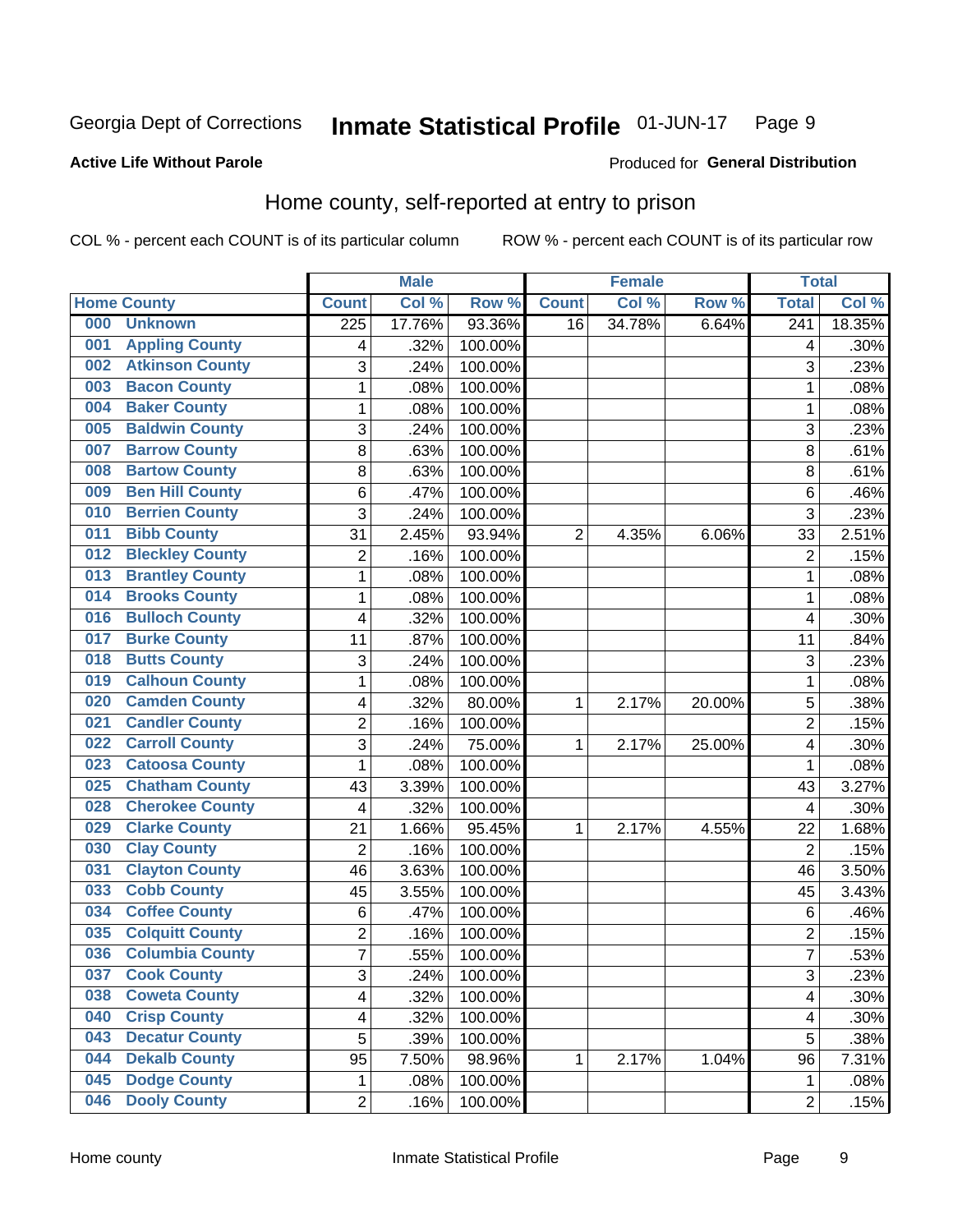#### Inmate Statistical Profile 01-JUN-17 Page 10

### **Active Life Without Parole**

# Produced for General Distribution

# Home county, self-reported at entry to prison

COL % - percent each COUNT is of its particular column

|     |                          |                         | <b>Male</b> |         |                | <b>Female</b> |        | <b>Total</b>    |        |
|-----|--------------------------|-------------------------|-------------|---------|----------------|---------------|--------|-----------------|--------|
|     | <b>Home County</b>       | <b>Count</b>            | Col %       | Row %   | <b>Count</b>   | Col %         | Row %  | <b>Total</b>    | Col %  |
| 047 | <b>Dougherty County</b>  | 23                      | 1.82%       | 92.00%  | $\overline{2}$ | 4.35%         | 8.00%  | $\overline{25}$ | 1.90%  |
| 048 | <b>Douglas County</b>    | 15                      | 1.18%       | 93.75%  | 1              | 2.17%         | 6.25%  | 16              | 1.22%  |
| 049 | <b>Early County</b>      | 2                       | .16%        | 100.00% |                |               |        | $\overline{2}$  | .15%   |
| 051 | <b>Effingham County</b>  | 3                       | .24%        | 100.00% |                |               |        | 3               | .23%   |
| 052 | <b>Elbert County</b>     | $\overline{c}$          | .16%        | 100.00% |                |               |        | $\overline{2}$  | .15%   |
| 053 | <b>Emanuel County</b>    | $\overline{5}$          | .39%        | 100.00% |                |               |        | 5               | .38%   |
| 056 | <b>Fayette County</b>    | 5                       | .39%        | 100.00% |                |               |        | 5               | .38%   |
| 057 | <b>Floyd County</b>      | 20                      | 1.58%       | 90.91%  | $\overline{2}$ | 4.35%         | 9.09%  | 22              | 1.68%  |
| 058 | <b>Forsyth County</b>    | $\overline{c}$          | .16%        | 100.00% |                |               |        | $\overline{2}$  | .15%   |
| 059 | <b>Franklin County</b>   | 3                       | .24%        | 75.00%  | 1              | 2.17%         | 25.00% | $\overline{4}$  | .30%   |
| 060 | <b>Fulton County</b>     | 163                     | 12.87%      | 98.19%  | 3              | 6.52%         | 1.81%  | 166             | 12.64% |
| 061 | <b>Gilmer County</b>     | $\overline{2}$          | .16%        | 100.00% |                |               |        | $\overline{2}$  | .15%   |
| 063 | <b>Glynn County</b>      | 13                      | 1.03%       | 100.00% |                |               |        | 13              | .99%   |
| 064 | <b>Gordon County</b>     | 5                       | .39%        | 100.00% |                |               |        | 5               | .38%   |
| 066 | <b>Greene County</b>     | 4                       | .32%        | 100.00% |                |               |        | $\overline{4}$  | .30%   |
| 067 | <b>Gwinnett County</b>   | 34                      | 2.68%       | 91.89%  | 3              | 6.52%         | 8.11%  | 37              | 2.82%  |
| 068 | <b>Habersham County</b>  | 1                       | .08%        | 100.00% |                |               |        | 1               | .08%   |
| 069 | <b>Hall County</b>       | 15                      | 1.18%       | 93.75%  | 1              | 2.17%         | 6.25%  | 16              | 1.22%  |
| 070 | <b>Hancock County</b>    | $\overline{\mathbf{c}}$ | .16%        | 100.00% |                |               |        | $\overline{2}$  | .15%   |
| 071 | <b>Haralson County</b>   | $\overline{2}$          | .16%        | 100.00% |                |               |        | $\overline{2}$  | .15%   |
| 072 | <b>Harris County</b>     | $\mathbf{1}$            | .08%        | 100.00% |                |               |        | 1               | .08%   |
| 073 | <b>Hart County</b>       | $\overline{2}$          | .16%        | 100.00% |                |               |        | $\overline{2}$  | .15%   |
| 074 | <b>Heard County</b>      | $\mathbf{1}$            | .08%        | 100.00% |                |               |        | 1               | .08%   |
| 075 | <b>Henry County</b>      | 8                       | .63%        | 88.89%  | 1              | 2.17%         | 11.11% | 9               | .69%   |
| 076 | <b>Houston County</b>    | 19                      | 1.50%       | 95.00%  | 1              | 2.17%         | 5.00%  | 20              | 1.52%  |
| 078 | <b>Jackson County</b>    | 5                       | .39%        | 100.00% |                |               |        | 5               | .38%   |
| 079 | <b>Jasper County</b>     | $\mathbf 1$             | .08%        | 100.00% |                |               |        | 1               | .08%   |
| 080 | <b>Jeff Davis County</b> | $\mathbf 1$             | .08%        | 100.00% |                |               |        | 1               | .08%   |
| 081 | <b>Jefferson County</b>  | 6                       | .47%        | 85.71%  | 1              | 2.17%         | 14.29% | $\overline{7}$  | .53%   |
| 082 | <b>Jenkins County</b>    | $\overline{c}$          | .16%        | 100.00% |                |               |        | $\overline{2}$  | .15%   |
| 084 | <b>Jones County</b>      | 1                       | .08%        | 100.00% |                |               |        | 1               | .08%   |
| 087 | <b>Laurens County</b>    | 7                       | .55%        | 100.00% |                |               |        | $\overline{7}$  | .53%   |
| 088 | <b>Lee County</b>        | $\mathbf{1}$            | .08%        | 100.00% |                |               |        | 1               | .08%   |
| 089 | <b>Liberty County</b>    | 9                       | .71%        | 90.00%  | 1              | 2.17%         | 10.00% | 10              | .76%   |
| 090 | <b>Lincoln County</b>    | $\mathbf{1}$            | .08%        | 100.00% |                |               |        | 1               | .08%   |
| 091 | <b>Long County</b>       | $\mathbf 1$             | .08%        | 100.00% |                |               |        | 1               | .08%   |
| 092 | <b>Lowndes County</b>    | 8                       | .63%        | 100.00% |                |               |        | 8               | .61%   |
| 093 | <b>Lumpkin County</b>    | $\overline{2}$          | .16%        | 100.00% |                |               |        | $\overline{2}$  | .15%   |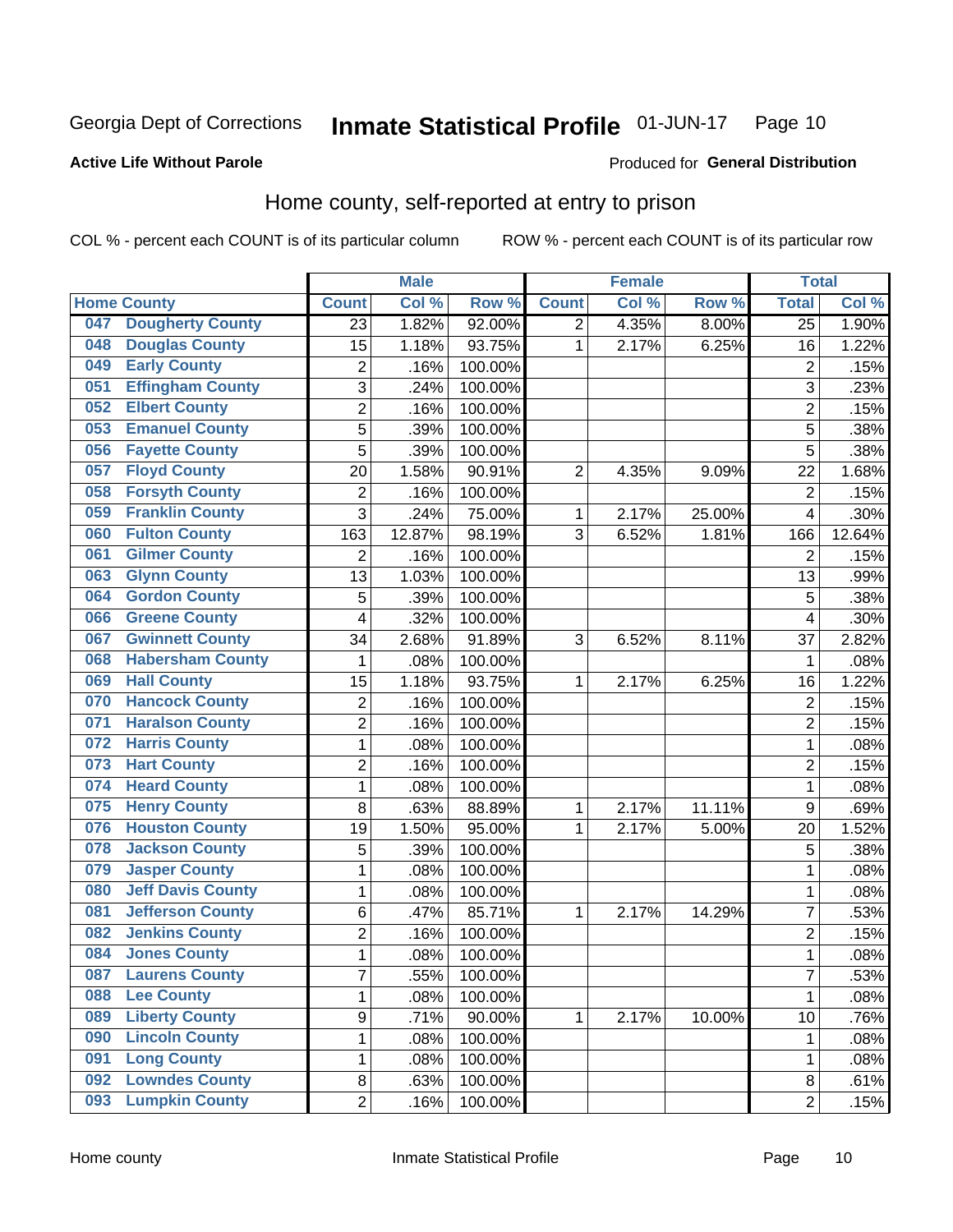#### Inmate Statistical Profile 01-JUN-17 Page 11

**Active Life Without Parole** 

### Produced for General Distribution

# Home county, self-reported at entry to prison

COL % - percent each COUNT is of its particular column

|                  |                          |                | <b>Male</b> |         |              | <b>Female</b> |        | <b>Total</b>            |       |
|------------------|--------------------------|----------------|-------------|---------|--------------|---------------|--------|-------------------------|-------|
|                  | <b>Home County</b>       | <b>Count</b>   | Col %       | Row %   | <b>Count</b> | Col %         | Row %  | <b>Total</b>            | Col % |
| 094              | <b>Macon County</b>      | 1.             | .08%        | 100.00% |              |               |        | 1                       | .08%  |
| 095              | <b>Madison County</b>    | 2              | .16%        | 100.00% |              |               |        | $\overline{2}$          | .15%  |
| 096              | <b>Marion County</b>     | $\mathbf{1}$   | .08%        | 100.00% |              |               |        | 1                       | .08%  |
| 097              | <b>Mcduffie County</b>   | 2              | .16%        | 100.00% |              |               |        | $\overline{2}$          | .15%  |
| 098              | <b>Mcintosh County</b>   | $\mathbf{1}$   | .08%        | 100.00% |              |               |        | 1                       | .08%  |
| 099              | <b>Meriwether County</b> | $\mathbf 1$    | .08%        | 100.00% |              |               |        | 1                       | .08%  |
| 100              | <b>Miller County</b>     | $\overline{2}$ | .16%        | 100.00% |              |               |        | $\overline{2}$          | .15%  |
| 101              | <b>Mitchell County</b>   | $\overline{c}$ | .16%        | 100.00% |              |               |        | $\overline{2}$          | .15%  |
| 102              | <b>Monroe County</b>     | 5              | .39%        | 100.00% |              |               |        | 5                       | .38%  |
| 103              | <b>Montgomery County</b> | $\overline{c}$ | .16%        | 100.00% |              |               |        | $\overline{2}$          | .15%  |
| 104              | <b>Morgan County</b>     | $\mathbf{1}$   | .08%        | 100.00% |              |               |        | 1                       | .08%  |
| 106              | <b>Muscogee County</b>   | 27             | 2.13%       | 100.00% |              |               |        | 27                      | 2.06% |
| 107              | <b>Newton County</b>     | 5              | .39%        | 83.33%  | 1            | 2.17%         | 16.67% | 6                       | .46%  |
| 108              | <b>Oconee County</b>     | $\mathbf{1}$   | .08%        | 100.00% |              |               |        | 1                       | .08%  |
| 109              | <b>Oglethorpe County</b> | 4              | .32%        | 100.00% |              |               |        | $\overline{\mathbf{4}}$ | .30%  |
| 110              | <b>Paulding County</b>   | 9              | .71%        | 100.00% |              |               |        | 9                       | .69%  |
| 111              | <b>Peach County</b>      | $\mathbf 1$    | .08%        | 100.00% |              |               |        | 1                       | .08%  |
| $\overline{112}$ | <b>Pickens County</b>    | $\mathbf 1$    | .08%        | 100.00% |              |               |        | 1                       | .08%  |
| 113              | <b>Pierce County</b>     | $\overline{2}$ | .16%        | 100.00% |              |               |        | $\overline{2}$          | .15%  |
| 114              | <b>Pike County</b>       | 3              | .24%        | 100.00% |              |               |        | $\overline{3}$          | .23%  |
| $\overline{115}$ | <b>Polk County</b>       | 4              | .32%        | 100.00% |              |               |        | $\overline{\mathbf{4}}$ | .30%  |
| 117              | <b>Putnam County</b>     | 4              | .32%        | 100.00% |              |               |        | 4                       | .30%  |
| 119              | <b>Rabun County</b>      | $\overline{c}$ | .16%        | 100.00% |              |               |        | $\overline{2}$          | .15%  |
| 120              | <b>Randolph County</b>   | $\overline{2}$ | .16%        | 100.00% |              |               |        | $\overline{2}$          | .15%  |
| 121              | <b>Richmond County</b>   | 45             | 3.55%       | 93.75%  | 3            | 6.52%         | 6.25%  | 48                      | 3.66% |
| 122              | <b>Rockdale County</b>   | 6              | .47%        | 100.00% |              |               |        | 6                       | .46%  |
| 124              | <b>Screven County</b>    | $\mathbf 1$    | .08%        | 100.00% |              |               |        | 1                       | .08%  |
| 125              | <b>Seminole County</b>   | $\overline{2}$ | .16%        | 100.00% |              |               |        | $\overline{2}$          | .15%  |
| 126              | <b>Spalding County</b>   | 9              | .71%        | 100.00% |              |               |        | 9                       | .69%  |
| 127              | <b>Stephens County</b>   | $\overline{2}$ | .16%        | 66.67%  | 1            | 2.17%         | 33.33% | 3                       | .23%  |
| 128              | <b>Stewart County</b>    | $\mathbf{1}$   | .08%        | 100.00% |              |               |        | 1                       | .08%  |
| 129              | <b>Sumter County</b>     | 2              | .16%        | 100.00% |              |               |        | $\overline{2}$          | .15%  |
| 132              | <b>Tattnall County</b>   | $\overline{7}$ | .55%        | 87.50%  | 1            | 2.17%         | 12.50% | 8                       | .61%  |
| 133              | <b>Taylor County</b>     | 3              | .24%        | 100.00% |              |               |        | 3                       | .23%  |
| 134              | <b>Telfair County</b>    | $\mathbf{1}$   | .08%        | 100.00% |              |               |        | 1                       | .08%  |
| 136              | <b>Thomas County</b>     | 6              | .47%        | 100.00% |              |               |        | 6                       | .46%  |
| $\overline{137}$ | <b>Tift County</b>       | 8              | .63%        | 100.00% |              |               |        | 8                       | .61%  |
| 138              | <b>Toombs County</b>     | 8              | .63%        | 100.00% |              |               |        | 8                       | .61%  |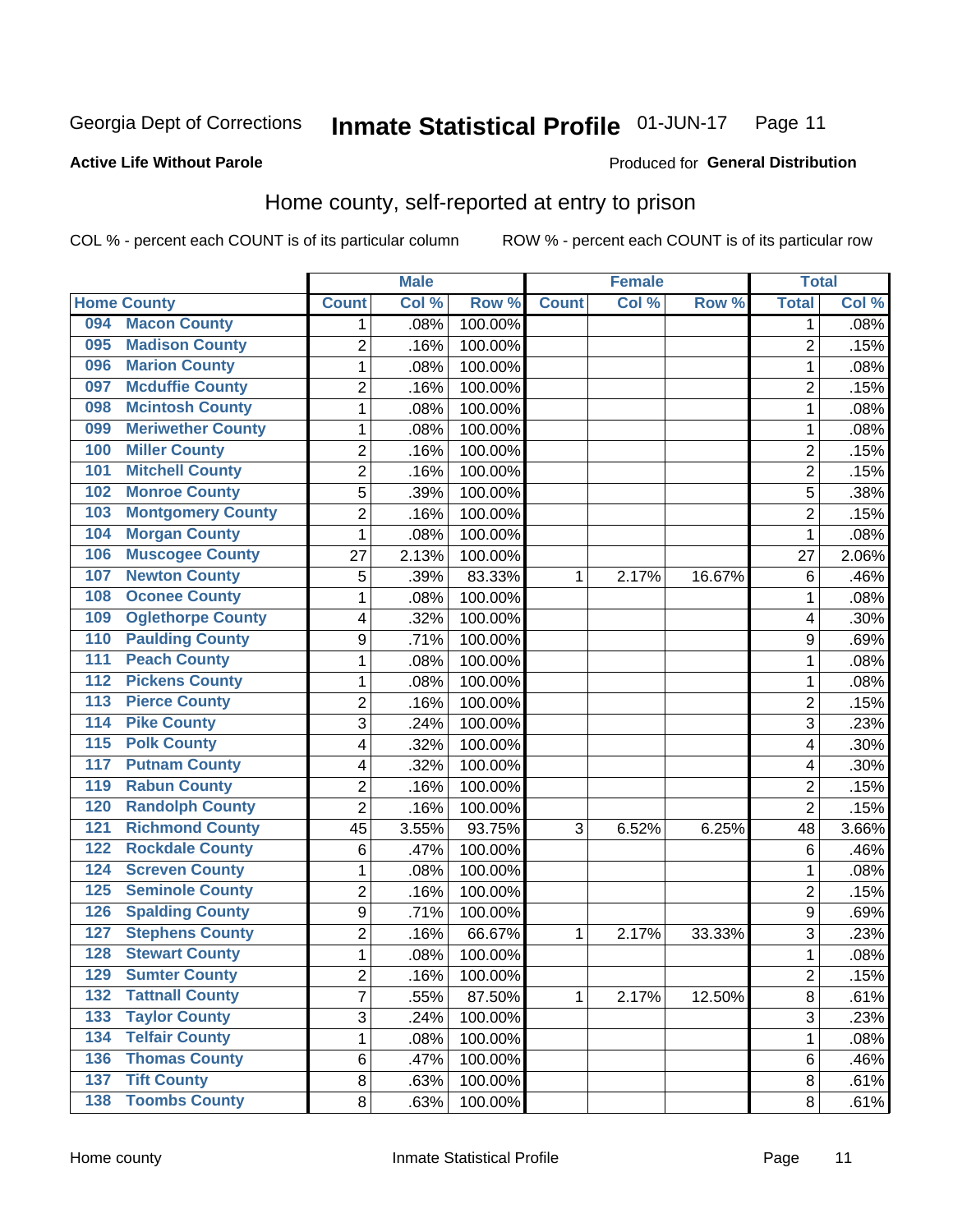#### Inmate Statistical Profile 01-JUN-17 Page 12

### **Active Life Without Parole**

### Produced for General Distribution

# Home county, self-reported at entry to prison

COL % - percent each COUNT is of its particular column

|                                    |                | <b>Male</b>               |         |              | <b>Female</b> |        | <b>Total</b>   |       |
|------------------------------------|----------------|---------------------------|---------|--------------|---------------|--------|----------------|-------|
| <b>Home County</b>                 | <b>Count</b>   | $\overline{\text{Col}}$ % | Row %   | <b>Count</b> | Col %         | Row %  | <b>Total</b>   | Col % |
| <b>Treutlen County</b><br>140      | 4              | .32%                      | 100.00% |              |               |        | 4              | .30%  |
| <b>Troup County</b><br>141         | 3              | .24%                      | 100.00% |              |               |        | 3              | .23%  |
| <b>Twiggs County</b><br>143        | 1              | .08%                      | 100.00% |              |               |        |                | .08%  |
| <b>Union County</b><br>144         | 1              | .08%                      | 100.00% |              |               |        |                | .08%  |
| <b>Upson County</b><br>145         | 4              | .32%                      | 100.00% |              |               |        | 4              | .30%  |
| <b>Walker County</b><br>146        | 3              | .24%                      | 75.00%  | 1            | 2.17%         | 25.00% | 4              | .30%  |
| <b>Walton County</b><br>147        | 13             | 1.03%                     | 100.00% |              |               |        | 13             | .99%  |
| <b>Ware County</b><br>148          | 10             | .79%                      | 100.00% |              |               |        | 10             | .76%  |
| <b>Warren County</b><br>149        | 1              | .08%                      | 100.00% |              |               |        |                | .08%  |
| <b>Washington County</b><br>150    | 6              | .47%                      | 100.00% |              |               |        | 6              | .46%  |
| <b>Wayne County</b><br>151         | 5              | .39%                      | 100.00% |              |               |        | 5              | .38%  |
| <b>Webster County</b><br>152       | 1              | .08%                      | 100.00% |              |               |        |                | .08%  |
| <b>White County</b><br>154         | 1              | .08%                      | 100.00% |              |               |        |                | .08%  |
| <b>Whitfield County</b><br>155     | 6              | .47%                      | 100.00% |              |               |        | 6              | .46%  |
| <b>Wilcox County</b><br>156        | 1              | .08%                      | 100.00% |              |               |        |                | .08%  |
| <b>Wilkes County</b><br>157        | $\overline{2}$ | .16%                      | 100.00% |              |               |        | $\overline{2}$ | .15%  |
| <b>Wilkinson County</b><br>158     | 2              | .16%                      | 100.00% |              |               |        | $\overline{2}$ | .15%  |
| <b>Worth County</b><br>159         | 1              | .08%                      | 100.00% |              |               |        | 1              | .08%  |
| <b>Other Custody/Out Of</b><br>999 | 3              | .24%                      | 100.00% |              |               |        | 3              | .23%  |
| <b>State</b>                       |                |                           |         |              |               |        |                |       |
| <b>Total Rported</b>               | 1,267          | 100%                      | 96.5%   | 46           | 100%          | 3.5%   | 1,313          | 100%  |

| <b>Not Reported</b> |      |          |             |
|---------------------|------|----------|-------------|
| <b>Total</b>        | ,267 | л.<br>TV | 242<br>טוט, |

| Mode (most frequent) | <b>Fulton County</b> | <b>Gwinnett County</b> | <b>Fulton County</b> |
|----------------------|----------------------|------------------------|----------------------|
|                      |                      |                        |                      |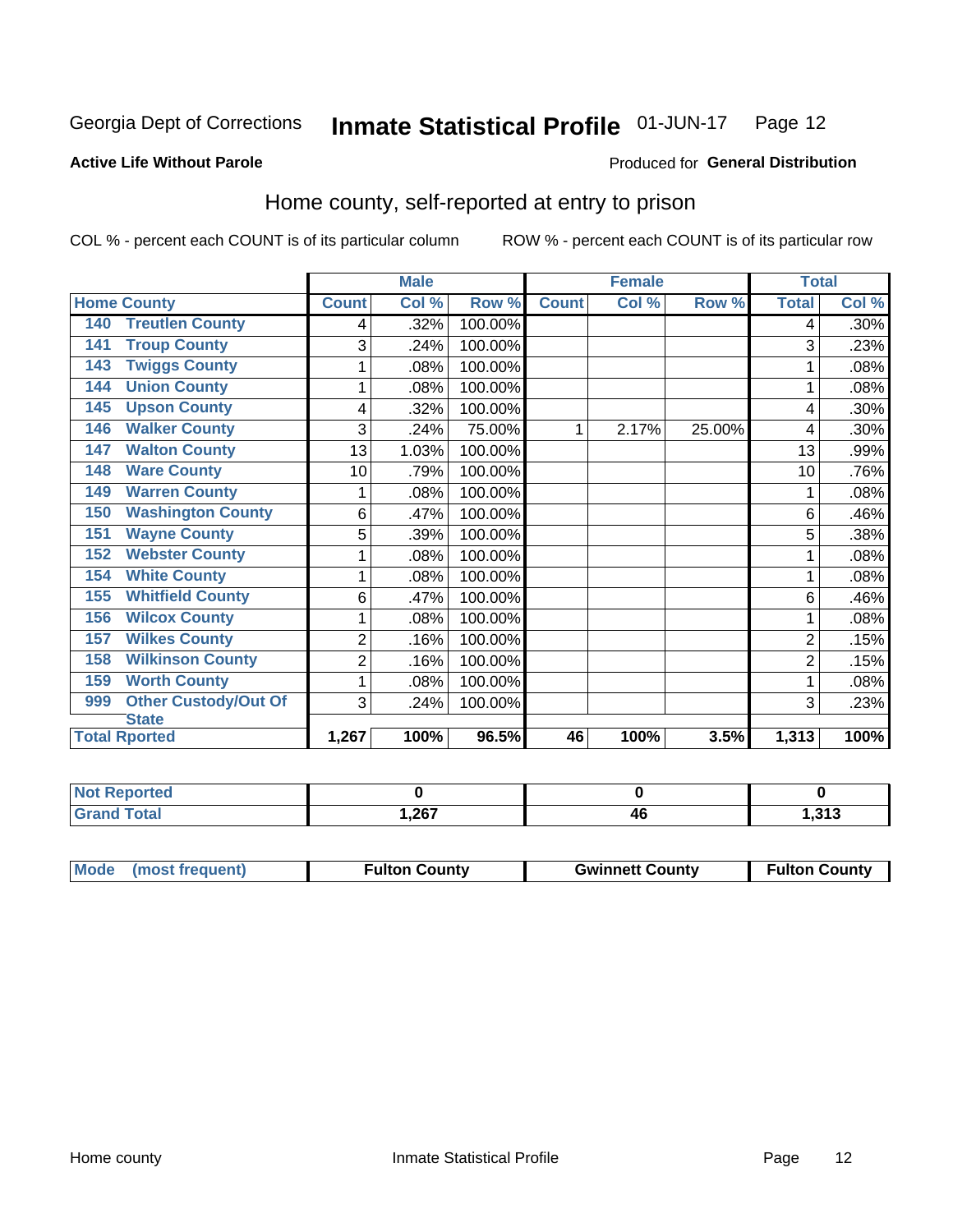#### **Inmate Statistical Profile 01-JUN-17** Page 13

# **Active Life Without Parole**

### Produced for General Distribution

# Employment status before prison, self-reported at entry to prison

COL % - percent each COUNT is of its particular column

|                           | <b>Male</b>     |          |         | <b>Female</b>   |        |        | <b>Total</b> |        |
|---------------------------|-----------------|----------|---------|-----------------|--------|--------|--------------|--------|
| <b>Employment Status</b>  | <b>Count</b>    | Col %    | Row %   | <b>Count</b>    | Col %  | Row %  | Total        | Col %  |
| <b>Full Time</b><br>01    | 479             | 46.60%   | 96.38%  | 18              | 43.90% | 3.62%  | 497          | 46.49% |
| <b>Part Time</b><br>02    | 63              | 6.13%    | 100.00% |                 |        |        | 63           | 5.89%  |
| Unempl $<$ 6M<br>03       | 72              | $7.00\%$ | 98.63%  |                 | 2.44%  | 1.37%  | 73           | 6.83%  |
| Unempl > 6M<br>04         | 240             | 23.35%   | 93.75%  | 16 <sub>1</sub> | 39.02% | 6.25%  | 256          | 23.95% |
| <b>Never Worked</b><br>05 | 94              | 9.14%    | 100.00% |                 |        |        | 94           | 8.79%  |
| <b>Student</b><br>06      | 30 <sub>1</sub> | 2.92%    | 100.00% |                 |        |        | 30           | 2.81%  |
| <b>Incapable</b><br>07    | 50              | 4.86%    | 89.29%  | 6               | 14.63% | 10.71% | 56           | 5.24%  |
| <b>Total Reported</b>     | 1,028           | 100%     | 96.16%  | 41              | 100%   | 3.84%  | 1,069        | 100%   |

| 220<br>∠งง |    | 244      |
|------------|----|----------|
| 1,267      | 46 | .24<br>. |

| Mc | ∙u∥<br>----<br>ıme | ίuΙ<br>Πmε |
|----|--------------------|------------|
|    |                    |            |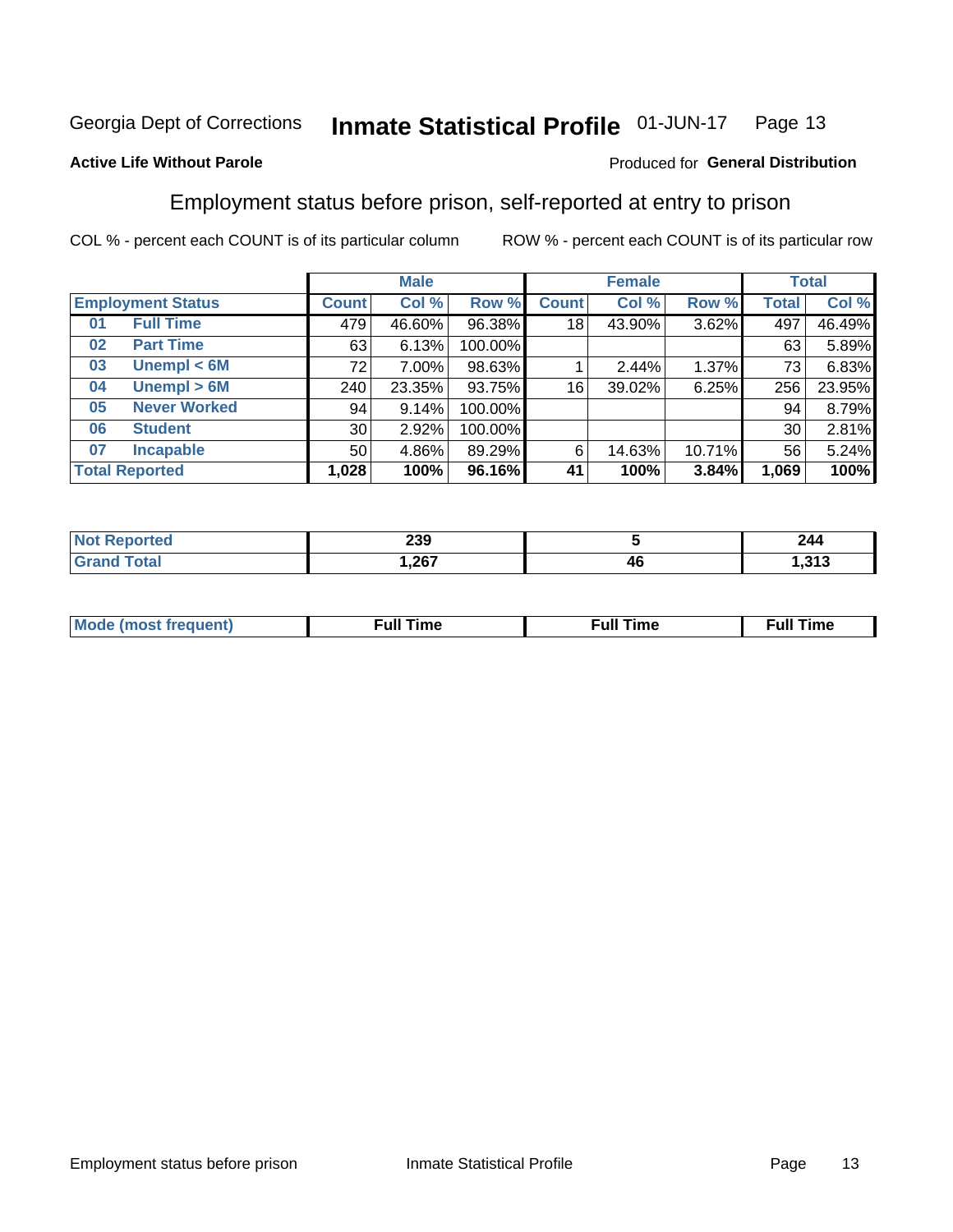# **Active Life Without Parole**

Produced for General Distribution

# Age at admission

COL % - percent each COUNT is of its particular column

|                         |                | <b>Male</b> |         |                | <b>Female</b> |        |                  | <b>Total</b> |
|-------------------------|----------------|-------------|---------|----------------|---------------|--------|------------------|--------------|
| <b>Age At Admission</b> | <b>Count</b>   | Col %       | Row %   | <b>Count</b>   | Col %         | Row %  | <b>Total</b>     | Col %        |
| 15                      | $\overline{2}$ | 0.16%       | 100.00% |                |               |        | $\overline{2}$   | 0.15%        |
| 16                      | 1              | 0.08%       | 100.00% |                |               |        | $\mathbf{1}$     | 0.08%        |
| $\overline{17}$         | 6              | 0.47%       | 100.00% |                |               |        | 6                | 0.46%        |
| 18                      | 10             | 0.79%       | 100.00% |                |               |        | 10               | 0.76%        |
| 19                      | 21             | 1.66%       | 100.00% |                |               |        | 21               | 1.60%        |
| $\overline{20}$         | 27             | 2.13%       | 96.43%  | 1              | 2.17%         | 3.57%  | 28               | 2.13%        |
| 21                      | 32             | 2.53%       | 96.97%  | 1              | 2.17%         | 3.03%  | 33               | 2.51%        |
| $\overline{22}$         | 61             | 4.81%       | 98.39%  | 1              | 2.17%         | 1.61%  | 62               | 4.72%        |
| $\overline{23}$         | 45             | 3.55%       | 97.83%  | 1              | 2.17%         | 2.17%  | 46               | 3.50%        |
| $\overline{24}$         | 48             | 3.79%       | 96.00%  | $\overline{2}$ | 4.35%         | 4.00%  | 50               | 3.81%        |
| $\overline{25}$         | 50             | 3.95%       | 94.34%  | $\overline{3}$ | 6.52%         | 5.66%  | 53               | 4.04%        |
| 26                      | 55             | 4.34%       | 98.21%  | 1              | 2.17%         | 1.79%  | 56               | 4.27%        |
| $\overline{27}$         | 43             | 3.39%       | 91.49%  | 4              | 8.70%         | 8.51%  | 47               | 3.58%        |
| 28                      | 51             | 4.03%       | 98.08%  | 1              | 2.17%         | 1.92%  | 52               | 3.96%        |
| 29                      | 54             | 4.26%       | 98.18%  | 1              | 2.17%         | 1.82%  | 55               | 4.19%        |
| 30                      | 42             | 3.31%       | 100.00% |                |               |        | 42               | 3.20%        |
| 31                      | 56             | 4.42%       | 100.00% |                |               |        | 56               | 4.27%        |
| 32                      | 51             | 4.03%       | 94.44%  | 3              | 6.52%         | 5.56%  | 54               | 4.11%        |
| 33                      | 45             | 3.55%       | 97.83%  | 1              | 2.17%         | 2.17%  | 46               | 3.50%        |
| $\overline{34}$         | 27             | 2.13%       | 93.10%  | $\overline{2}$ | 4.35%         | 6.90%  | 29               | 2.21%        |
| 35                      | 33             | 2.60%       | 97.06%  | 1              | 2.17%         | 2.94%  | 34               | 2.59%        |
| 36                      | 45             | 3.55%       | 95.74%  | $\overline{2}$ | 4.35%         | 4.26%  | 47               | 3.58%        |
| $\overline{37}$         | 33             | 2.60%       | 100.00% |                |               |        | 33               | 2.51%        |
| 38                      | 36             | 2.84%       | 100.00% |                |               |        | 36               | 2.74%        |
| 39                      | 31             | 2.45%       | 83.78%  | $\,6$          | 13.04%        | 16.22% | 37               | 2.82%        |
| 40                      | 23             | 1.82%       | 92.00%  | $\overline{c}$ | 4.35%         | 8.00%  | 25               | 1.90%        |
| 41                      | 34             | 2.68%       | 94.44%  | $\overline{2}$ | 4.35%         | 5.56%  | 36               | 2.74%        |
| 42                      | 32             | 2.53%       | 100.00% |                |               |        | 32               | 2.44%        |
| 43                      | 27             | 2.13%       | 93.10%  | $\overline{2}$ | 4.35%         | 6.90%  | 29               | 2.21%        |
| 44                      | 18             | 1.42%       | 90.00%  | $\overline{2}$ | 4.35%         | 10.00% | 20               | 1.52%        |
| 45                      | 28             | 2.21%       | 100.00% |                |               |        | 28               | 2.13%        |
| 46                      | 26             | 2.05%       | 89.66%  | 3              | 6.52%         | 10.34% | 29               | 2.21%        |
| 47                      | 20             | 1.58%       | 100.00% |                |               |        | 20               | 1.52%        |
| 48                      | 23             | 1.82%       | 88.46%  | 3              | 6.52%         | 11.54% | 26               | 1.98%        |
| 49                      | 21             | 1.66%       | 100.00% |                |               |        | 21               | 1.60%        |
| 50                      | 20             | 1.58%       | 100.00% |                |               |        | 20               | 1.52%        |
| $\overline{51}$         | 9              | 0.71%       | 100.00% |                |               |        | $\boldsymbol{9}$ | 0.69%        |
| 52                      | 10             | 0.79%       | 100.00% |                |               |        | 10               | 0.76%        |
| 53                      | 13             | 1.03%       | 100.00% |                |               |        | 13               | 0.99%        |
| 54                      | 9              | 0.71%       | 100.00% |                |               |        | 9                | 0.69%        |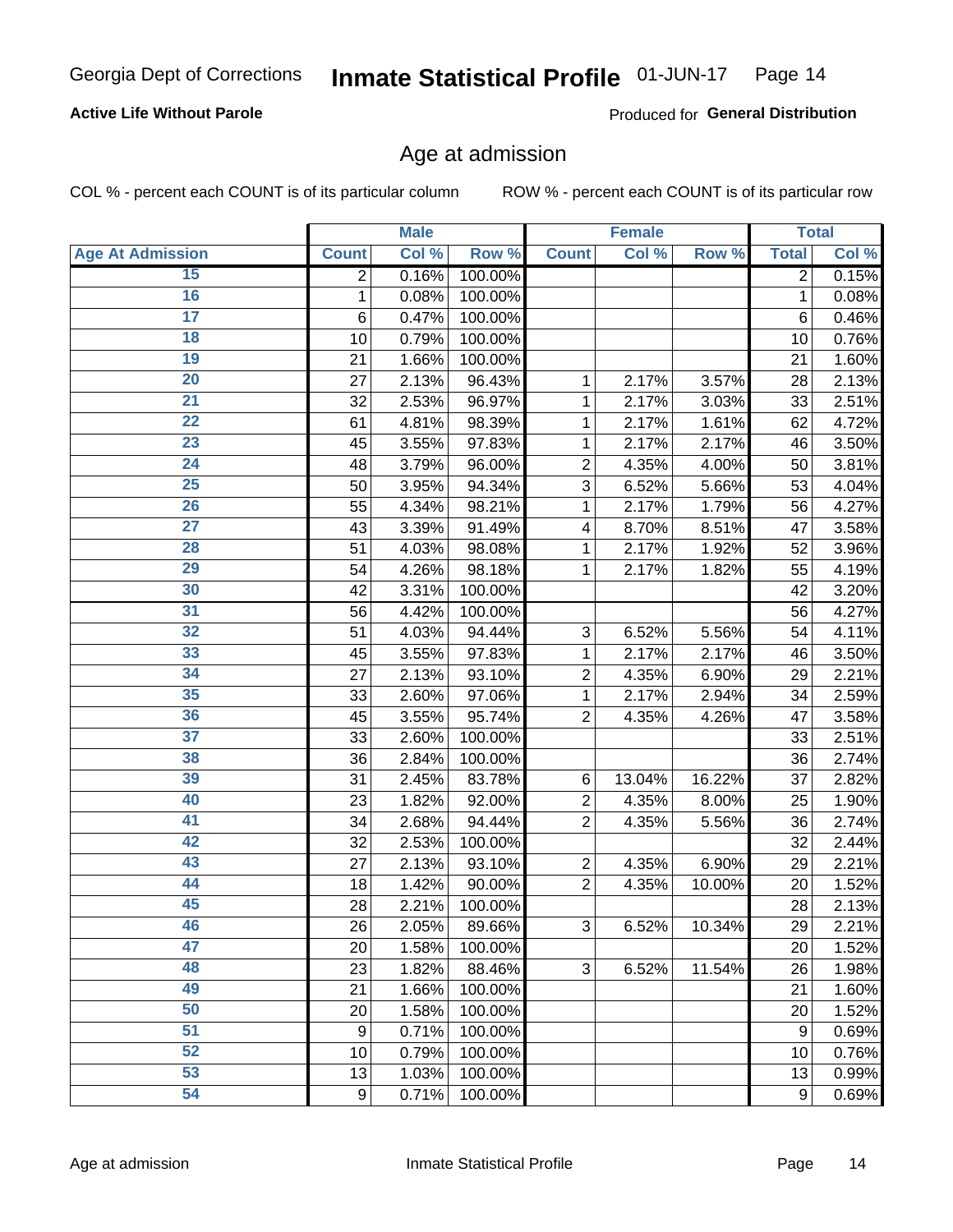#### Inmate Statistical Profile 01-JUN-17 Page 15

# **Active Life Without Parole**

Produced for General Distribution

# Age at admission

COL % - percent each COUNT is of its particular column

|                         |                 | <b>Male</b> |         |              | <b>Female</b> |       |              | <b>Total</b> |
|-------------------------|-----------------|-------------|---------|--------------|---------------|-------|--------------|--------------|
| <b>Age At Admission</b> | <b>Count</b>    | Col %       | Row %   | <b>Count</b> | Col %         | Row % | <b>Total</b> | Col %        |
| 55                      | 10 <sup>1</sup> | 0.79%       | 90.91%  |              | 2.17%         | 9.09% | 11           | 0.84%        |
| 56                      | 9               | 0.71%       | 100.00% |              |               |       | 9            | 0.69%        |
| 57                      |                 | 0.55%       | 100.00% |              |               |       | 7            | 0.53%        |
| 58                      | 6               | 0.47%       | 100.00% |              |               |       | 6            | 0.46%        |
| 59                      |                 | 0.08%       | 100.00% |              |               |       |              | 0.08%        |
| 60                      | 3               | 0.24%       | 100.00% |              |               |       | 3            | 0.23%        |
| 61                      |                 | 0.08%       | 100.00% |              |               |       |              | 0.08%        |
| 62                      | 2               | 0.16%       | 100.00% |              |               |       | 2            | 0.15%        |
| 64                      | 4               | 0.32%       | 100.00% |              |               |       | 4            | 0.30%        |
| 65                      | 2               | 0.16%       | 100.00% |              |               |       | 2            | 0.15%        |
| 66                      |                 | 0.08%       | 100.00% |              |               |       |              | 0.08%        |
| 67                      |                 | 0.08%       | 100.00% |              |               |       |              | 0.08%        |
| 69                      | 2               | 0.16%       | 100.00% |              |               |       | 2            | 0.15%        |
| <b>Total Reported</b>   | 1,267           | 100%        | 96.50%  | 46           | 100%          | 3.50% | 1,313        | 100%         |

| <b>Not Reported</b> |      |    |                |
|---------------------|------|----|----------------|
| <b>Grand Total</b>  | .267 | 4Ł | - 242<br>1.919 |

| <b>Mean</b><br>(average) | 34.00 | 35.02 | 34.04    |
|--------------------------|-------|-------|----------|
| <b>Median (middle)</b>   | JZ    | 35.5  | 32       |
| Mode<br>(most frequent)  | --    | 39    | n.<br>LL |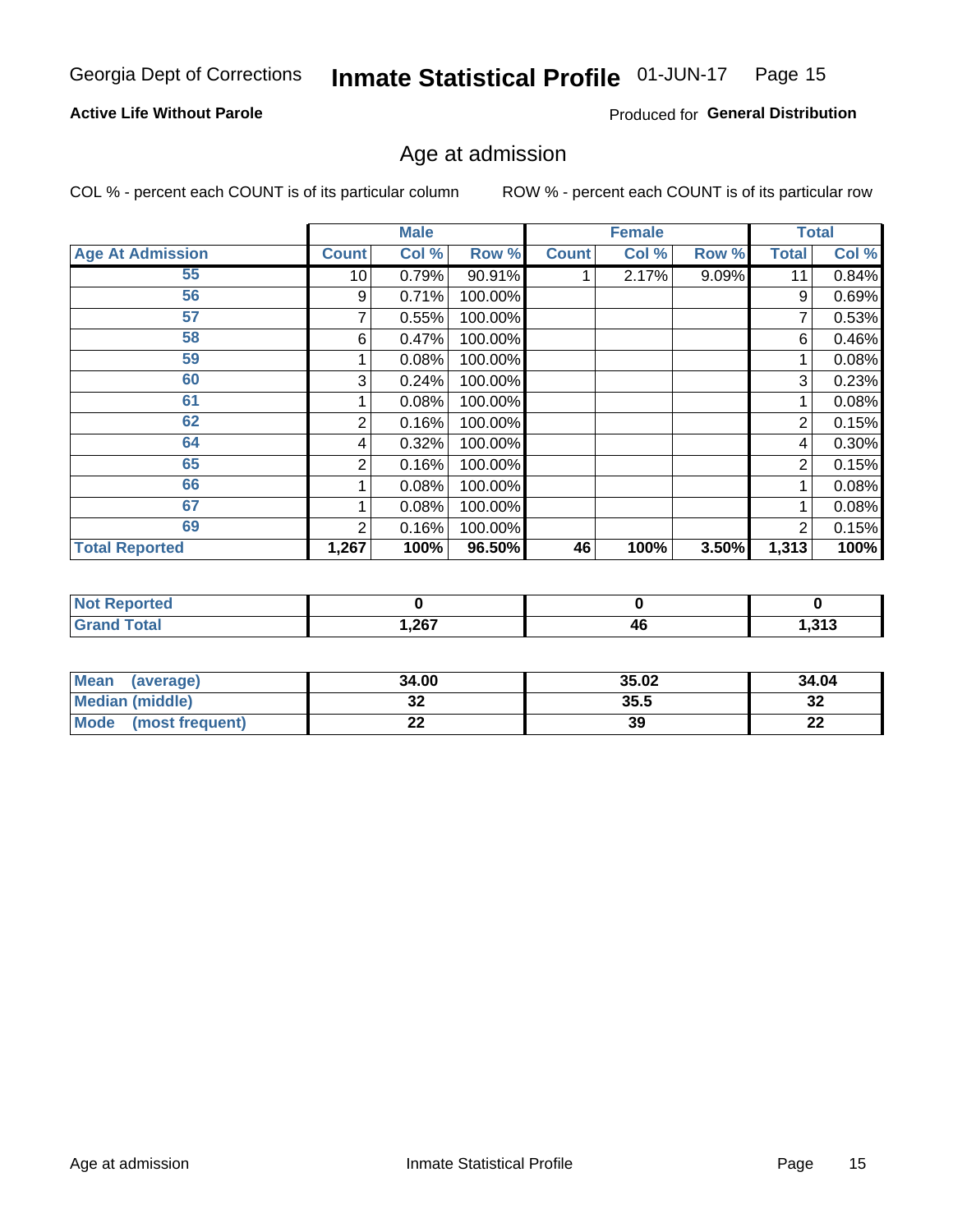# **Active Life Without Parole**

### Produced for General Distribution

# Height, measured at entry to prison

COL % - percent each COUNT is of its particular column

|                       |                         | <b>Male</b> |         |                | <b>Female</b> |         |                | <b>Total</b> |
|-----------------------|-------------------------|-------------|---------|----------------|---------------|---------|----------------|--------------|
| <b>Height</b>         | <b>Count</b>            | Col %       | Row %   | <b>Count</b>   | Col %         | Row %   | <b>Total</b>   | Col %        |
| $\bf{0}$              | 5                       | 0.39%       | 100.00% |                |               |         | 5              | 0.38%        |
| 4'10"                 |                         |             |         | $\mathbf 1$    | 2.17%         | 100.00% | 1              | 0.08%        |
| 5'00''                | 1                       | 0.08%       | 100.00% |                |               |         | 1              | 0.08%        |
| 5'01''                | $\overline{\mathbf{4}}$ | 0.32%       | 66.67%  | $\overline{2}$ | 4.35%         | 33.33%  | 6              | 0.46%        |
| 5'02"                 | 5                       | 0.39%       | 83.33%  | $\mathbf{1}$   | 2.17%         | 16.67%  | 6              | 0.46%        |
| 5'03''                | 11                      | 0.87%       | 61.11%  | 7              | 15.22%        | 38.89%  | 18             | 1.37%        |
| 5'04"                 | 14                      | 1.10%       | 51.85%  | 13             | 28.26%        | 48.15%  | 27             | 2.06%        |
| 5'05"                 | 35                      | 2.76%       | 85.37%  | 6              | 13.04%        | 14.63%  | 41             | 3.12%        |
| 5'06''                | 90                      | 7.10%       | 93.75%  | 6              | 13.04%        | 6.25%   | 96             | 7.31%        |
| 5'07''                | 86                      | 6.79%       | 94.51%  | 5              | 10.87%        | 5.49%   | 91             | 6.93%        |
| 5'08''                | 128                     | 10.10%      | 99.22%  | 1.             | 2.17%         | 0.78%   | 129            | 9.82%        |
| 5'09''                | 164                     | 12.94%      | 98.80%  | $\overline{2}$ | 4.35%         | 1.20%   | 166            | 12.64%       |
| 5'10''                | 157                     | 12.39%      | 100.00% |                |               |         | 157            | 11.96%       |
| 5'11"                 | 158                     | 12.47%      | 100.00% |                |               |         | 158            | 12.03%       |
| 6'00''                | 137                     | 10.81%      | 99.28%  | $\mathbf 1$    | 2.17%         | 0.72%   | 138            | 10.51%       |
| 6'01''                | 99                      | 7.81%       | 100.00% |                |               |         | 99             | 7.54%        |
| 6'02"                 | 87                      | 6.87%       | 100.00% |                |               |         | 87             | 6.63%        |
| 6'03''                | 40                      | 3.16%       | 97.56%  | $\mathbf{1}$   | 2.17%         | 2.44%   | 41             | 3.12%        |
| 6'04"                 | 33                      | 2.60%       | 100.00% |                |               |         | 33             | 2.51%        |
| 6'05"                 | $\overline{7}$          | 0.55%       | 100.00% |                |               |         | $\overline{7}$ | 0.53%        |
| 6'06''                | 4                       | 0.32%       | 100.00% |                |               |         | 4              | 0.30%        |
| 6'07"                 | 1                       | 0.08%       | 100.00% |                |               |         | 1              | 0.08%        |
| 6'11''                | 1                       | 0.08%       | 100.00% |                |               |         | 1              | 0.08%        |
| <b>Total Reported</b> | 1,267                   | 100%        | 96.50%  | 46             | 100%          | 3.50%   | 1,313          | 100%         |

| <b>eported</b> |      |    |      |
|----------------|------|----|------|
| <b>cotal</b>   | 267, | 46 | ,313 |

| <b>Mean</b> | (average)       | 5'10" | 5'05" | 5'10'' |
|-------------|-----------------|-------|-------|--------|
|             |                 |       |       |        |
| <b>Mode</b> | (most frequent) | 5'09" | 5'04" | 5'09"  |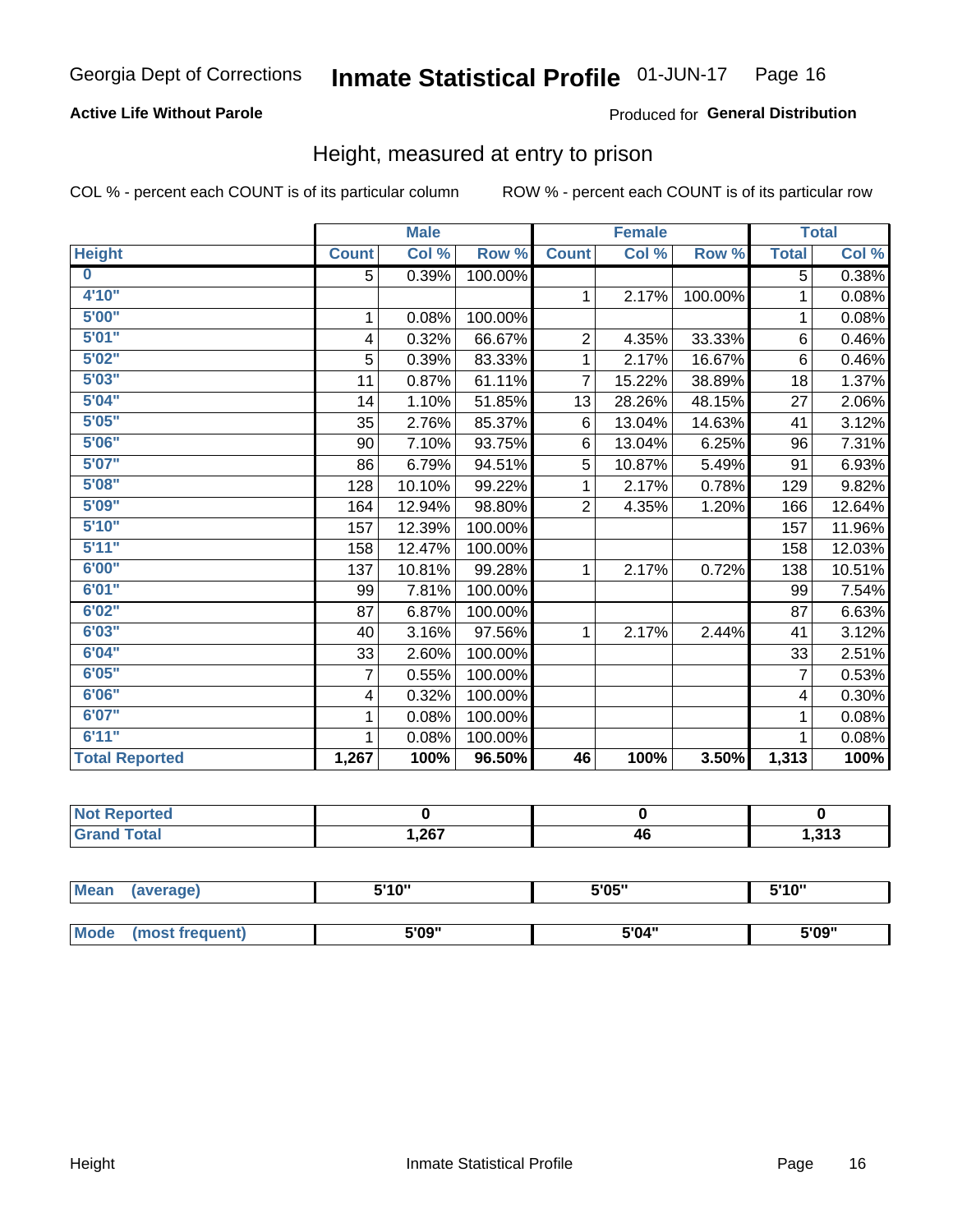**Active Life Without Parole** 

Produced for General Distribution

# Weight, measured at entry to prison

COL % - percent each COUNT is of its particular column

ROW % - percent each COUNT is of its particular row

|                          |                         | <b>Male</b> |         |                         | <b>Female</b> |         |              | <b>Total</b> |
|--------------------------|-------------------------|-------------|---------|-------------------------|---------------|---------|--------------|--------------|
| <b>Weight</b>            | <b>Count</b>            | Col %       | Row %   | <b>Count</b>            | Col %         | Row %   | <b>Total</b> | Col %        |
| 100 - 109 pounds         |                         |             |         | 1                       | 2.17%         | 100.00% | 1            | 0.08%        |
| 110 - 119 pounds         | $\boldsymbol{2}$        | 0.16%       | 40.00%  | $\overline{3}$          | 6.52%         | 60.00%  | 5            | 0.38%        |
| 120 - 129 pounds         | 6                       | 0.47%       | 75.00%  | $\overline{2}$          | 4.35%         | 25.00%  | 8            | 0.61%        |
| 130 - 139 pounds         | 40                      | 3.16%       | 95.24%  | $\overline{2}$          | 4.35%         | 4.76%   | 42           | 3.20%        |
| 140 - 149 pounds         | 78                      | 6.16%       | 93.98%  | 5                       | 10.87%        | 6.02%   | 83           | 6.33%        |
| 150 - 159 pounds         | 117                     | 9.24%       | 98.32%  | $\overline{2}$          | 4.35%         | 1.68%   | 119          | 9.07%        |
| 160 - 169 pounds         | 143                     | 11.30%      | 97.95%  | 3                       | 6.52%         | 2.05%   | 146          | 11.13%       |
| 170 - 179 pounds         | 170                     | 13.43%      | 96.05%  | $\overline{7}$          | 15.22%        | 3.95%   | 177          | 13.49%       |
| 180 - 189 pounds         | 171                     | 13.51%      | 98.84%  | $\overline{2}$          | 4.35%         | 1.16%   | 173          | 13.19%       |
| 190 - 199 pounds         | 106                     | 8.37%       | 96.36%  | 4                       | 8.70%         | 3.64%   | 110          | 8.38%        |
| 200 - 209 pounds         | 112                     | 8.85%       | 98.25%  | $\overline{2}$          | 4.35%         | 1.75%   | 114          | 8.69%        |
| 210 - 219 pounds         | 76                      | 6.00%       | 91.57%  | $\overline{7}$          | 15.22%        | 8.43%   | 83           | 6.33%        |
| 220 - 229 pounds         | 76                      | 6.00%       | 98.70%  | $\mathbf{1}$            | 2.17%         | 1.30%   | 77           | 5.87%        |
| 230 - 239 pounds         | 49                      | 3.87%       | 98.00%  | $\overline{1}$          | 2.17%         | 2.00%   | 50           | 3.81%        |
| 240 - 249 pounds         | 36                      | 2.84%       | 100.00% |                         |               |         | 36           | 2.74%        |
| 250 - 259 pounds         | 29                      | 2.29%       | 100.00% |                         |               |         | 29           | 2.21%        |
| 260 - 269 pounds         | 12                      | 0.95%       | 100.00% |                         |               |         | 12           | 0.91%        |
| 270 - 279 pounds         | 11                      | 0.87%       | 100.00% |                         |               |         | 11           | 0.84%        |
| 280 - 289 pounds         | 10                      | 0.79%       | 90.91%  | $\mathbf{1}$            | 2.17%         | 9.09%   | 11           | 0.84%        |
| 290 - 299 pounds         | $6\phantom{1}6$         | 0.47%       | 75.00%  | $\overline{2}$          | 4.35%         | 25.00%  | 8            | 0.61%        |
| 300 - 309 pounds         | 4                       | 0.32%       | 100.00% |                         |               |         | 4            | 0.30%        |
| 310 - 319 pounds         | $\mathbf 1$             | 0.08%       | 100.00% |                         |               |         | 1            | 0.08%        |
| 320 - 329 pounds         | $\overline{\mathbf{4}}$ | 0.32%       | 100.00% |                         |               |         | 4            | 0.30%        |
| 330 - 339 pounds         | $\overline{\mathbf{4}}$ | 0.32%       | 100.00% |                         |               |         | 4            | 0.30%        |
| 350 - 359 pounds         | 1                       | 0.08%       | 100.00% |                         |               |         | $\mathbf{1}$ | 0.08%        |
| 360 - 369 pounds         | 1                       | 0.08%       | 100.00% |                         |               |         | 1            | 0.08%        |
| 390 - 399 pounds         |                         |             |         | $\mathbf{1}$            | 2.17%         | 100.00% | $\mathbf{1}$ | 0.08%        |
| 400 pounds and over      | $\mathbf{1}$            | 0.08%       | 100.00% |                         |               |         | $\mathbf{1}$ | 0.08%        |
| <b>Total Reported</b>    | 1,266                   | 100%        | 96.49%  | 46                      | 100%          | 3.51%   | 1,312        | 100.0%       |
|                          |                         |             |         |                         |               |         |              |              |
| <b>Not Reported</b>      |                         | 1           |         | $\overline{\mathbf{0}}$ |               |         |              | 1            |
| <b>Grand Total</b>       |                         | 1,267       |         | 46                      |               |         | 1,313        |              |
|                          |                         |             |         |                         |               |         |              |              |
| <b>Mean</b><br>(average) |                         | 189         |         |                         | 183           |         |              | 189          |
| <b>Median (middle)</b>   |                         | 181         |         |                         | 174.5         |         |              | 180          |

Mode (most frequent)

 $\overline{210}$ 

 $180$ 

 $180$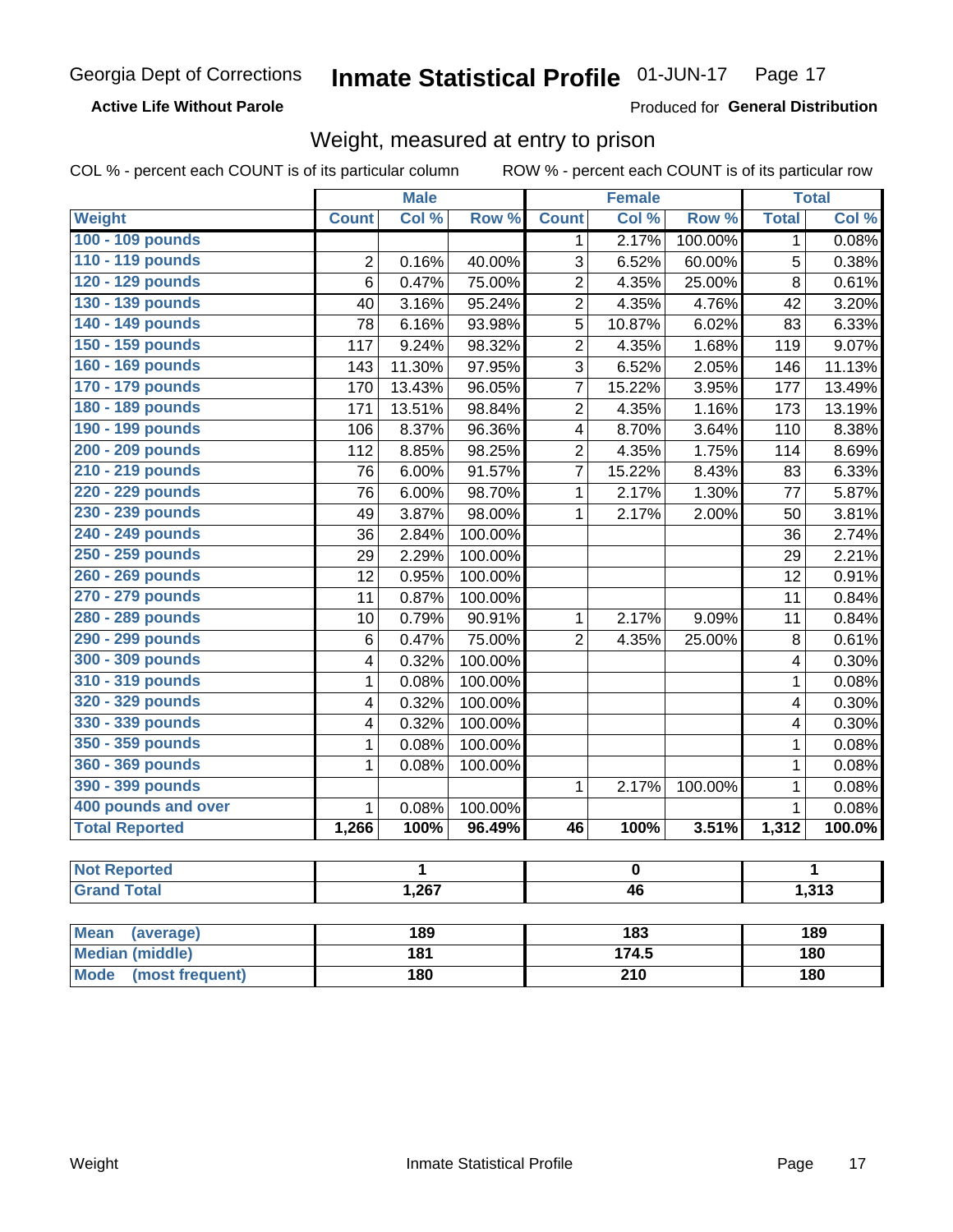#### Inmate Statistical Profile 01-JUN-17 Page 18

### **Active Life Without Parole**

# Produced for General Distribution

# Veterans validated by Veteran's Administration

COL % - percent each COUNT is of its particular column

|                          |              | <b>Male</b> |             | <b>Female</b> |       |              | <b>Total</b> |
|--------------------------|--------------|-------------|-------------|---------------|-------|--------------|--------------|
| <b>Military service</b>  | <b>Count</b> | Col %       | Row % Count | Col %         | Row % | <b>Total</b> | Col %        |
| <b>Others</b><br>0       | 50           | 44.64%      | 100.00%     |               |       | 50           | 44.25%       |
| <b>Air Force</b>         | 44           | 39.29%      | 97.78%      | 100.00%       | 2.22% | 45           | 39.82%       |
| <b>Army</b>              | 6            | $5.36\%$    | 100.00%     |               |       | 6            | 5.31%        |
| <b>Navy</b><br>3         |              | $3.57\%$    | 100.00%     |               |       | 4            | 3.54%        |
| <b>Coast Guard</b><br>5. |              | 7.14%       | 100.00%     |               |       |              | 7.08%        |
| <b>Total Reported</b>    | $112$        | 100%        | 99.12%      | 100%          | .88%  | 113          | 100%         |

| тес | 155<br>ניט           | 45 | ,200 |
|-----|----------------------|----|------|
| int | 2027<br>,∠v <i>i</i> | 46 | 242  |

| <b>Moo.</b> |
|-------------|
|-------------|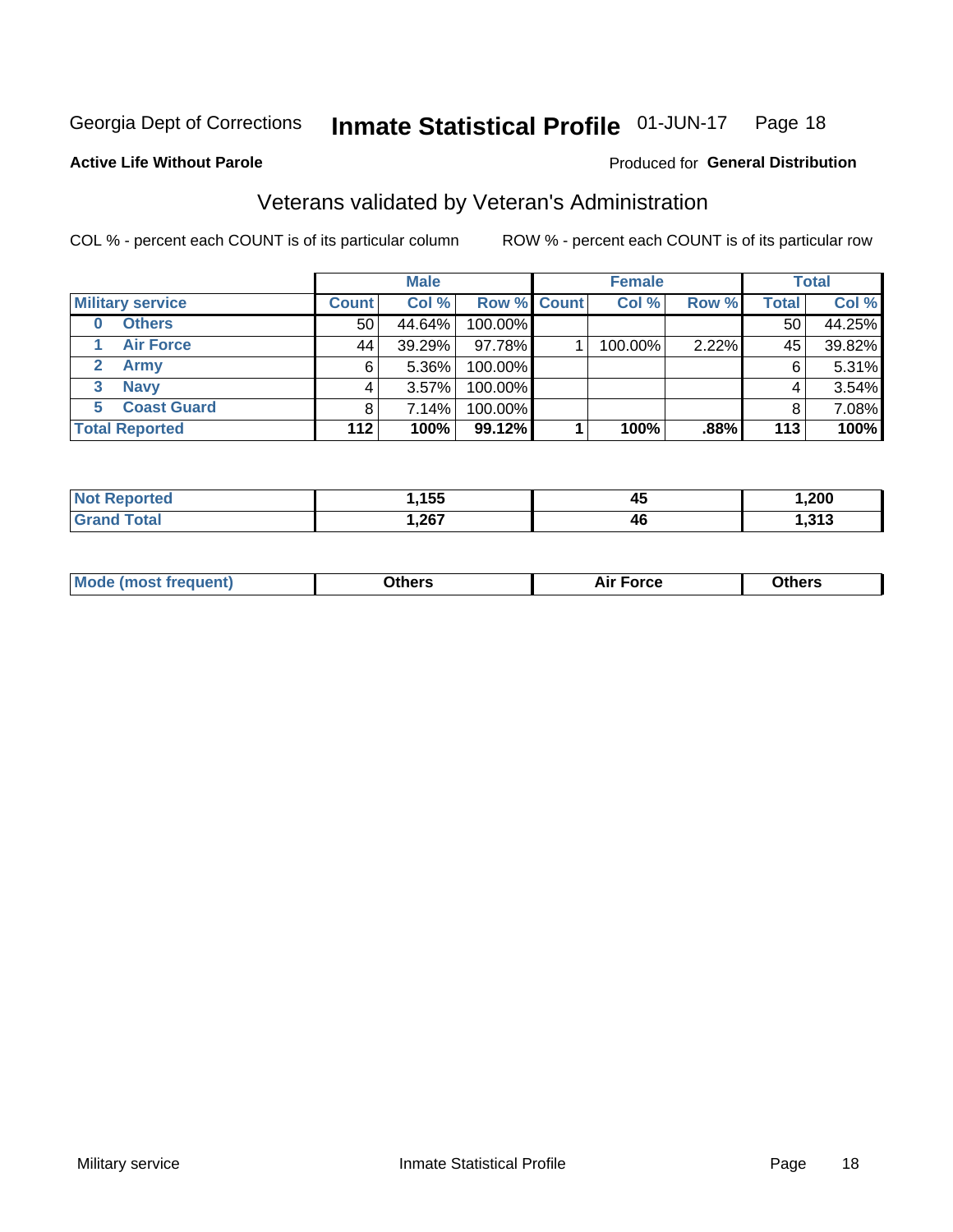#### **Inmate Statistical Profile 01-JUN-17** Page 19

### **Active Life Without Parole**

### Produced for General Distribution

# Type of admission to prison

COL % - percent each COUNT is of its particular column

|                                      |              | <b>Male</b> |                    |    | <b>Female</b> |       |              | <b>Total</b> |
|--------------------------------------|--------------|-------------|--------------------|----|---------------|-------|--------------|--------------|
| <b>Type of Admission</b>             | <b>Count</b> | Col %       | <b>Row % Count</b> |    | Col %         | Row % | <b>Total</b> | Col %        |
| <b>New Sentence</b><br>52            | 1,204        | 95.03%      | 96.32%             | 46 | 100.00%       | 3.68% | 1,250        | 95.20%       |
| <b>Probation Rev Partial</b><br>53   | 5            | .39%        | 100.00%            |    |               |       | 5            | .38%         |
| <b>Probation Rev Remainder</b><br>54 | 9            | .71%        | 100.00%            |    |               |       | 9            | .69%         |
| <b>Parole Rev New Sentence</b><br>55 | 18           | 1.42%       | 100.00%            |    |               |       | 18           | 1.37%        |
| <b>Parole Rev No New</b><br>56       | 17           | 1.34%       | 100.00%            |    |               |       | 17           | 1.29%        |
| <b>Sentence</b>                      |              |             |                    |    |               |       |              |              |
| <b>Life W/O Parole</b><br>70         | 13           | 1.03%       | 100.00%            |    |               |       | 13           | .99%         |
| <b>Unknown</b><br>82                 |              | .08%        | 100.00%            |    |               |       |              | .08%         |
| <b>Total Reported</b>                | 1,267        | 100%        | 96.5%              | 46 | 100%          | 3.5%  | 1,313        | 100%         |

| <b>Not Reported</b>    |       |    |                   |
|------------------------|-------|----|-------------------|
| <b>Total</b><br>'Grand | 1,267 | 70 | - 242<br>د ۱ د. ۱ |

| Mode (most frequent) | <b>New Sentence</b> | <b>New Sentence</b> | <b>New Sentence</b> |
|----------------------|---------------------|---------------------|---------------------|
|                      |                     |                     |                     |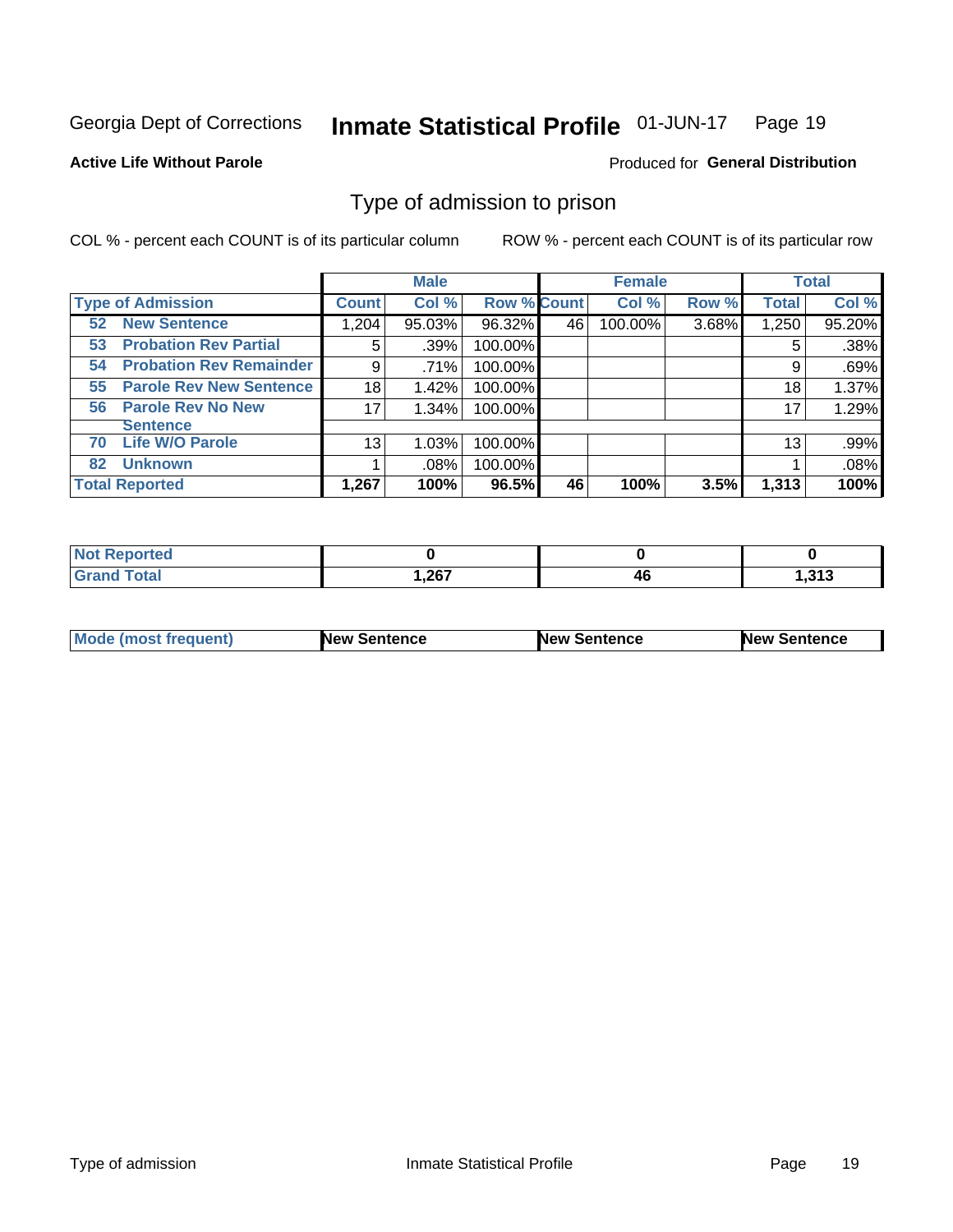#### Inmate Statistical Profile 01-JUN-17 Page 20

**Active Life Without Parole** 

Produced for General Distribution

# Current / last supervision level

COL % - percent each COUNT is of its particular column

|                        |              | <b>Male</b> |                    |    | <b>Female</b> |       |       | <b>Total</b> |
|------------------------|--------------|-------------|--------------------|----|---------------|-------|-------|--------------|
| <b>Security Status</b> | <b>Count</b> | Col%        | <b>Row % Count</b> |    | Col %         | Row % | Total | Col %        |
| 4 Medium               |              | 16%         | $100.00\%$         |    | .00%          |       |       | .15%l        |
| 5 Close                | .265         | 99.84%      | 96.49%             | 46 | 100.00%       | 3.51% | 1,311 | 99.85%       |
| <b>Total Reported</b>  | .267         | 100%        | 96.5%              | 46 | 100%          | 3.5%  | 1,313 | 100%         |

| <b>Still being diagnosed</b> |      |    |       |
|------------------------------|------|----|-------|
| <b>Not Reported</b>          |      |    |       |
| <b>Grand Total</b>           | .267 | 46 | 1,313 |

| <b>AhoM</b><br>rreauent) | <b>Close</b> | Close | Close |
|--------------------------|--------------|-------|-------|
|                          |              |       |       |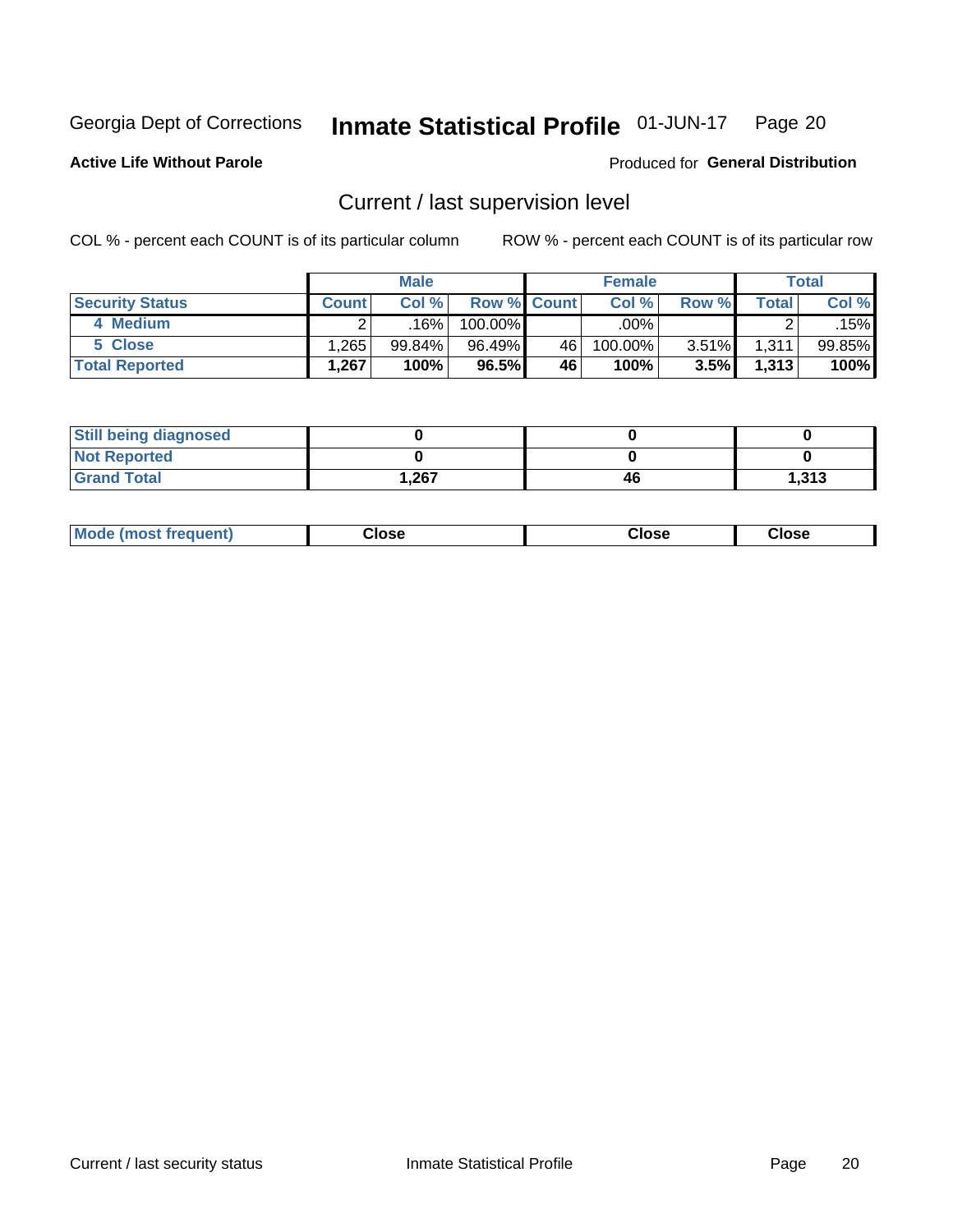#### Inmate Statistical Profile 01-JUN-17 Page 21

**Active Life Without Parole** 

Produced for General Distribution

# Current / last type of institution

COL % - percent each COUNT is of its particular column

|                            |              | <b>Male</b> |                    |      | <b>Female</b> |          |              | <b>Total</b> |
|----------------------------|--------------|-------------|--------------------|------|---------------|----------|--------------|--------------|
| <b>Type of Institution</b> | <b>Count</b> | Col%        | <b>Row % Count</b> |      | Col %         | Row %    | <b>Total</b> | Col %        |
| <b>State Prison</b>        | .267         | 100.00%」    | $96.50\%$          | 46 l | $100.00\%$    | $3.50\%$ | 1,313        | 100.00%      |
| <b>Total Reported</b>      | 1,267        | 100%        | 96.5%              | 46   | $100\%$ .     | $3.5\%$  | 1,313        | 100%         |

| 'ted<br>$\sim$ |      |    |               |
|----------------|------|----|---------------|
|                | ,267 | 46 | 242<br>د ۱ د. |

|  | <b>Mode (most frequent)</b> | State Prison | <b>State Prison</b> | <b>State Prison</b> |
|--|-----------------------------|--------------|---------------------|---------------------|
|--|-----------------------------|--------------|---------------------|---------------------|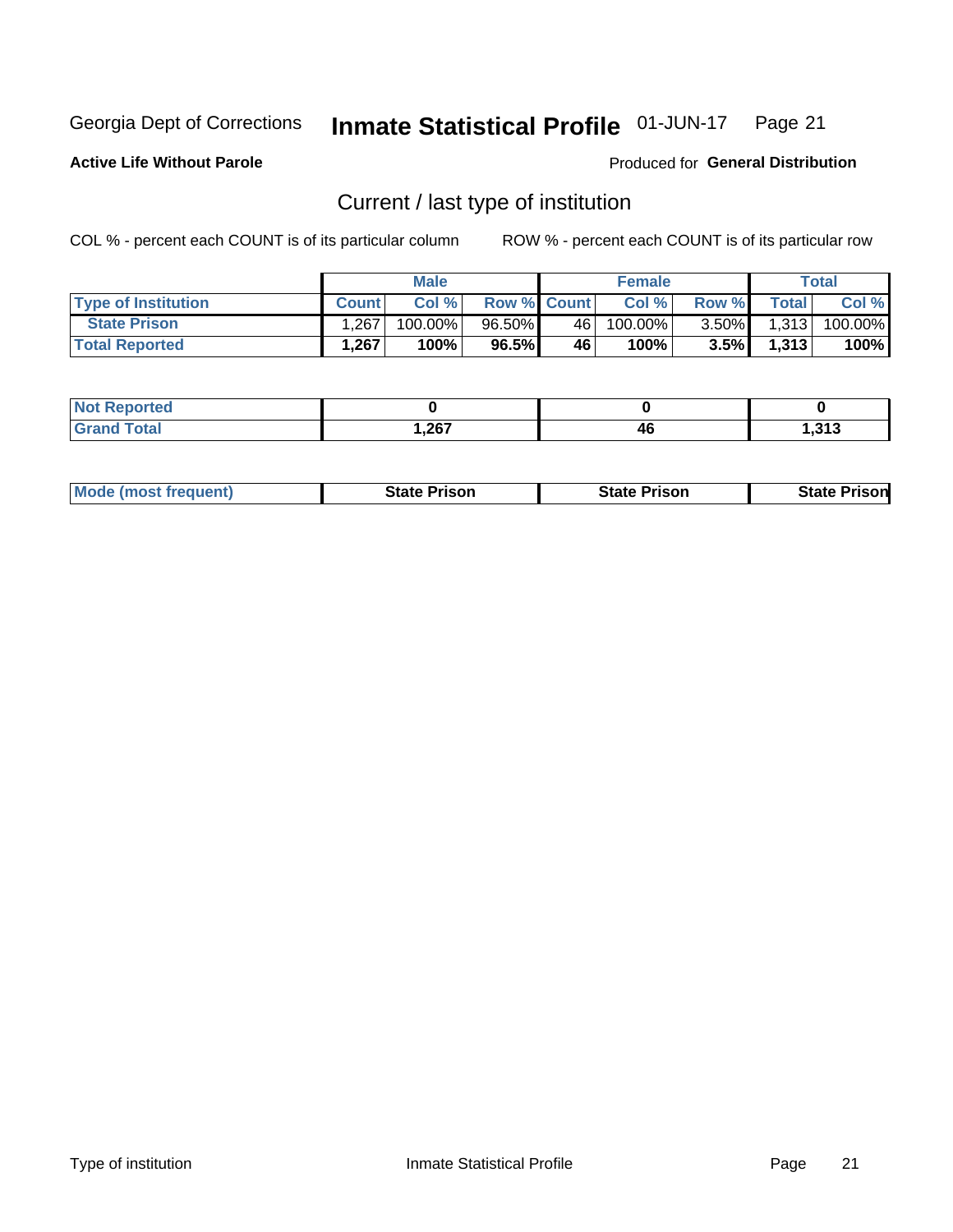#### Inmate Statistical Profile 01-JUN-17 Page 22

# **Active Life Without Parole**

### Produced for General Distribution

# Institution type - transitional centers

COL % - percent each COUNT is of its particular column

|                                          |              | <b>Male</b> |             | <b>Female</b> |             | <b>Total</b> |
|------------------------------------------|--------------|-------------|-------------|---------------|-------------|--------------|
| <b>Institution Type - Trans. Centers</b> | <b>Count</b> | Col %       | Row % Count | Col %         | Row % Total | Col %        |
| <b>Total Reported</b>                    |              |             |             |               |             |              |

| <b>Reported</b><br><b>NOT</b><br>$\sim$            |  |  |
|----------------------------------------------------|--|--|
| $f$ $f \circ f \circ f$<br>$C = 1$<br><b>TULAI</b> |  |  |

| Mode (most frequent) | <b>Null</b> | <b>Null</b> | <b>Null</b> |
|----------------------|-------------|-------------|-------------|
|                      |             |             |             |
|                      |             |             |             |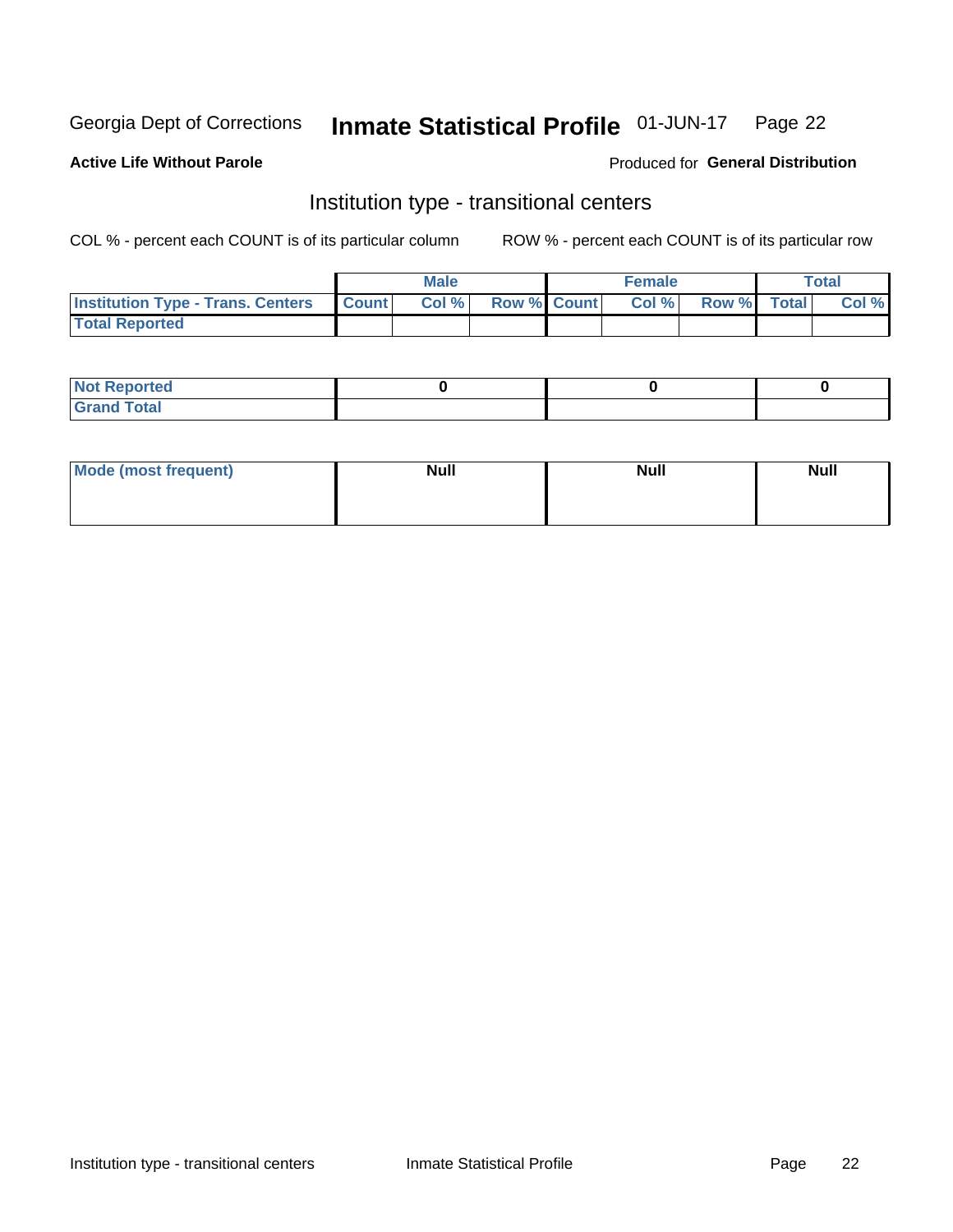#### Inmate Statistical Profile 01-JUN-17 Page 23

**Active Life Without Parole** 

Produced for General Distribution

# Institution type - county prisons

COL % - percent each COUNT is of its particular column

|                                                    | <b>Male</b> |       |  | <b>Female</b> |                          |             | <b>Total</b> |       |  |
|----------------------------------------------------|-------------|-------|--|---------------|--------------------------|-------------|--------------|-------|--|
| <b>Institution Type - County Prisons   Count  </b> |             | Col % |  |               | <b>Row % Count Col %</b> | Row % Total |              | Col % |  |
| <b>Total Reported</b>                              |             |       |  |               |                          |             |              |       |  |

| <b>Not</b><br>: Reported<br> |  |  |
|------------------------------|--|--|
| <b>Total</b><br>---          |  |  |

| Mode (most frequent) | <b>Null</b> | <b>Null</b><br><b>Null</b> |
|----------------------|-------------|----------------------------|
|                      |             |                            |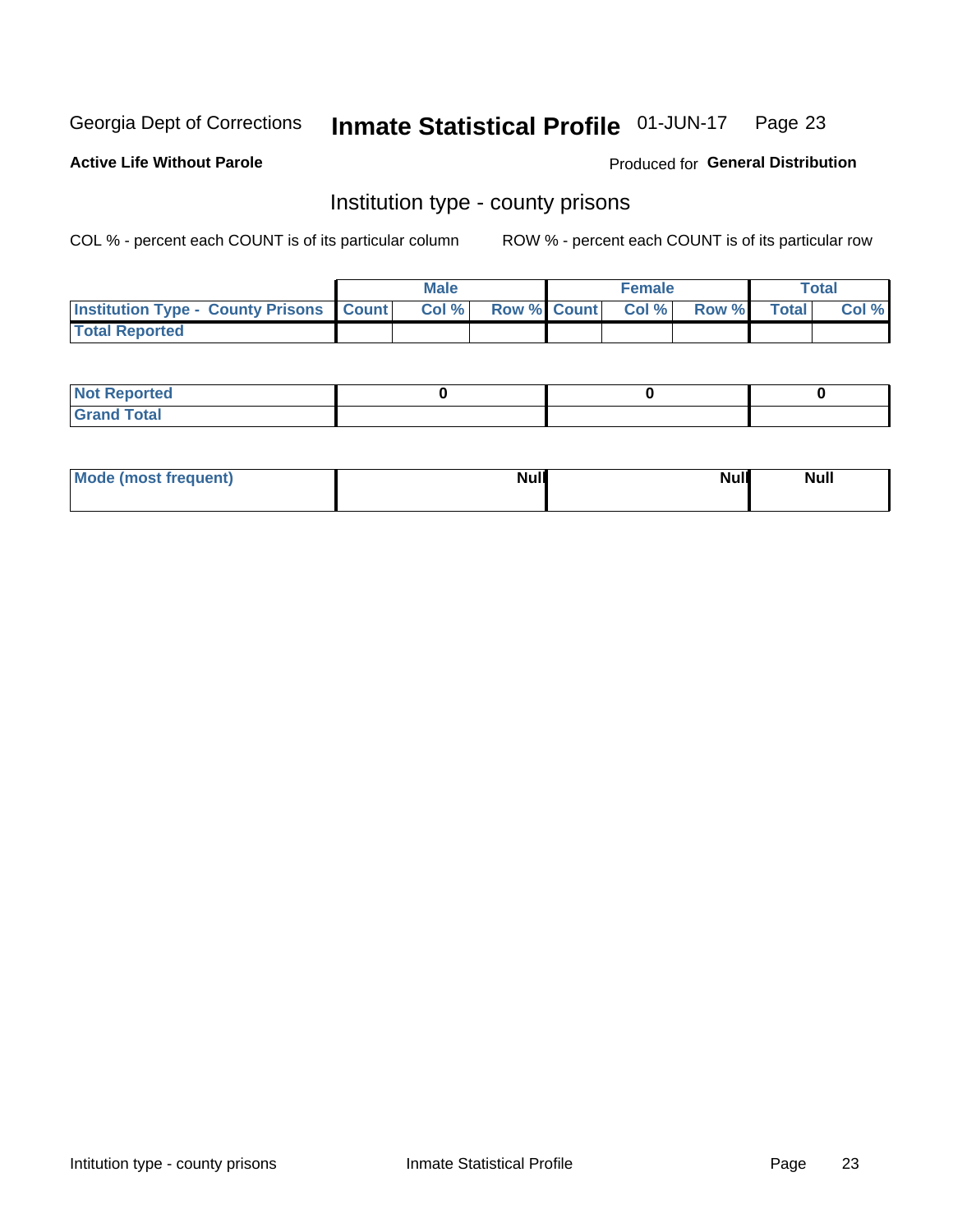#### Inmate Statistical Profile 01-JUN-17 Page 24

### **Active Life Without Parole**

### Produced for General Distribution

# Institution type - state prisons

COL % - percent each COUNT is of its particular column

|                                         | <b>Male</b>               |        |         | <b>Female</b>               |        |         | <b>Total</b>                 |        |
|-----------------------------------------|---------------------------|--------|---------|-----------------------------|--------|---------|------------------------------|--------|
| <b>Institution Type - State Prisons</b> | <b>Count</b>              | Col %  | Row %   | <b>Count</b>                | Col %  | Row %   | <b>Total</b>                 | Col %  |
| <b>Arrendale State Prison</b>           |                           |        |         | 22                          | 47.83% | 100.00% | 22                           | 1.68%  |
| <b>Augusta State Med. Prison</b>        | 59                        | 4.66%  | 100.00% |                             |        |         | 59                           | 4.49%  |
| <b>Baldwin State Prison</b>             | 32                        | 2.53%  | 100.00% |                             |        |         | 32                           | 2.44%  |
| <b>Central State Prison</b>             | 4                         | .32%   | 100.00% |                             |        |         | 4                            | .30%   |
| <b>Coastal State Prison</b>             | 6                         | .47%   | 100.00% |                             |        |         | 6                            | .46%   |
| <b>Dooly State Prison</b>               |                           | .08%   | 100.00% |                             |        |         |                              | .08%   |
| <b>Ga Diag Class Prison</b>             | 45                        | 3.55%  | 100.00% |                             |        |         | 45                           | 3.43%  |
| <b>Ga State Prison</b>                  | 30                        | 2.37%  | 100.00% |                             |        |         | 30                           | 2.28%  |
| <b>Hancock State Prison</b>             | 148                       | 11.68% | 100.00% |                             |        |         | 148                          | 11.27% |
| <b>Hays State Prison</b>                | 126                       | 9.94%  | 100.00% |                             |        |         | 126                          | 9.60%  |
| <b>Macon State Prison</b>               | 229                       | 18.07% | 100.00% |                             |        |         | 229                          | 17.44% |
| <b>Phillips State Prison</b>            | 18                        | 1.42%  | 100.00% |                             |        |         | 18                           | 1.37%  |
| <b>Pulaski State Prison</b>             |                           |        |         | 24                          | 52.17% | 100.00% | 24                           | 1.83%  |
| <b>Smith State Prison</b>               | 167                       | 13.18% | 100.00% |                             |        |         | 167                          | 12.72% |
| <b>Telfair State Prison</b>             | 167                       | 13.18% | 100.00% |                             |        |         | 167                          | 12.72% |
| <b>Valdosta State Prison</b>            | 120                       | 9.47%  | 100.00% |                             |        |         | 120                          | 9.14%  |
| <b>Ware State Prison</b>                | 115                       | 9.08%  | 100.00% |                             |        |         | 115                          | 8.76%  |
| <b>Total Reported</b>                   | 1,267                     | 100%   | 96.5%   | 46                          | 100%   | 3.5%    | 1,313                        | 100%   |
| <b>Not Reported</b>                     | 0                         |        | 0       |                             |        | 0       |                              |        |
| <b>Grand Total</b>                      |                           | 1,267  |         | 46                          |        |         |                              | 1,313  |
| <b>Mode (most frequent)</b>             | <b>Macon State Prison</b> |        |         | <b>Pulaski State Prison</b> |        |         | <b>Macon State</b><br>Prison |        |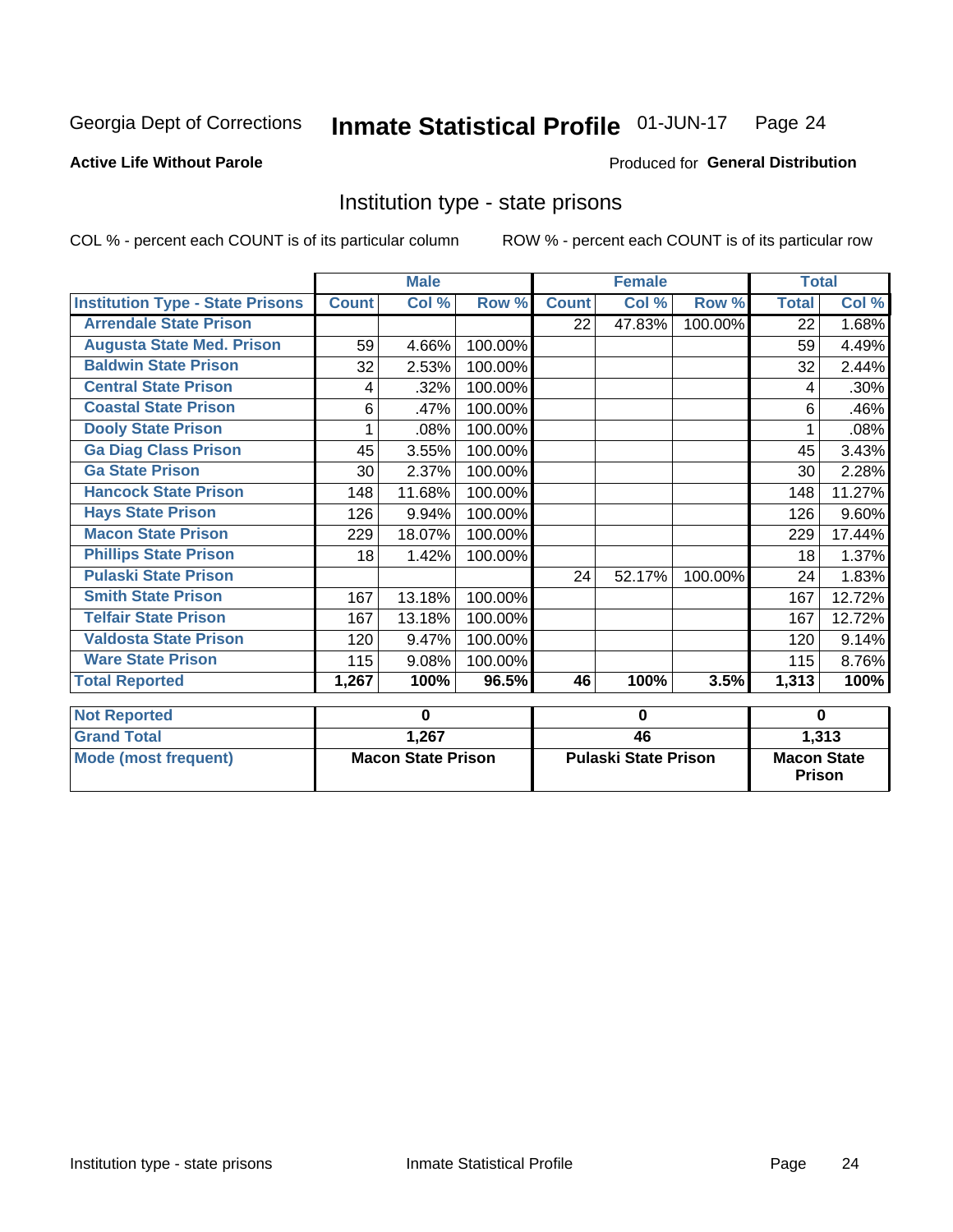#### Inmate Statistical Profile 01-JUN-17 Page 25

### **Active Life Without Parole**

### Produced for General Distribution

# Institution type - private prisons

COL % - percent each COUNT is of its particular column

|                                                 | <b>Male</b> |       |                    | <b>Female</b> |       |             | Total |       |
|-------------------------------------------------|-------------|-------|--------------------|---------------|-------|-------------|-------|-------|
| <b>Institution Type - Private Prisons Count</b> |             | Col % | <b>Row % Count</b> |               | Col % | Row % Total |       | Col % |
| <b>Total Reported</b>                           |             |       |                    |               |       |             |       |       |

| Not Reported           |  |  |
|------------------------|--|--|
| <b>Cotal</b><br>______ |  |  |

| <b>Mo</b><br>frequent) | <b>Null</b> | <b>Null</b> | . . I *<br><b>IVUII</b> |
|------------------------|-------------|-------------|-------------------------|
|                        |             |             |                         |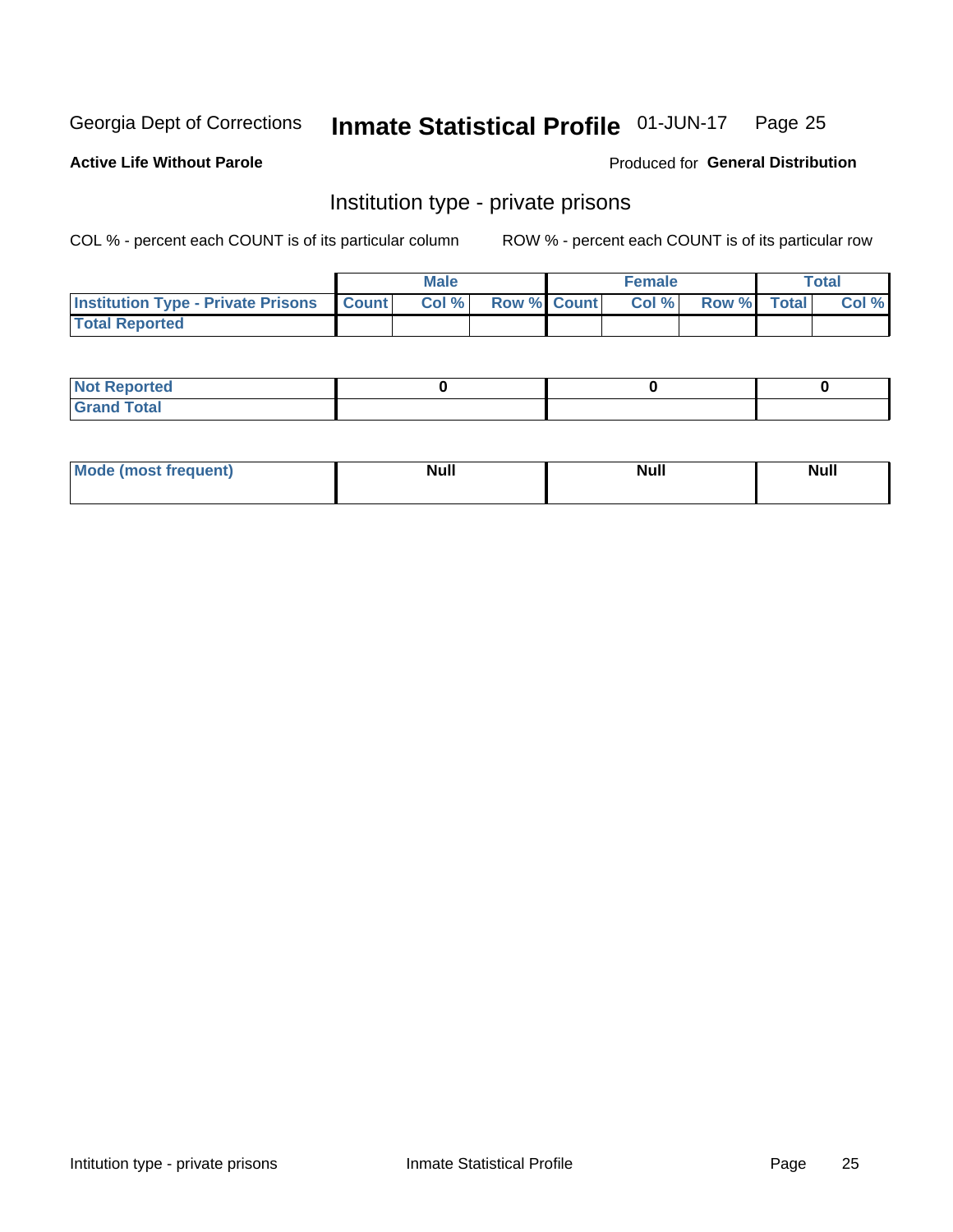#### Inmate Statistical Profile 01-JUN-17 Page 26

### **Active Life Without Parole**

### Produced for General Distribution

# Institution type - inmate boot camp

COL % - percent each COUNT is of its particular column

|                                      | <b>Male</b>     |       |              | <b>Female</b> |       |             | <b>Total</b> |       |
|--------------------------------------|-----------------|-------|--------------|---------------|-------|-------------|--------------|-------|
| <b>Institution Type - Boot Camps</b> | <b>I</b> Count⊥ | Col % | <b>Row %</b> | <b>Count</b>  | Col % | Row % Total |              | Col % |
| <b>Total Rported</b>                 |                 |       |              |               |       |             |              |       |

| <b>Not Reported</b>            |  |  |
|--------------------------------|--|--|
| <b>Total</b><br>C <sub>r</sub> |  |  |

| Mod<br>uamo | Nul.<br>$- - - - - -$ | <b>Null</b> | <br>uu.<br>------ |
|-------------|-----------------------|-------------|-------------------|
|             |                       |             |                   |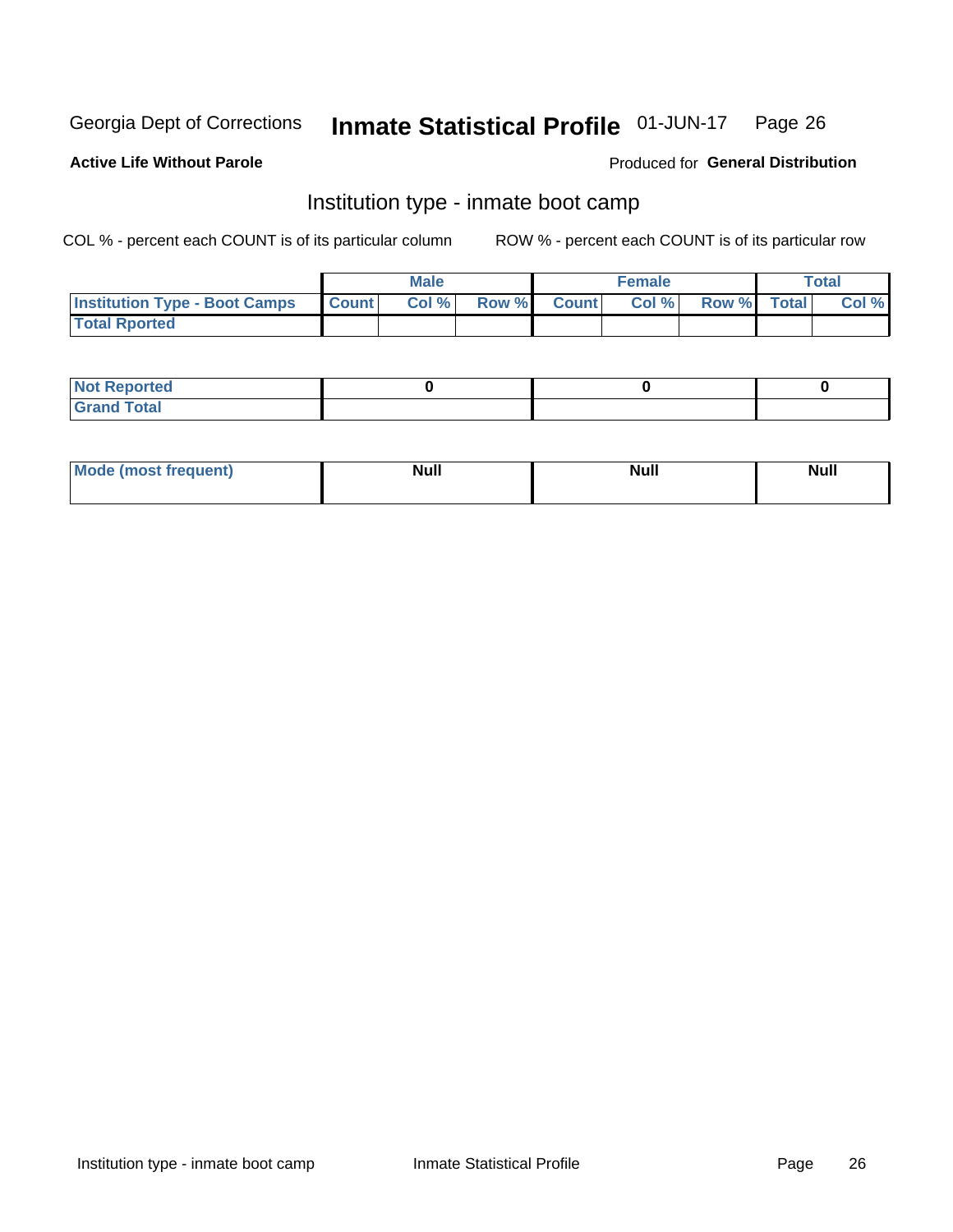#### Inmate Statistical Profile 01-JUN-17 Page 27

**Active Life Without Parole** 

Produced for General Distribution

# Number of disciplinary reports

COL % - percent each COUNT is of its particular column

|                                       | <b>Male</b>  |        |        | <b>Female</b> |        |       | <b>Total</b> |        |
|---------------------------------------|--------------|--------|--------|---------------|--------|-------|--------------|--------|
| <b>Number of Disciplinary Reports</b> | <b>Count</b> | Col %  |        | Row % Count   | Col %  | Row % | Total        | Col %  |
|                                       | 321          | 25.34% | 93.86% | 21            | 45.65% | 6.14% | 342          | 26.05% |
|                                       | 179          | 14.13% | 96.76% | 6             | 13.04% | 3.24% | 185          | 14.09% |
|                                       | 118          | 9.31%  | 95.16% | 6             | 13.04% | 4.84% | 124          | 9.44%  |
| 3                                     | 98           | 7.73%  | 97.03% | 3             | 6.52%  | 2.97% | 101          | 7.69%  |
|                                       | 63           | 4.97%  | 96.92% | 2             | 4.35%  | 3.08% | 65           | 4.95%  |
| 5                                     | 60           | 4.74%  | 98.36% |               | 2.17%  | 1.64% | 61           | 4.65%  |
| <b>More Than 5</b>                    | 428          | 33.78% | 98.39% | 7             | 15.22% | 1.61% | 435          | 33.13% |
| <b>Total Reported</b>                 | 1,267        | 100%   | 96.50% | 46            | 100%   | 3.50% | 1,313        | 100%   |

| тео<br>NG    |      |          |              |
|--------------|------|----------|--------------|
| <b>Cotal</b> | ,267 | 46<br>__ | 242<br>ں ر . |

| Mean (average)         | 7.24 | 4.04 | 7.13 |
|------------------------|------|------|------|
| <b>Median (middle)</b> |      |      |      |
| Mode (most frequent)   |      |      |      |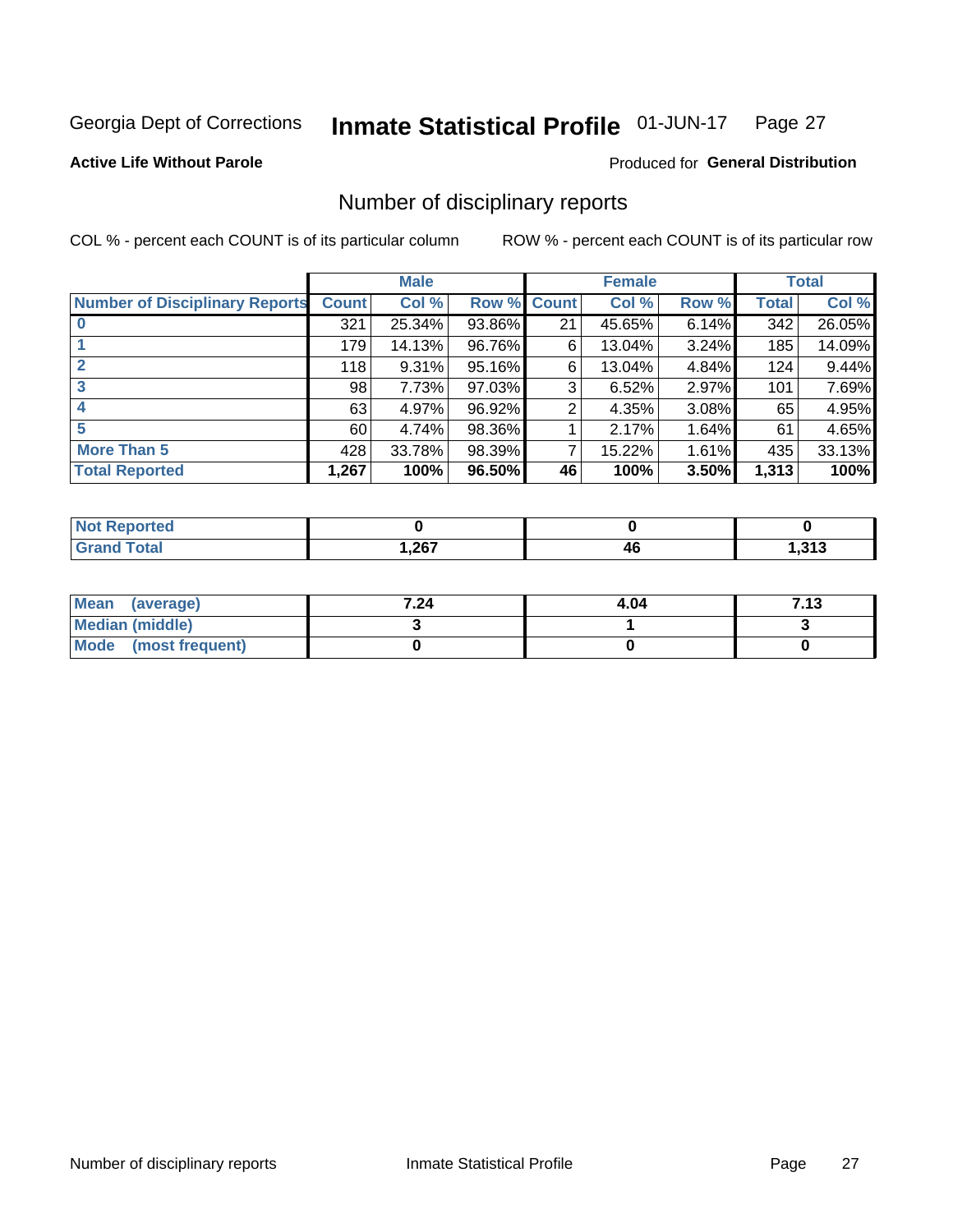#### Inmate Statistical Profile 01-JUN-17 Page 28

### **Active Life Without Parole**

### Produced for General Distribution

# Number of transfers

COL % - percent each COUNT is of its particular column

|                            |              | <b>Male</b> |        |              | <b>Female</b> |        |                 | <b>Total</b> |
|----------------------------|--------------|-------------|--------|--------------|---------------|--------|-----------------|--------------|
| <b>Number of Transfers</b> | <b>Count</b> | Col %       | Row %  | <b>Count</b> | Col %         | Row %  | <b>Total</b>    | Col %        |
|                            | 27           | 2.13%       | 79.41% | 7            | 15.22%        | 20.59% | 34 <sup>1</sup> | 2.59%        |
|                            | 357          | 28.18%      | 94.44% | 21           | 45.65%        | 5.56%  | 378             | 28.79%       |
| $\mathbf{2}$               | 179          | 14.13%      | 95.21% | 9            | 19.57%        | 4.79%  | 188             | 14.32%       |
| 3                          | 114          | $9.00\%$    | 97.44% | 3            | 6.52%         | 2.56%  | 117             | 8.91%        |
|                            | 84           | 6.63%       | 98.82% |              | 2.17%         | 1.18%  | 85              | 6.47%        |
| 5                          | 51           | 4.03%       | 98.08% |              | 2.17%         | 1.92%  | 52              | 3.96%        |
| <b>More Than 5</b>         | 455          | 35.91%      | 99.13% | 4            | 8.70%         | 0.87%  | 459             | 34.96%       |
| <b>Total Reported</b>      | 1,267        | 100%        | 96.50% | 46           | 100%          | 3.50%  | 1,313           | 100%         |

| <b>prted</b><br>NOT |      |    |          |
|---------------------|------|----|----------|
| <b>Total</b>        | .267 | 40 | 242<br>. |

| Mean (average)       | 5.85 | 87. ا | E 70<br>J.IŁ |
|----------------------|------|-------|--------------|
| Median (middle)      |      |       |              |
| Mode (most frequent) |      |       |              |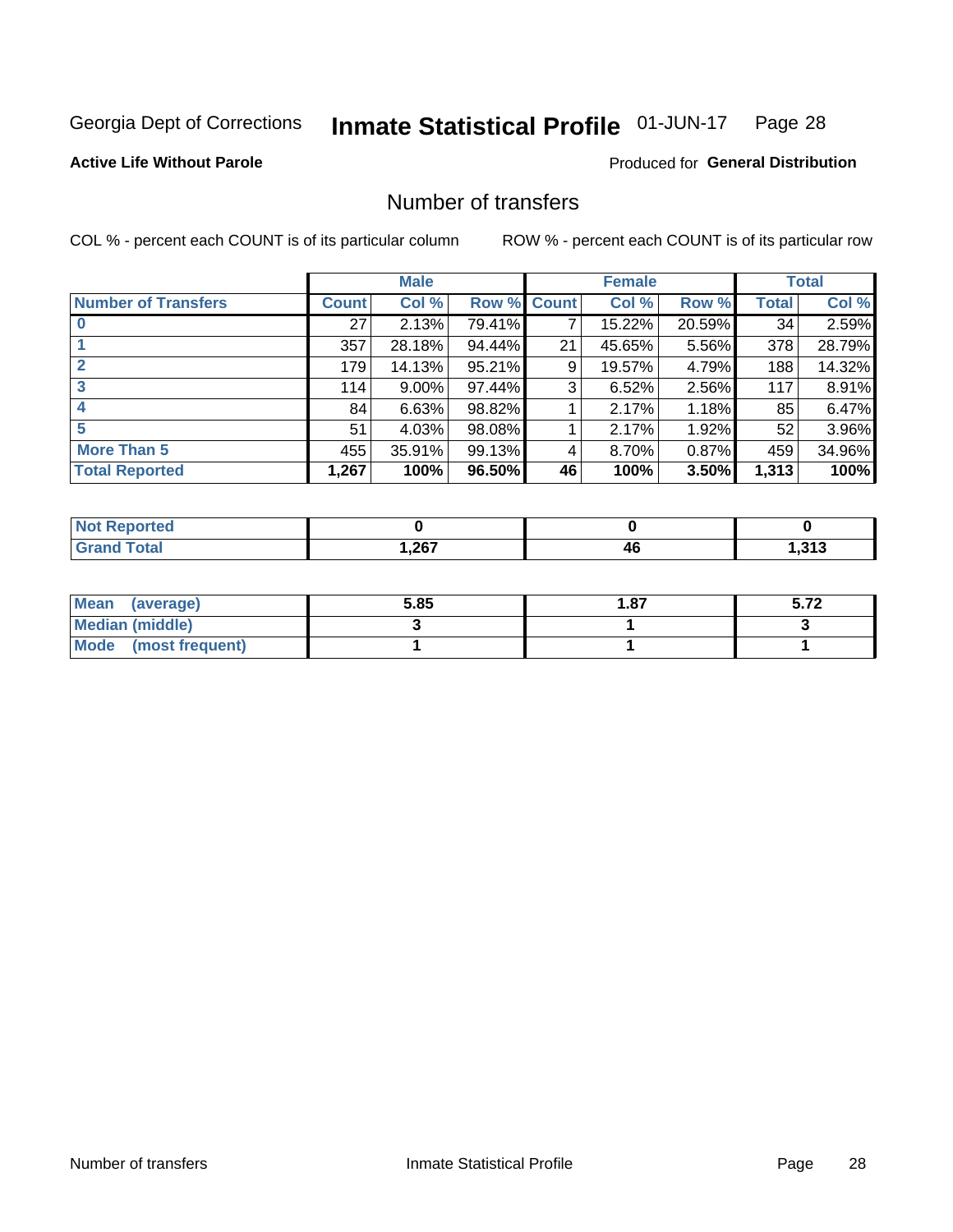#### Inmate Statistical Profile 01-JUN-17 Page 29

**Active Life Without Parole** 

Produced for General Distribution

# Number of escapes

COL % - percent each COUNT is of its particular column

|                          | <b>Male</b>  |           |                    | <b>Female</b> |         |          | Total |        |
|--------------------------|--------------|-----------|--------------------|---------------|---------|----------|-------|--------|
| <b>Number of Escapes</b> | <b>Count</b> | Col %     | <b>Row % Count</b> |               | Col %   | Row %    | Total | Col %  |
|                          | .263         | $99.68\%$ | $96.49\%$          | 46            | 100.00% | $3.51\%$ | 1,309 | 99.70% |
|                          |              | 0.16%     | 100.00%            |               |         |          |       | 0.15%  |
|                          |              | 0.16%     | $100.00\%$         |               |         |          |       | 0.15%  |
| <b>Total Reported</b>    | ,267         | 100%      | 96.50%             | 46            | 100%    | $3.50\%$ | 1,313 | 100%   |

| <b>Reported</b><br>NOT |       |    |                |
|------------------------|-------|----|----------------|
| <b>Total</b>           | 1,267 | 4L | .247<br>59 ا ل |

| Mean (average)       |  |  |
|----------------------|--|--|
| Median (middle)      |  |  |
| Mode (most frequent) |  |  |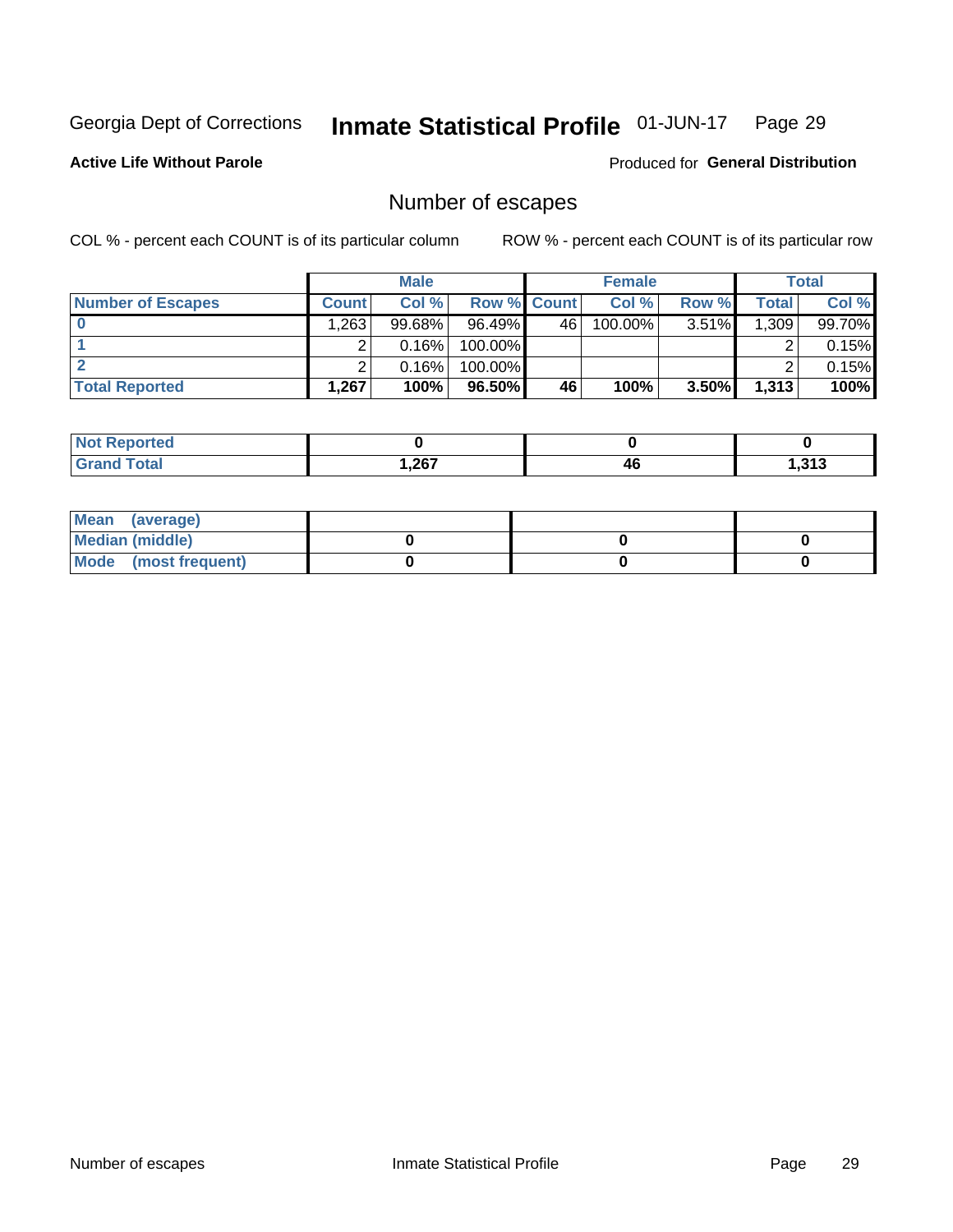# **Active Life Without Parole**

# Produced for General Distribution

# Time served in current (or last) institution

COL % - percent each COUNT is of its particular column

|                            |              | <b>Male</b> |         |              | <b>Female</b> |        |              | <b>Total</b> |
|----------------------------|--------------|-------------|---------|--------------|---------------|--------|--------------|--------------|
| <b>Time In Institution</b> | <b>Count</b> | Col %       | Row %   | <b>Count</b> | Col %         | Row %  | <b>Total</b> | Col %        |
| 0 to 3 months              | 140          | 11.05%      | 97.90%  | 3            | 6.52%         | 2.10%  | 143          | 10.89%       |
| <b>3.01 to 6 months</b>    | 95           | 7.50%       | 98.96%  | 1            | 2.17%         | 1.04%  | 96           | 7.31%        |
| 6.01 to 9 months           | 111          | 8.76%       | 99.11%  | 1            | 2.17%         | 0.89%  | 112          | 8.53%        |
| 9.01 to 12 months          | 71           | 5.60%       | 93.42%  | 5            | 10.87%        | 6.58%  | 76           | 5.79%        |
| <b>12.01 to 18 months</b>  | 145          | 11.44%      | 93.55%  | 10           | 21.74%        | 6.45%  | 155          | 11.81%       |
| <b>18.01 to 24 months</b>  | 105          | 8.29%       | 95.45%  | 5            | 10.87%        | 4.55%  | 110          | 8.38%        |
| $2.01$ to 3 years          | 149          | 11.76%      | 96.13%  | 6            | 13.04%        | 3.87%  | 155          | 11.81%       |
| 3.01 to 4 years            | 123          | 9.71%       | 96.09%  | 5            | 10.87%        | 3.91%  | 128          | 9.75%        |
| $4.01$ to 5 years          | 90           | 7.10%       | 97.83%  | 2            | 4.35%         | 2.17%  | 92           | 7.01%        |
| 5.01 to 6 years            | 67           | 5.29%       | 100.00% |              |               |        | 67           | 5.10%        |
| 6.01 to 7 years            | 43           | 3.39%       | 86.00%  | 7            | 15.22%        | 14.00% | 50           | 3.81%        |
| $7.01$ to 8 years          | 31           | 2.45%       | 100.00% |              |               |        | 31           | 2.36%        |
| 8.01 to 9 years            | 27           | 2.13%       | 100.00% |              |               |        | 27           | 2.06%        |
| 9.01 to 10 years           | 13           | 1.03%       | 100.00% |              |               |        | 13           | 0.99%        |
| Over 10 years              | 57           | 4.50%       | 98.28%  | 1            | 2.17%         | 1.72%  | 58           | 4.42%        |
| <b>Total Reported</b>      | 1,267        | 100%        | 96.50%  | 46           | 100%          | 3.50%  | 1,313        | 100.0%       |

| <b>borted</b><br><b>NOT</b> |      |          |                   |
|-----------------------------|------|----------|-------------------|
| $f \wedge f \wedge f'$      | ,267 | Λſ<br>יי | .242<br>. د ۱ د ۱ |

| <b>Mean</b><br>(average) | 35 months | 32 months | 35 months |
|--------------------------|-----------|-----------|-----------|
| Median (middle)          | 20 months | 22 months | 20 months |
| Mode (most frequent)     | months    | 3 months  | 1 months  |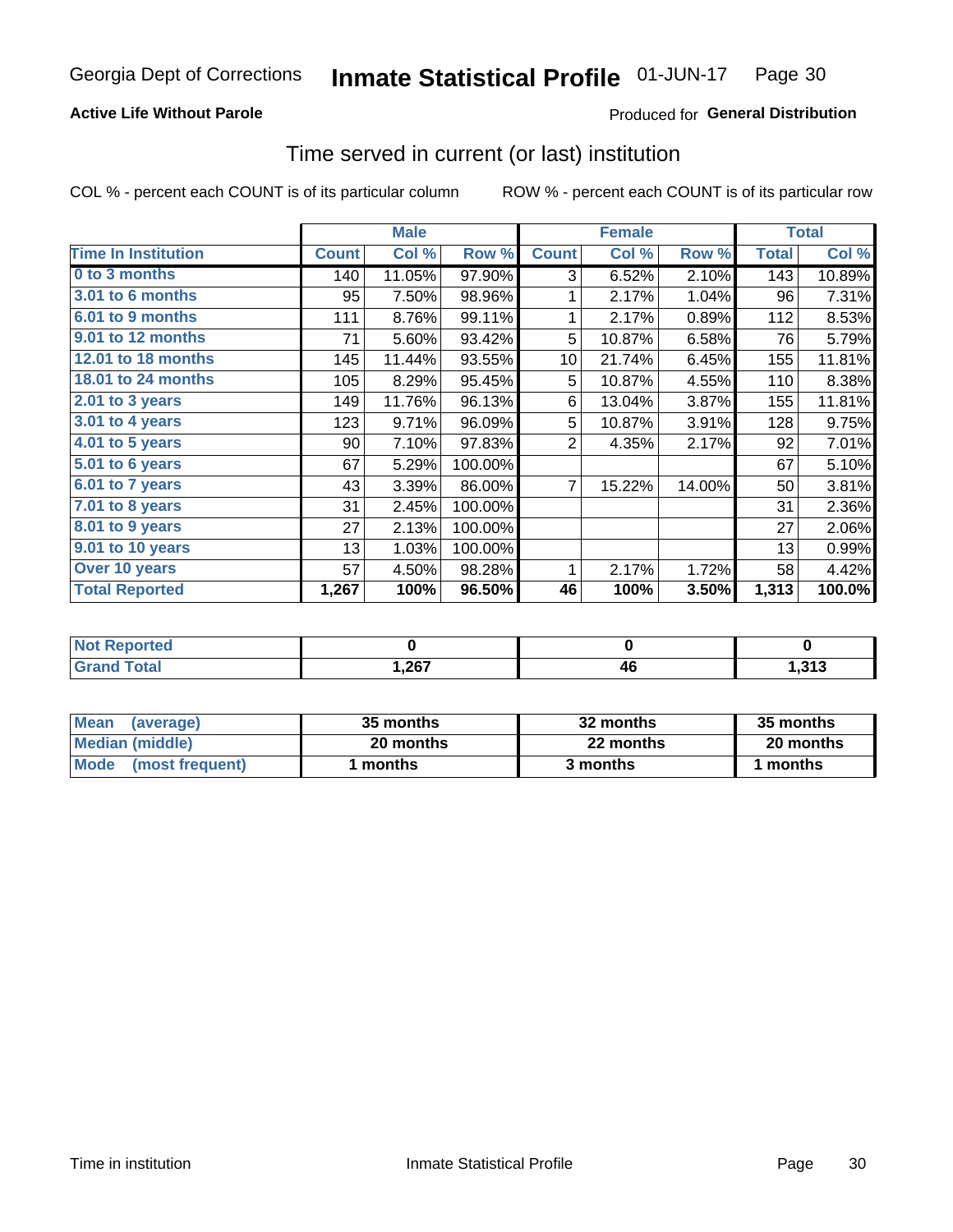#### **Inmate Statistical Profile 01-JUN-17** Page 31

### **Active Life Without Parole**

### Produced for General Distribution

# Highest grade level attained

COL % - percent each COUNT is of its particular column

|                              |                          | <b>Male</b> |         |                 | <b>Female</b> |        |                | <b>Total</b> |
|------------------------------|--------------------------|-------------|---------|-----------------|---------------|--------|----------------|--------------|
| <b>Grade Level</b>           | <b>Count</b>             | Col %       | Row %   | <b>Count</b>    | Col %         | Row %  | <b>Total</b>   | Col %        |
| No school at all             | $\overline{2}$           | 0.20%       | 100.00% |                 |               |        | 2              | 0.20%        |
| Grade 1                      | 1                        | 0.10%       | 100.00% |                 |               |        | 1              | 0.10%        |
| <b>Grade 2</b>               | 1                        | 0.10%       | 100.00% |                 |               |        | $\mathbf{1}$   | 0.10%        |
| Grade 3                      | 3                        | 0.30%       | 100.00% |                 |               |        | 3              | 0.29%        |
| Grade 4                      | 3                        | 0.30%       | 100.00% |                 |               |        | 3              | 0.29%        |
| Grade 5                      | 1                        | 0.10%       | 100.00% |                 |               |        | 1              | 0.10%        |
| Grade 6                      | 9                        | 0.90%       | 100.00% |                 |               |        | 9              | 0.88%        |
| <b>Grade 7</b>               | 36                       | 3.61%       | 100.00% |                 |               |        | 36             | 3.53%        |
| Grade 8                      | 71                       | 7.12%       | 98.61%  | 1               | 4.17%         | 1.39%  | 72             | 7.05%        |
| Grade 9                      | 130                      | 13.04%      | 97.74%  | 3               | 12.50%        | 2.26%  | 133            | 13.03%       |
| Grade 10                     | 195                      | 19.56%      | 97.01%  | 6               | 25.00%        | 2.99%  | 201            | 19.69%       |
| Grade 11                     | 169                      | 16.95%      | 98.83%  | $\overline{2}$  | 8.33%         | 1.17%  | 171            | 16.75%       |
| <b>Grade 12 or GED</b>       | 237                      | 23.77%      | 96.73%  | 8               | 33.33%        | 3.27%  | 245            | 24.00%       |
| <b>Some tech school</b>      | 12                       | 1.20%       | 92.31%  | 1               | 4.17%         | 7.69%  | 13             | 1.27%        |
| <b>Completed tech school</b> | 15                       | 1.50%       | 100.00% |                 |               |        | 15             | 1.47%        |
| College, 1 year              | 35                       | 3.51%       | 97.22%  | 1               | 4.17%         | 2.78%  | 36             | 3.53%        |
| College, 2 year              | 38                       | 3.81%       | 97.44%  | 1               | 4.17%         | 2.56%  | 39             | 3.82%        |
| College, 3 year              | 14                       | 1.40%       | 100.00% |                 |               |        | 14             | 1.37%        |
| <b>Bachelor's degree</b>     | 17                       | 1.71%       | 100.00% |                 |               |        | 17             | 1.67%        |
| <b>Master's degree</b>       | $\overline{\mathcal{A}}$ | 0.40%       | 100.00% |                 |               |        | 4              | 0.39%        |
| Ph.D. degree                 | 1                        | 0.10%       | 50.00%  | 1               | 4.17%         | 50.00% | $\overline{c}$ | 0.20%        |
| Law degree                   | 2                        | 0.20%       | 100.00% |                 |               |        | $\overline{2}$ | 0.20%        |
| <b>Medical degree</b>        | 1                        | 0.10%       | 100.00% |                 |               |        | 1              | 0.10%        |
| <b>Total Reported</b>        | 997                      | 100%        | 97.65%  | $\overline{24}$ | 100.0%        | 2.35%  | 1,021          | 100.0%       |

| <b>Not</b><br><b>orteg</b> | הדה<br>40 V<br>$\sim$ | $\sim$<br>-- | 292           |
|----------------------------|-----------------------|--------------|---------------|
| <b>ota</b><br>Grar         | ,267                  | 46           | 242<br>ن ا بن |

| <b>Mean</b><br>(average) | 10.75           | 11.38           | 10.76             |  |
|--------------------------|-----------------|-----------------|-------------------|--|
| Median (middle)          | Grade 11        | Other           | Grade 11          |  |
| Mode<br>(most frequent)  | Grade 12 or GED | Grade 12 or GED | I Grade 12 or GED |  |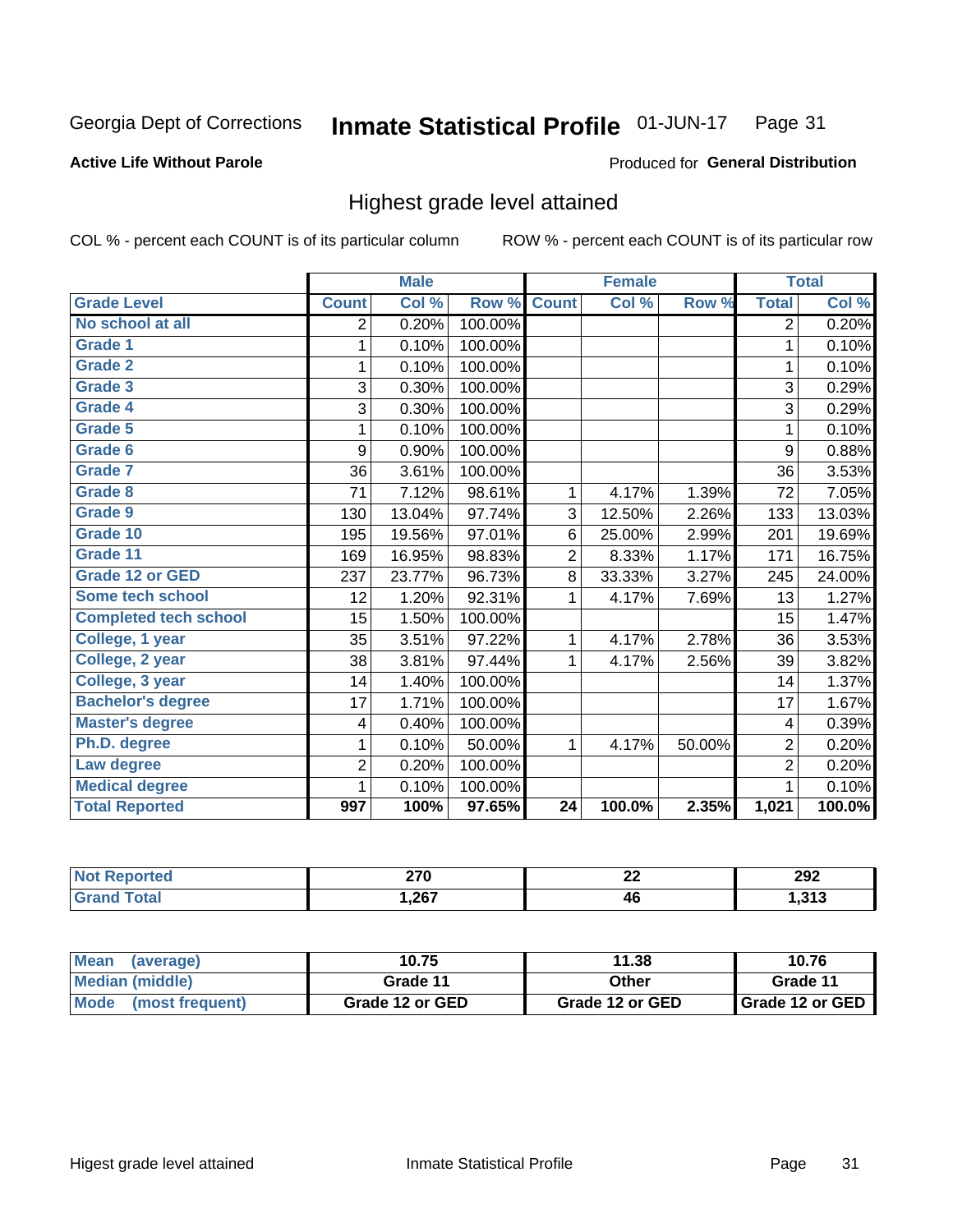#### Inmate Statistical Profile 01-JUN-17 Page 32

### **Active Life Without Parole**

### Produced for General Distribution

# Culture fair IQ scores

COL % - percent each COUNT is of its particular column

|                       | <b>Male</b>     |        | <b>Female</b>      |    |        | <b>Total</b> |              |        |
|-----------------------|-----------------|--------|--------------------|----|--------|--------------|--------------|--------|
| <b>IQ Scores</b>      | <b>Count</b>    | Col %  | <b>Row % Count</b> |    | Col %  | Row %        | <b>Total</b> | Col %  |
| $60 - 69$             | 39 <sub>1</sub> | 3.48%  | 97.50%             |    | 2.86%  | 2.50%        | 40           | 3.46%  |
| $70 - 79$             | 88              | 7.84%  | 97.78%             | 2  | 5.71%  | 2.22%        | 90           | 7.78%  |
| $80 - 89$             | 154             | 13.73% | 96.25%             | 6  | 17.14% | 3.75%        | 160          | 13.83% |
| $90 - 99$             | 279             | 24.87% | 95.55%             | 13 | 37.14% | 4.45%        | 292          | 25.24% |
| $100 - 109$           | 314             | 27.99% | 98.13%             | 6  | 17.14% | 1.88%        | 320          | 27.66% |
| $110 - 119$           | 205             | 18.27% | 98.56%             | 3  | 8.57%  | 1.44%        | 208          | 17.98% |
| $120 - 129$           | 41              | 3.65%  | 93.18%             | 3  | 8.57%  | 6.82%        | 44           | 3.80%  |
| $130 - 139$           | 2               | 0.18%  | 66.67%             | 1  | 2.86%  | 33.33%       | 3            | 0.26%  |
| <b>Total Reported</b> | 1,122           | 100%   | 96.97%             | 35 | 100%   | 3.03%        | 1,157        | 100.0% |

| <b>Not Reported</b>  | 133        |    | 140   |
|----------------------|------------|----|-------|
| Not Valid (under 60) | 4 M<br>. . |    | 16    |
| <b>Grand Total</b>   | .267       | 46 | 1,313 |

| <b>Mean</b><br>(average) | 98  | 98  | 98 |
|--------------------------|-----|-----|----|
| Median (middle)          | 100 | 96  | 99 |
| Mode (most frequent)     | 99  | 102 | 99 |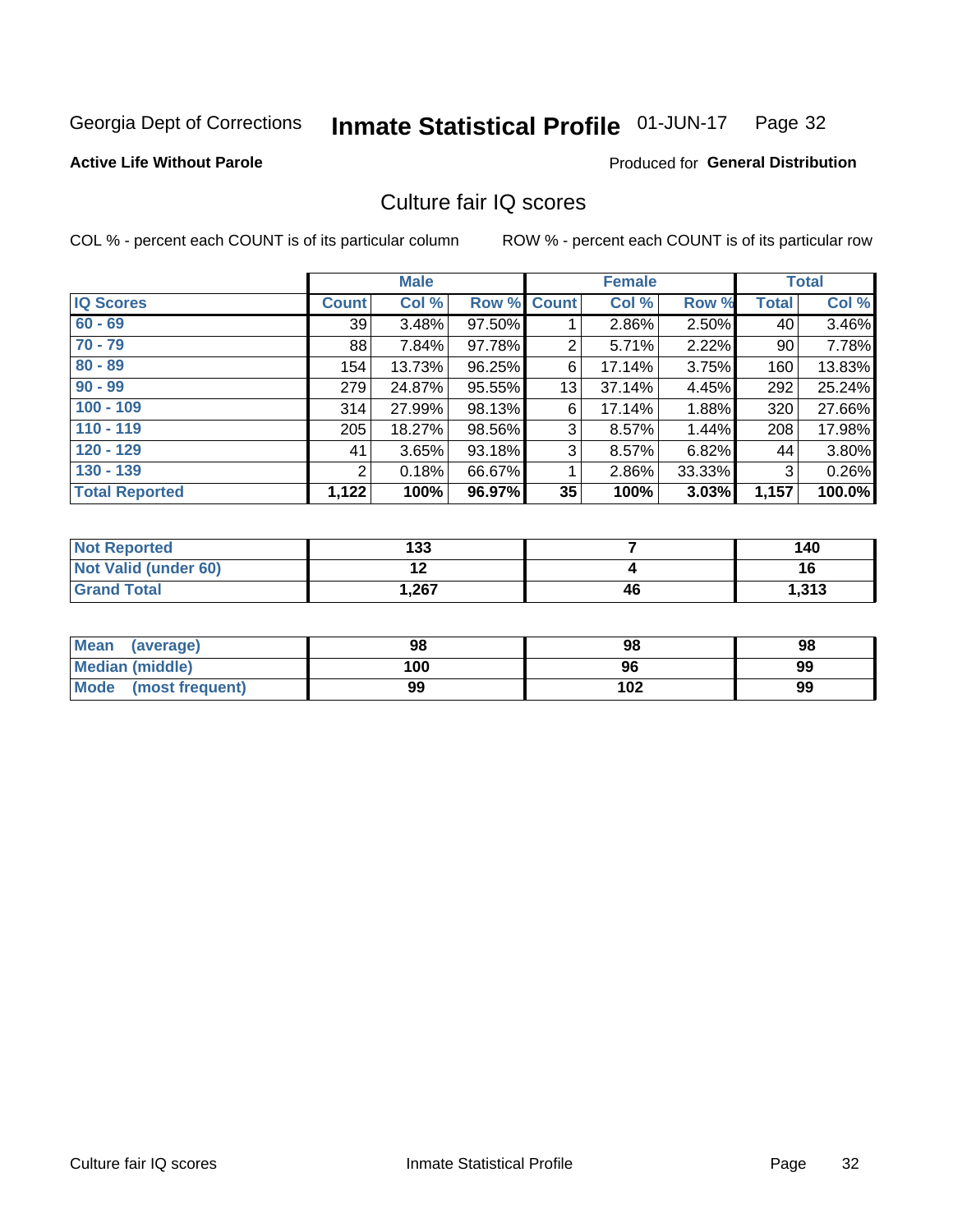#### **Inmate Statistical Profile 01-JUN-17** Page 33

Produced for General Distribution

### **Active Life Without Parole**

# Wide Range Achievement Test (WRAT) reading score

COL % - percent each COUNT is of its particular column

|                           |              | <b>Male</b> |         |                | <b>Female</b> | <b>Total</b> |              |        |
|---------------------------|--------------|-------------|---------|----------------|---------------|--------------|--------------|--------|
| <b>WRAT Reading Score</b> | <b>Count</b> | Col %       | Row %   | <b>Count</b>   | Col %         | Row %        | <b>Total</b> | Col %  |
| 0.1 to 0.9                | 26           | 2.24%       | 100.00% |                |               |              | 26           | 2.17%  |
| 1.0 to 1.9                | 16           | 1.38%       | 100.00% |                |               |              | 16           | 1.33%  |
| 2.0 to 2.9                | 42           | 3.62%       | 95.45%  | $\overline{2}$ | 5.13%         | 4.55%        | 44           | 3.67%  |
| 3.0 to 3.9                | 73           | 6.29%       | 96.05%  | 3              | 7.69%         | 3.95%        | 76           | 6.34%  |
| 4.0 to 4.9                | 89           | 7.67%       | 96.74%  | 3              | 7.69%         | 3.26%        | 92           | 7.67%  |
| 5.0 to 5.9                | 107          | 9.22%       | 98.17%  | $\overline{2}$ | 5.13%         | 1.83%        | 109          | 9.09%  |
| 6.0 to 6.9                | 102          | 8.79%       | 98.08%  | $\overline{2}$ | 5.13%         | 1.92%        | 104          | 8.67%  |
| 7.0 to 7.9                | 34           | 2.93%       | 100.00% |                |               |              | 34           | 2.84%  |
| 8.0 to 8.9                | 89           | 7.67%       | 97.80%  | $\overline{2}$ | 5.13%         | 2.20%        | 91           | 7.59%  |
| 9.0 to 9.9                | 69           | 5.95%       | 97.18%  | $\overline{2}$ | 5.13%         | 2.82%        | 71           | 5.92%  |
| 10.0 to 10.9              | 62           | 5.34%       | 98.41%  | 1              | 2.56%         | 1.59%        | 63           | 5.25%  |
| 11.0 to 11.9              | 119          | 10.26%      | 95.20%  | 6              | 15.38%        | 4.80%        | 125          | 10.43% |
| 12.0 to 12.9              | 278          | 23.97%      | 95.53%  | 13             | 33.33%        | 4.47%        | 291          | 24.27% |
| 13                        | 54           | 4.66%       | 94.74%  | 3              | 7.69%         | 5.26%        | 57           | 4.75%  |
| <b>Total Reported</b>     | 1,160        | 100%        | 96.75%  | 39             | 100%          | 3.25%        | 1,199        | 100%   |

| <b>Not Reported</b> | 107   |    | 114             |
|---------------------|-------|----|-----------------|
| Total<br>Grand      | 1,267 | 46 | 242<br>د ر د, ا |

| <b>Mean</b><br>(average) | 8.59       | 9.57          | 8.62 |
|--------------------------|------------|---------------|------|
| Median (middle)          | ^ ^<br>9.Z | 11 2<br>. . Z | 9.2  |
| Mode (most frequent)     | 12.9       | 12.9          | 12.9 |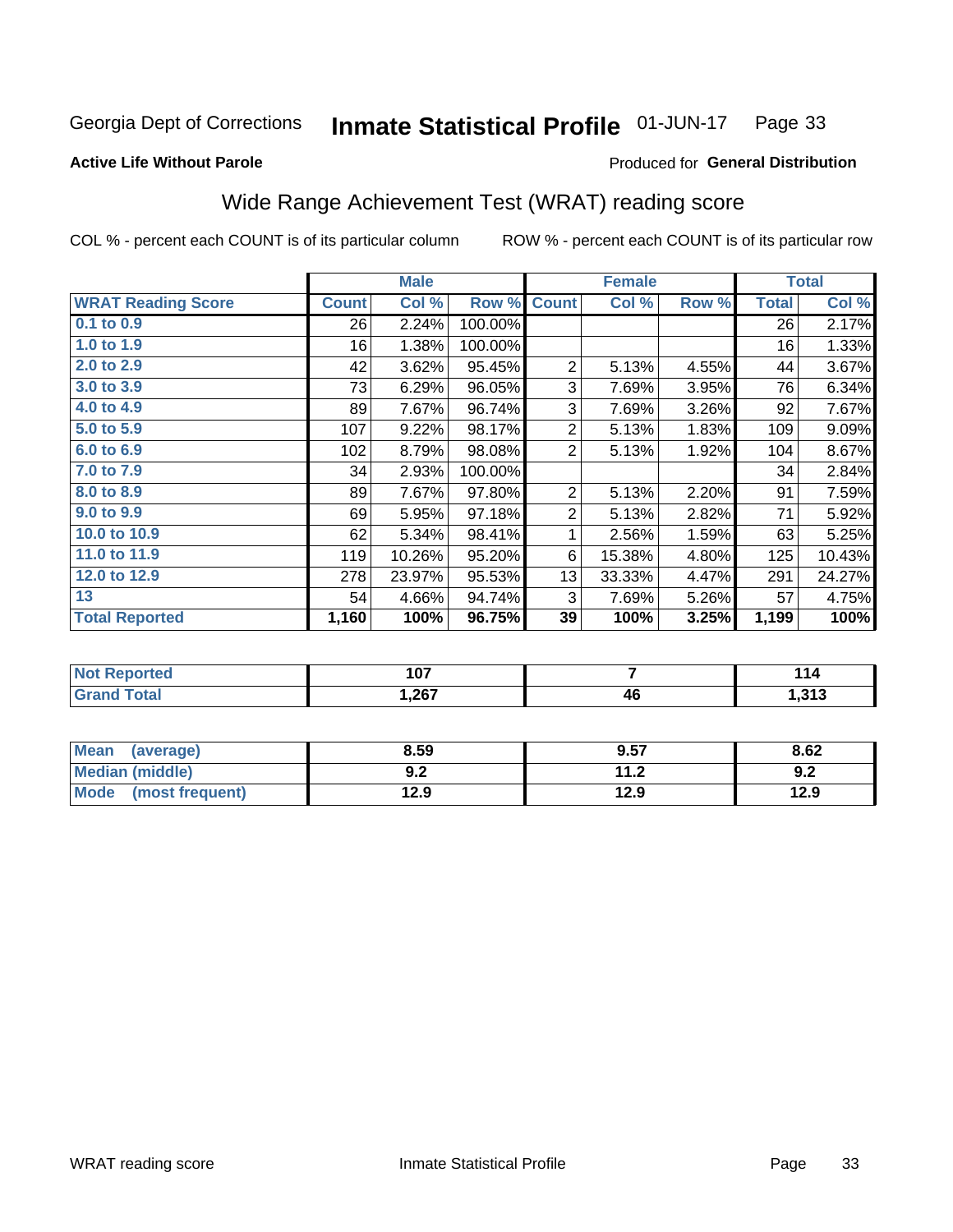#### Inmate Statistical Profile 01-JUN-17 Page 34

**Active Life Without Parole** 

# Produced for General Distribution

# Wide Range Achievement Test (WRAT) math score

COL % - percent each COUNT is of its particular column

|                              |              | <b>Male</b> |         | <b>Female</b>  |        |        | <b>Total</b> |        |
|------------------------------|--------------|-------------|---------|----------------|--------|--------|--------------|--------|
| <b>WRAT Mathematic Score</b> | <b>Count</b> | Col %       | Row %   | <b>Count</b>   | Col %  | Row %  | <b>Total</b> | Col %  |
| $0.1$ to $0.9$               | 3            | 0.26%       | 100.00% |                |        |        | 3            | 0.25%  |
| 1.0 to 1.9                   | 9            | 0.78%       | 100.00% |                |        |        | 9            | 0.75%  |
| 2.0 to 2.9                   | 26           | 2.24%       | 96.30%  | 1              | 2.56%  | 3.70%  | 27           | 2.25%  |
| 3.0 to 3.9                   | 62           | 5.34%       | 96.88%  | $\overline{2}$ | 5.13%  | 3.13%  | 64           | 5.34%  |
| 4.0 to 4.9                   | 129          | 11.12%      | 96.99%  | 4              | 10.26% | 3.01%  | 133          | 11.09% |
| 5.0 to 5.9                   | 157          | 13.53%      | 98.13%  | 3              | 7.69%  | 1.88%  | 160          | 13.34% |
| 6.0 to 6.9                   | 258          | 22.24%      | 97.73%  | 6              | 15.38% | 2.27%  | 264          | 22.02% |
| 7.0 to 7.9                   | 115          | 9.91%       | 97.46%  | 3              | 7.69%  | 2.54%  | 118          | 9.84%  |
| 8.0 to 8.9                   | 113          | 9.74%       | 97.41%  | 3              | 7.69%  | 2.59%  | 116          | 9.67%  |
| 9.0 to 9.9                   | 90           | 7.76%       | 95.74%  | 4              | 10.26% | 4.26%  | 94           | 7.84%  |
| 10.0 to 10.9                 | 27           | 2.33%       | 100.00% |                |        |        | 27           | 2.25%  |
| 11.0 to 11.9                 | 41           | 3.53%       | 97.62%  | 1              | 2.56%  | 2.38%  | 42           | 3.50%  |
| 12.0 to 12.9                 | 123          | 10.60%      | 91.79%  | 11             | 28.21% | 8.21%  | 134          | 11.18% |
| 13                           | 7            | 0.60%       | 87.50%  | 1              | 2.56%  | 12.50% | 8            | 0.67%  |
| <b>Total Reported</b>        | 1,160        | 100%        | 96.75%  | 39             | 100%   | 3.25%  | 1,199        | 100%   |
|                              |              |             |         |                |        |        |              |        |

| Reported<br><b>NO</b> t | 107  |    |                |
|-------------------------|------|----|----------------|
| 'ota.                   | ,267 | 46 | - 242<br>∕ I ⊌ |

| Mean (average)         | 7.34 | 8.53 | 7.38 |
|------------------------|------|------|------|
| <b>Median (middle)</b> | 6.9  |      | 6.9  |
| Mode (most frequent)   | 12.9 | 12.9 | 12.9 |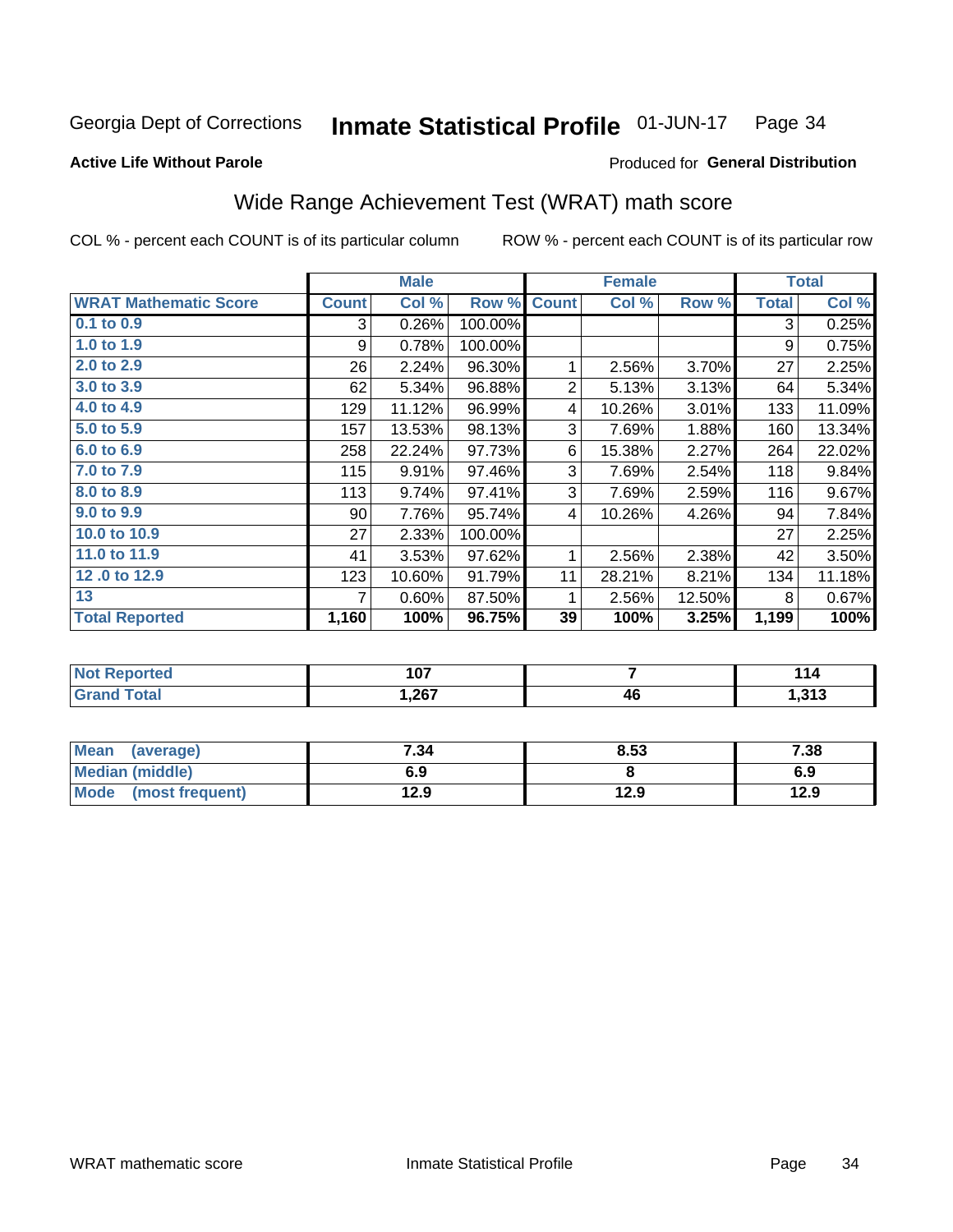#### Inmate Statistical Profile 01-JUN-17 Page 35

### **Active Life Without Parole**

### Produced for General Distribution

# Wide Range Achievement Test (WRAT) spelling score

COL % - percent each COUNT is of its particular column

| <b>WRAT Spelling Score</b><br>0.1 to 0.9 | <b>Count</b> |        | <b>Male</b> |                | <b>Female</b> |       |              | <b>Total</b>         |  |
|------------------------------------------|--------------|--------|-------------|----------------|---------------|-------|--------------|----------------------|--|
|                                          |              | Col %  | Row %       | <b>Count</b>   | Col %         | Row % | <b>Total</b> | Col %                |  |
|                                          | 19           | 1.64%  | 100.00%     |                |               |       | 19           | 1.59%                |  |
| 1.0 to 1.9                               | 33           | 2.85%  | 100.00%     |                |               |       | 33           | 2.76%                |  |
| 2.0 to 2.9                               | 52           | 4.49%  | 96.30%      | 2              | 5.13%         | 3.70% | 54           | 4.51%                |  |
| 3.0 to 3.9                               | 69           | 5.96%  | 97.18%      | $\overline{2}$ | 5.13%         | 2.82% | 71           | 5.93%                |  |
| 4.0 to 4.9                               | 71           | 6.13%  | 98.61%      | 1              | 2.56%         | 1.39% | 72           | 6.02%                |  |
| 5.0 to 5.9                               | 136          | 11.74% | 99.27%      | 1              | 2.56%         | 0.73% | 137          | 11.45%               |  |
| 6.0 to 6.9                               | 107          | 9.24%  | 99.07%      | 1              | 2.56%         | 0.93% | 108          | 9.02%                |  |
| 7.0 to 7.9                               | 99           | 8.55%  | 97.06%      | 3              | 7.69%         | 2.94% | 102          | 8.52%                |  |
| 8.0 to 8.9                               | 101          | 8.72%  | 97.12%      | 3              | 7.69%         | 2.88% | 104          | 8.69%                |  |
| 9.0 to 9.9                               | 63           | 5.44%  | 100.00%     |                |               |       | 63           | 5.26%                |  |
| 10.0 to 10.9                             | 57           | 4.92%  | 100.00%     |                |               |       | 57           | 4.76%                |  |
| 11.0 to 11.9                             | 80           | 6.91%  | 94.12%      | 5              | 12.82%        | 5.88% | 85           | 7.10%                |  |
| 12.0 to 12.9                             | 242          | 20.90% | 92.37%      | 20             | 51.28%        | 7.63% | 262          | 21.89%               |  |
| 13                                       | 29           | 2.50%  | 96.67%      | 1              | 2.56%         | 3.33% | 30           | 2.51%                |  |
| <b>Total Reported</b>                    | 1,158        | 100%   | 96.74%      | 39             | 100%          | 3.26% | 1,197        | $\overline{100.0\%}$ |  |

| <b>Not Reported</b> | 109   |    | 116         |
|---------------------|-------|----|-------------|
| <b>Total</b>        | 1,267 | 46 | 242<br>נונו |

| <b>Mean</b><br>(average) | 8.08 | 10.29 | 8.15 |
|--------------------------|------|-------|------|
| Median (middle)          | . 0. | 12.3  | 0.Z  |
| Mode<br>(most frequent)  | 12.9 | 12.9  | 12.9 |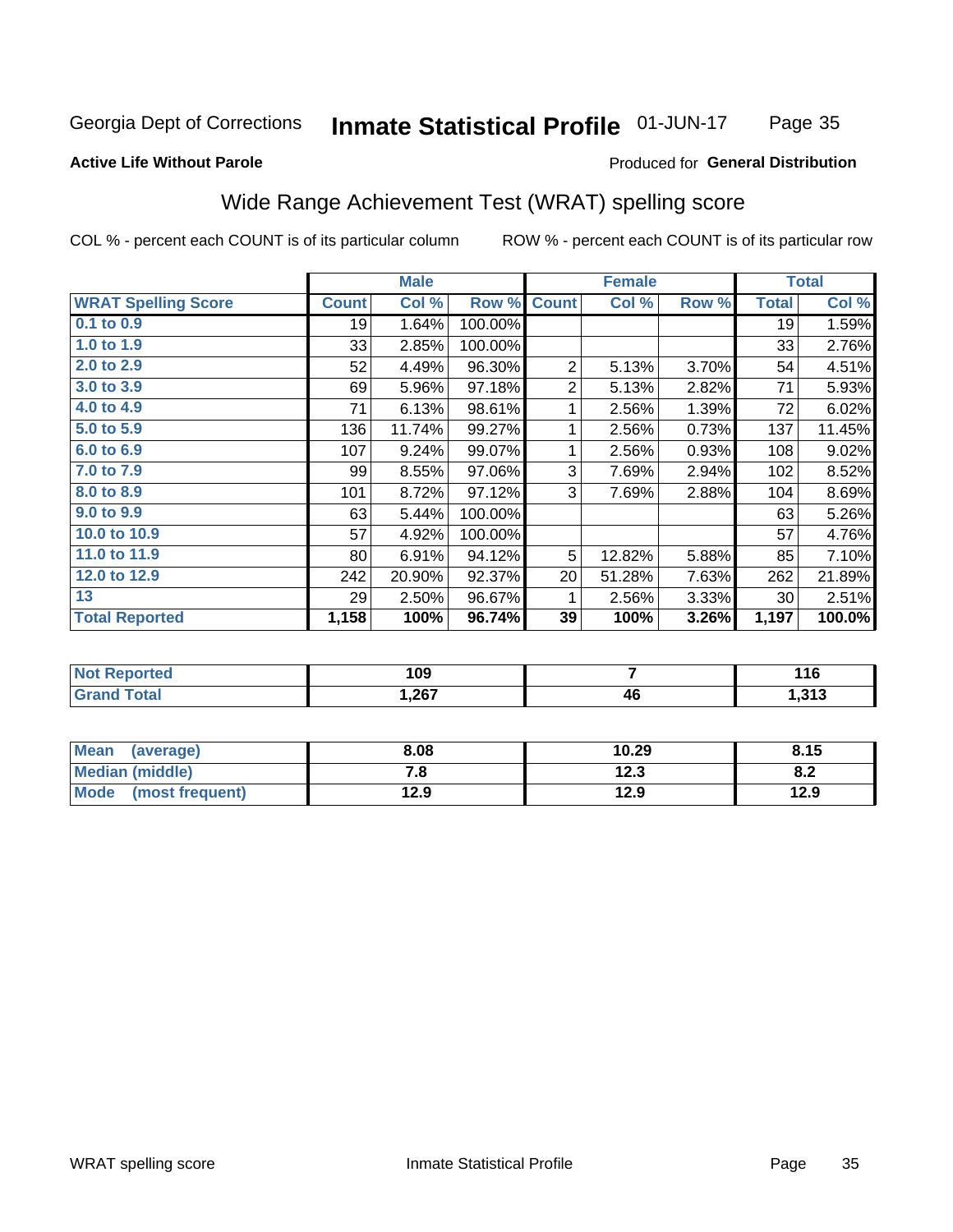#### Inmate Statistical Profile 01-JUN-17 Page 36

### **Active Life Without Parole**

### Produced for General Distribution

# Current / last mental health treatment level

COL % - percent each COUNT is of its particular column

|                                    |              | <b>Male</b> |         |              | <b>Female</b> |        |                 | <b>Total</b> |
|------------------------------------|--------------|-------------|---------|--------------|---------------|--------|-----------------|--------------|
| <b>Mental Health Treatment Lev</b> | <b>Count</b> | Col %       | Row %   | <b>Count</b> | Col%          | Row %  | <b>Total</b>    | Col %        |
| 1 No problem at current time       | 249          | 44.07%      | 96.89%  | 8            | 20.51%        | 3.11%  | 257             | 42.55%       |
| 2 Receiving outpatient             | 237          | 41.95%      | 89.10%  | 29           | 74.36%        | 10.90% | 266             | 44.04%       |
| <b>Treatment</b>                   |              |             |         |              |               |        |                 |              |
| 3 Inpatient, moderate              | 66           | 11.68%      | 97.06%  | 2            | 5.13%         | 2.94%  | 68              | 11.26%       |
| <b>Treatment</b>                   |              |             |         |              |               |        |                 |              |
| 4 Inpatient, intensive             | 13           | $2.30\%$    | 100.00% |              |               |        | 13 <sub>1</sub> | 2.15%        |
| <b>Treatment</b>                   |              |             |         |              |               |        |                 |              |
| <b>Total Evaluated</b>             | 565          | 100%        | 93.54%  | 39           | 100%          | 6.46%  | 604             | 100%         |

| Never had MH evaluation | 702   |    | 709           |
|-------------------------|-------|----|---------------|
| Total                   | 1,267 | 46 | 242<br>د ۱ د. |

| <b>Median (middle)</b>         | <b>Receiving outpatient</b><br>treatment | <b>Receiving outpatient</b><br>treatment | <b>Receiving</b><br>outpatient<br>treatment |  |  |
|--------------------------------|------------------------------------------|------------------------------------------|---------------------------------------------|--|--|
| <b>Mode</b><br>(most frequent) | No problem at current time               | <b>Receiving outpatient</b><br>treatment | Receiving<br>outpatient<br>treatment        |  |  |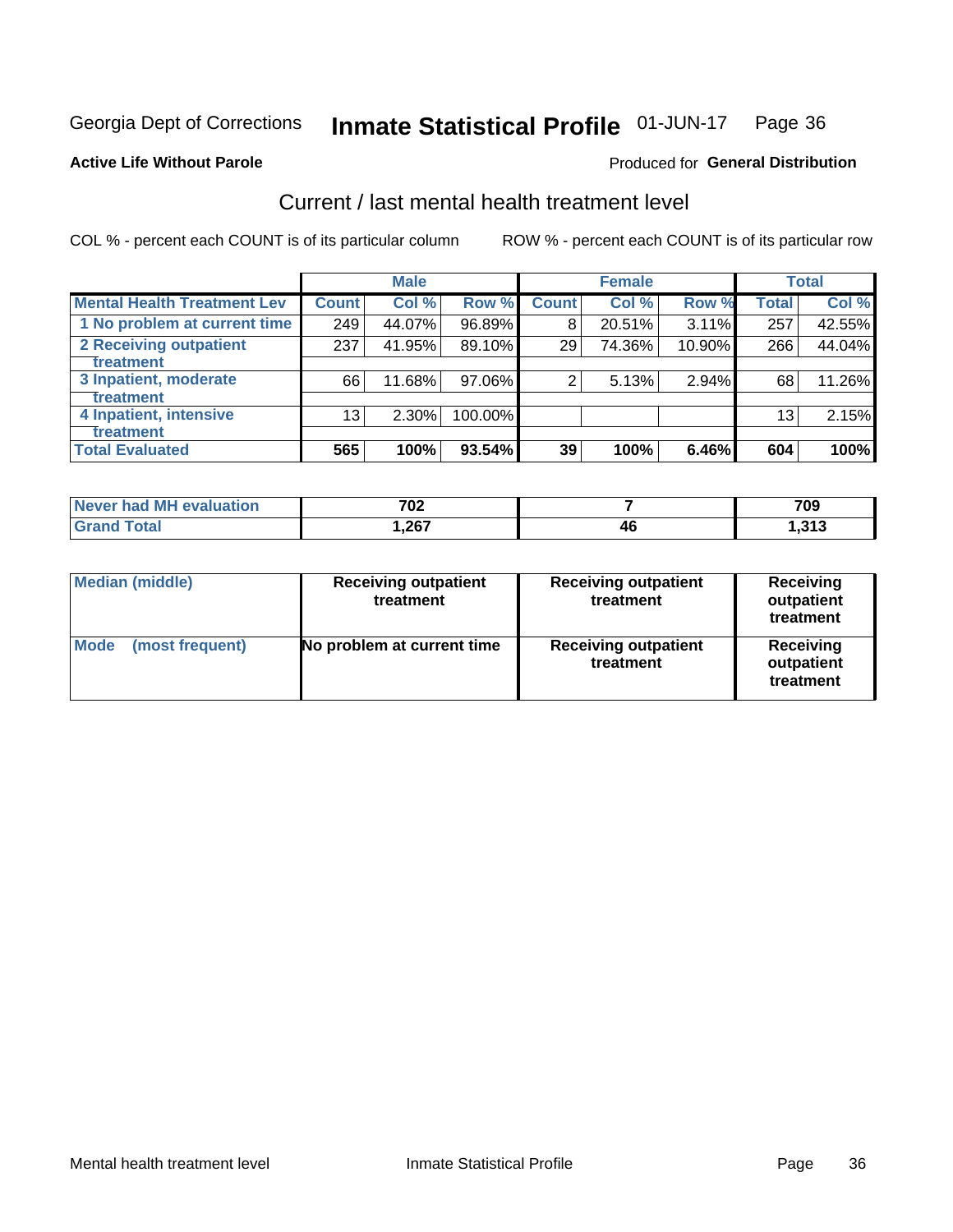#### Inmate Statistical Profile 01-JUN-17 Page 37

# **Active Life Without Parole**

# Produced for General Distribution

# PULHESDWIT medical scale - 'P' overall condition ('P'hysical)

COL % - percent each COUNT is of its particular column

|                                  | <b>Male</b> |    |                                                                |       |               | <b>Total</b>            |
|----------------------------------|-------------|----|----------------------------------------------------------------|-------|---------------|-------------------------|
| <b>Count</b>                     | Col %       |    | Col %                                                          |       | <b>Total</b>  | Col %                   |
| 866                              | 74.40%      | 23 | 50.00%                                                         |       | 889           | 73.47%                  |
| 277                              | 23.80%      | 22 | 47.83%                                                         | 7.36% | 299           | 24.71%                  |
|                                  |             |    |                                                                |       |               |                         |
| 20 <sub>1</sub>                  | 1.72%       |    | 2.17%                                                          |       | 21            | 1.74%                   |
|                                  |             |    |                                                                |       |               |                         |
| 4 Significant problems requiring | 0.09%       |    |                                                                |       |               | 0.08%                   |
|                                  |             |    |                                                                |       |               |                         |
| 1,164                            | 100%        | 46 | 100%                                                           | 3.80% | 1,210         | 100%                    |
|                                  |             |    | Row % Count<br>97.41%<br>92.64%<br>95.24%<br>100.00%<br>96.20% |       | <b>Female</b> | Row %<br>2.59%<br>4.76% |

|        | $\overline{\phantom{a}}$<br>ı vu |    | ៱៱៱<br>טעו   |
|--------|----------------------------------|----|--------------|
| ______ | .22<br>,∠0 i                     | 4t | 245<br>ں رہی |

| <b>Mode</b> | (most frequent) | 1 No medical illness | 1 No medical illness | 1 No medical<br>illness |
|-------------|-----------------|----------------------|----------------------|-------------------------|
|-------------|-----------------|----------------------|----------------------|-------------------------|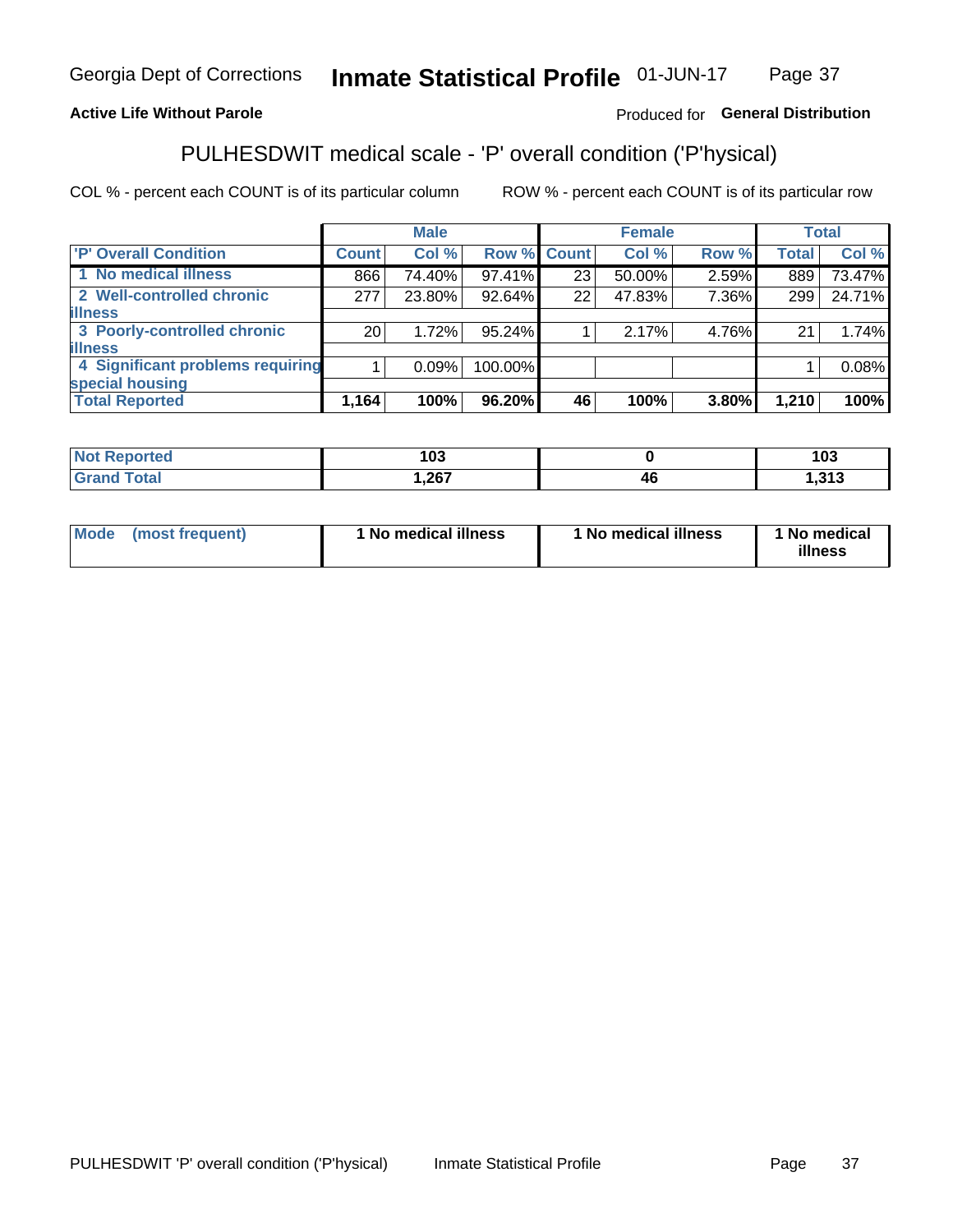### **Active Life Without Parole**

# Produced for General Distribution

# PULHESDWIT medical scale - 'U' upper body

COL % - percent each COUNT is of its particular column

|                              |               | <b>Male</b> |         |              | <b>Female</b> |       |              | <b>Total</b> |
|------------------------------|---------------|-------------|---------|--------------|---------------|-------|--------------|--------------|
| <b>U' Upper Body</b>         | <b>Count!</b> | Col %       | Row %   | <b>Count</b> | Col %         | Row % | <b>Total</b> | Col %        |
| 1 Upper bones, joints,       | 1,098         | 94.41%      | 96.40%  | 41           | 89.13%        | 3.60% | 1,139        | 94.21%       |
| muscles all OK               |               |             |         |              |               |       |              |              |
| 2 One or both arms minimally | 57            | 4.90%       | 91.94%  | 5            | 10.87%        | 8.06% | 62           | 5.13%        |
| limited                      |               |             |         |              |               |       |              |              |
| 3 One or both arms           | 5             | 0.43%       | 100.00% |              |               |       | 5            | 0.41%        |
| <b>moderately limited</b>    |               |             |         |              |               |       |              |              |
| 4 One arm disabled,          | 2             | 0.17%       | 100.00% |              |               |       | 2            | 0.17%        |
| paralyzed, or amputated      |               |             |         |              |               |       |              |              |
| 5 Both arms disabled,        |               | 0.09%       | 100.00% |              |               |       |              | 0.08%        |
| paralyzed, or amputated      |               |             |         |              |               |       |              |              |
| <b>Total Reported</b>        | 1,163         | 100%        | 96.20%  | 46           | 100%          | 3.80% | 1,209        | 100%         |

| <b>Not Reported</b> | 104   |    | 104            |
|---------------------|-------|----|----------------|
| <b>Grand Total</b>  | 1,267 | 4t | 242<br>51 ق. 1 |

| Mode<br>(most frequent) | 1 Upper bones, joints,<br>muscles all OK | 1 Upper bones, joints,<br>muscles all OK | 1 Upper bones,<br>joints, muscles all<br>ΟK |
|-------------------------|------------------------------------------|------------------------------------------|---------------------------------------------|
|-------------------------|------------------------------------------|------------------------------------------|---------------------------------------------|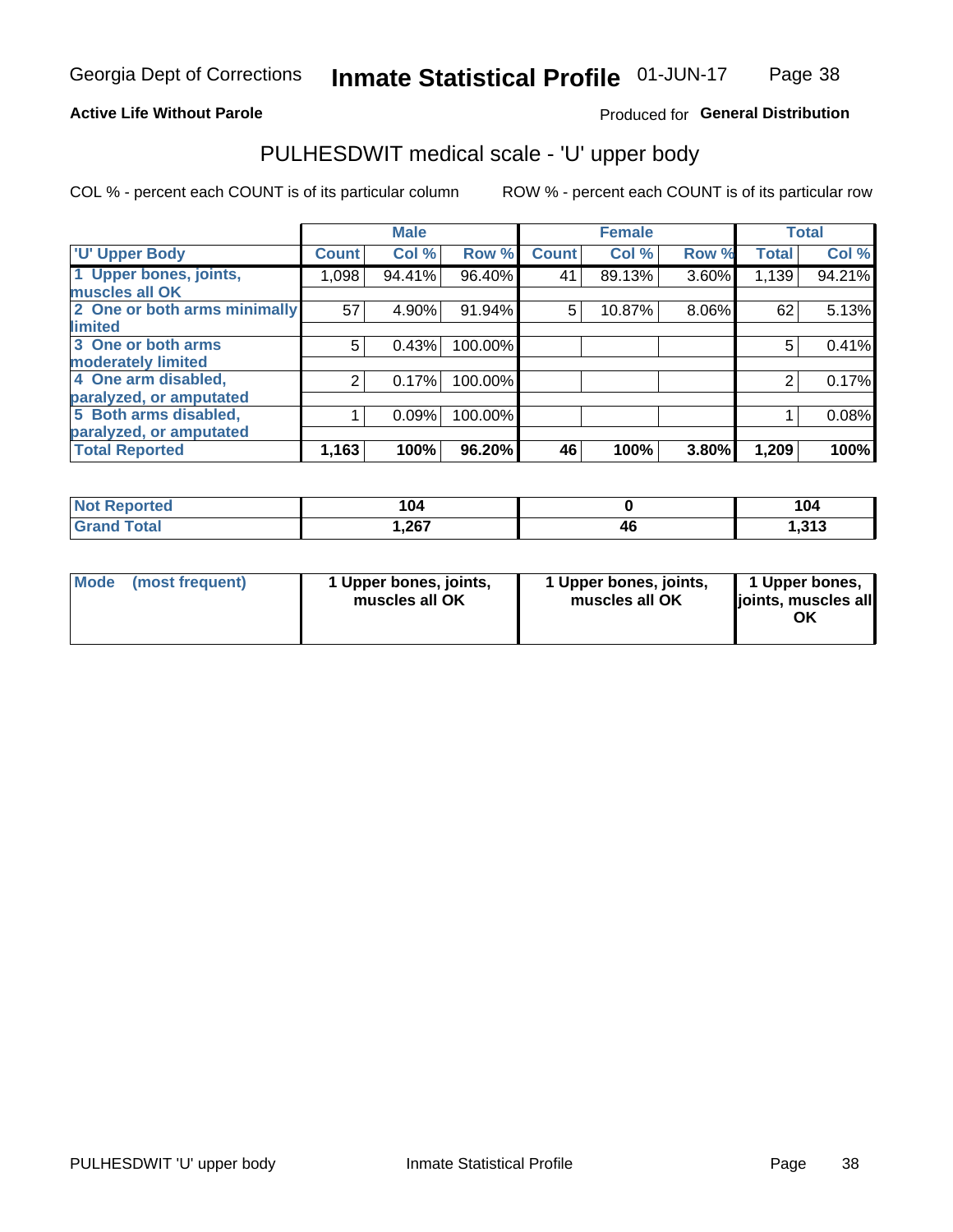# **Active Life Without Parole**

# Produced for General Distribution

# PULHESDWIT medical scale - 'L' lower body

COL % - percent each COUNT is of its particular column

|                                     | <b>Male</b> |              | <b>Female</b>                                            |       |                                  | <b>Total</b> |
|-------------------------------------|-------------|--------------|----------------------------------------------------------|-------|----------------------------------|--------------|
| <b>Count</b>                        | Col %       | <b>Count</b> | Col %                                                    |       | <b>Total</b>                     | Col %        |
| 1,017                               | 87.45%      | 38           | 82.61%                                                   |       | 1,055                            | 87.26%       |
|                                     |             |              |                                                          |       |                                  |              |
| 130                                 | 11.18%      | 7            | 15.22%                                                   |       | 137                              | 11.33%       |
|                                     |             |              |                                                          |       |                                  |              |
| 12 <sub>2</sub>                     | 1.03%       |              | 2.17%                                                    |       | 13                               | 1.08%        |
|                                     |             |              |                                                          |       |                                  |              |
| 4 One leg disabled, paralyzed,<br>4 | 0.34%       |              |                                                          |       | 4                                | 0.33%        |
|                                     |             |              |                                                          |       |                                  |              |
| 1,163                               | 100%        | 46           | 100%                                                     | 3.80% | 1,209                            | 100%         |
|                                     |             |              | Row %<br>96.40%<br>94.89%<br>92.31%<br>100.00%<br>96.20% |       | Row %<br>3.60%<br>5.11%<br>7.69% |              |

| <b>Not Reported</b> | 104  |    |                  |
|---------------------|------|----|------------------|
| <b>Total</b>        | .267 | тч | .242<br>د ۱ د. ا |

| Mode | (most frequent) | 1 Lower bones, joints,<br>muscles all OK | 1 Lower bones, joints,<br>muscles all OK | 1 Lower bones,<br>ljoints, muscles all<br>ΟK |
|------|-----------------|------------------------------------------|------------------------------------------|----------------------------------------------|
|------|-----------------|------------------------------------------|------------------------------------------|----------------------------------------------|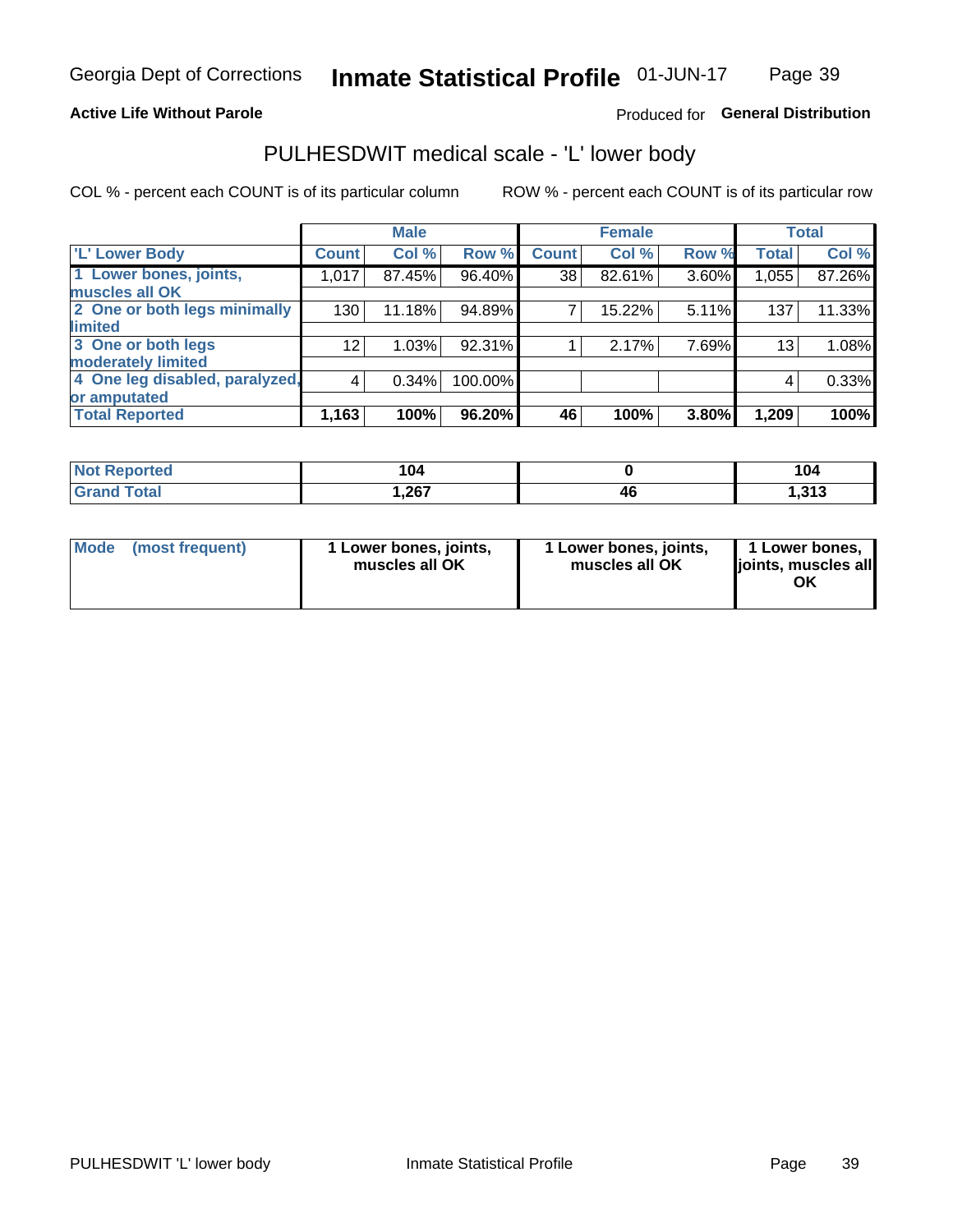### **Active Life Without Parole**

## Produced for General Distribution

# PULHESDWIT medical scale - 'H' hearing

COL % - percent each COUNT is of its particular column

|                                                               |              | <b>Male</b> |             |    | <b>Female</b> |          | <b>Total</b> |        |
|---------------------------------------------------------------|--------------|-------------|-------------|----|---------------|----------|--------------|--------|
| <b>H' Hearing</b>                                             | <b>Count</b> | Col %       | Row % Count |    | Col%          | Row %    | <b>Total</b> | Col %  |
| 1 Normal hearing both ears                                    | 1,143        | 98.62%      | 96.13%      | 46 | 100.00%       | 3.87%    | 1,189        | 98.67% |
| 2 Some loss in one ear with<br>other OK, or mild loss in both | 12           | 1.04%       | 100.00%     |    |               |          | 12           | 1.00%  |
| 3 Total loss in one ear with                                  | 4            | 0.35%       | 100.00%     |    |               |          | 4            | 0.33%  |
| mild loss in other<br><b>Total Reported</b>                   | 1,159        | 100%        | 96.18%      | 46 | 100%          | $3.82\%$ | 1,205        | 100%   |

| <b>orted</b> | 108                   |    | 108           |
|--------------|-----------------------|----|---------------|
| int          | <b>1267</b><br>072, ا | 46 | 242<br>טוט, ו |

| Mode (most frequent) | 1 Normal hearing both ears 1 Normal hearing both ears 1 Normal hearing |           |
|----------------------|------------------------------------------------------------------------|-----------|
|                      |                                                                        | both ears |
|                      |                                                                        |           |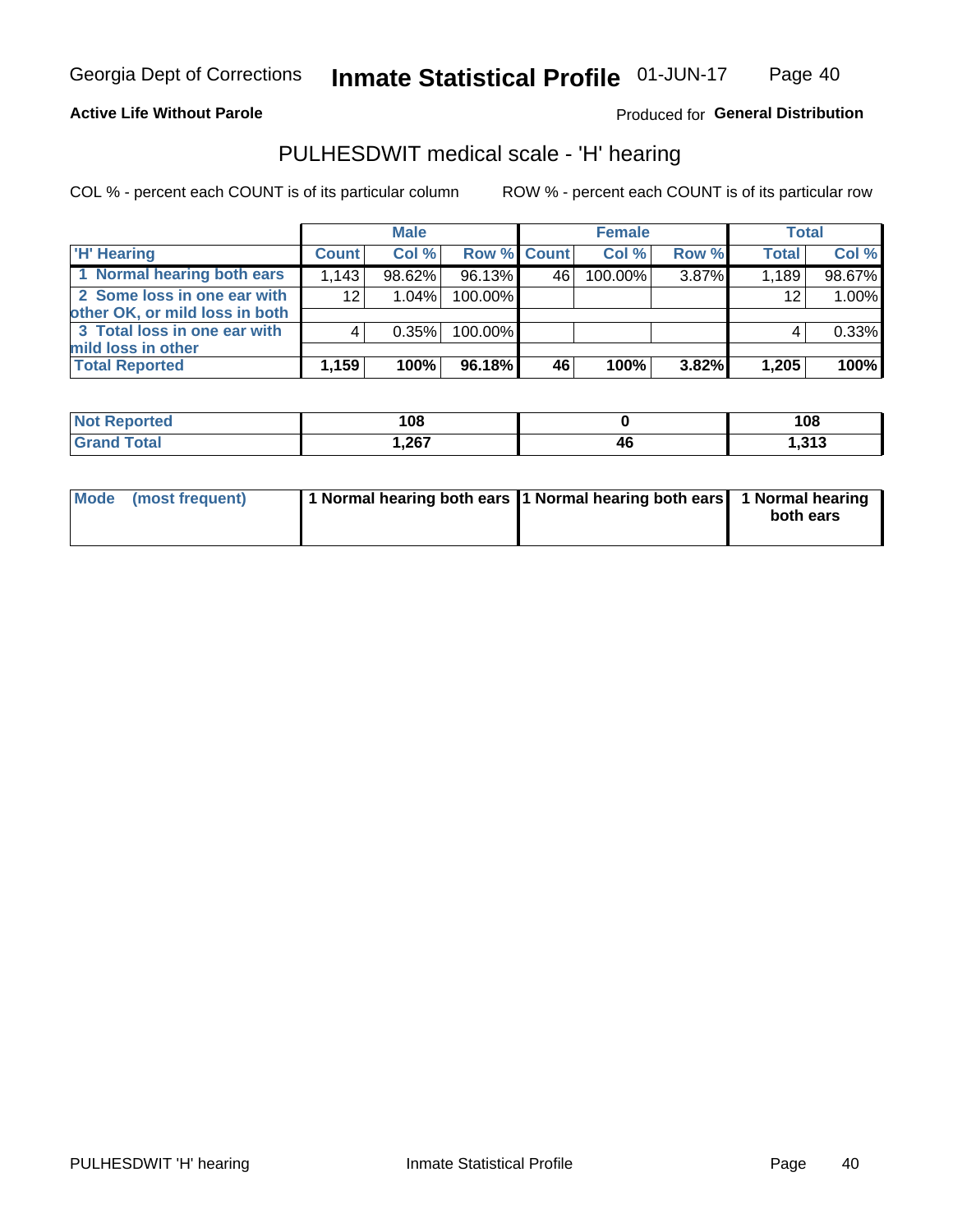### **Active Life Without Parole**

# Produced for General Distribution

# PULHESDWIT medical scale - 'E' vision

COL % - percent each COUNT is of its particular column

|                                |                    | <b>Male</b> |             |    | <b>Female</b> |       |              | <b>Total</b> |
|--------------------------------|--------------------|-------------|-------------|----|---------------|-------|--------------|--------------|
| <b>E' Vision</b>               | Count <sup>'</sup> | Col %       | Row % Count |    | Col %         | Row % | <b>Total</b> | Col %        |
| 1 Correctable to 20/40 in both | 864                | 76.80%      | 97.63%      | 21 | 50.00%        | 2.37% | 885          | 75.84%       |
| eyes                           |                    |             |             |    |               |       |              |              |
| 2 Correctable to 20/70 in one  | 240                | 21.33%      | 92.66%      | 19 | 45.24%        | 7.34% | 259          | 22.19%       |
| eye, may be blind in other     |                    |             |             |    |               |       |              |              |
| 3 Correctable to 20/200 in one | 19                 | 1.69%       | 90.48%      |    | 4.76%         | 9.52% | 21           | 1.80%        |
| eye, may be blind in other     |                    |             |             |    |               |       |              |              |
| 4 One eye not correctable to   |                    | 0.18%       | 100.00%     |    |               |       |              | 0.17%        |
| 20/200, other may be blind     |                    |             |             |    |               |       |              |              |
| <b>Total Reported</b>          | 1,125              | 100%        | 96.40%      | 42 | 100%          | 3.60% | 1,167        | 100%         |

| <b>Not Reported</b>   | $\Lambda$ 2<br>- - |    | 146        |
|-----------------------|--------------------|----|------------|
| <b>Total</b><br>oranu | 1,267              | 46 | - 242<br>. |

| Mode (most frequent) | 1 Correctable to 20/40 in both<br>eves | 1 Correctable to 20/40 in   1 Correctable to<br>both eves | 20/40 in both eyes |
|----------------------|----------------------------------------|-----------------------------------------------------------|--------------------|
|                      |                                        |                                                           |                    |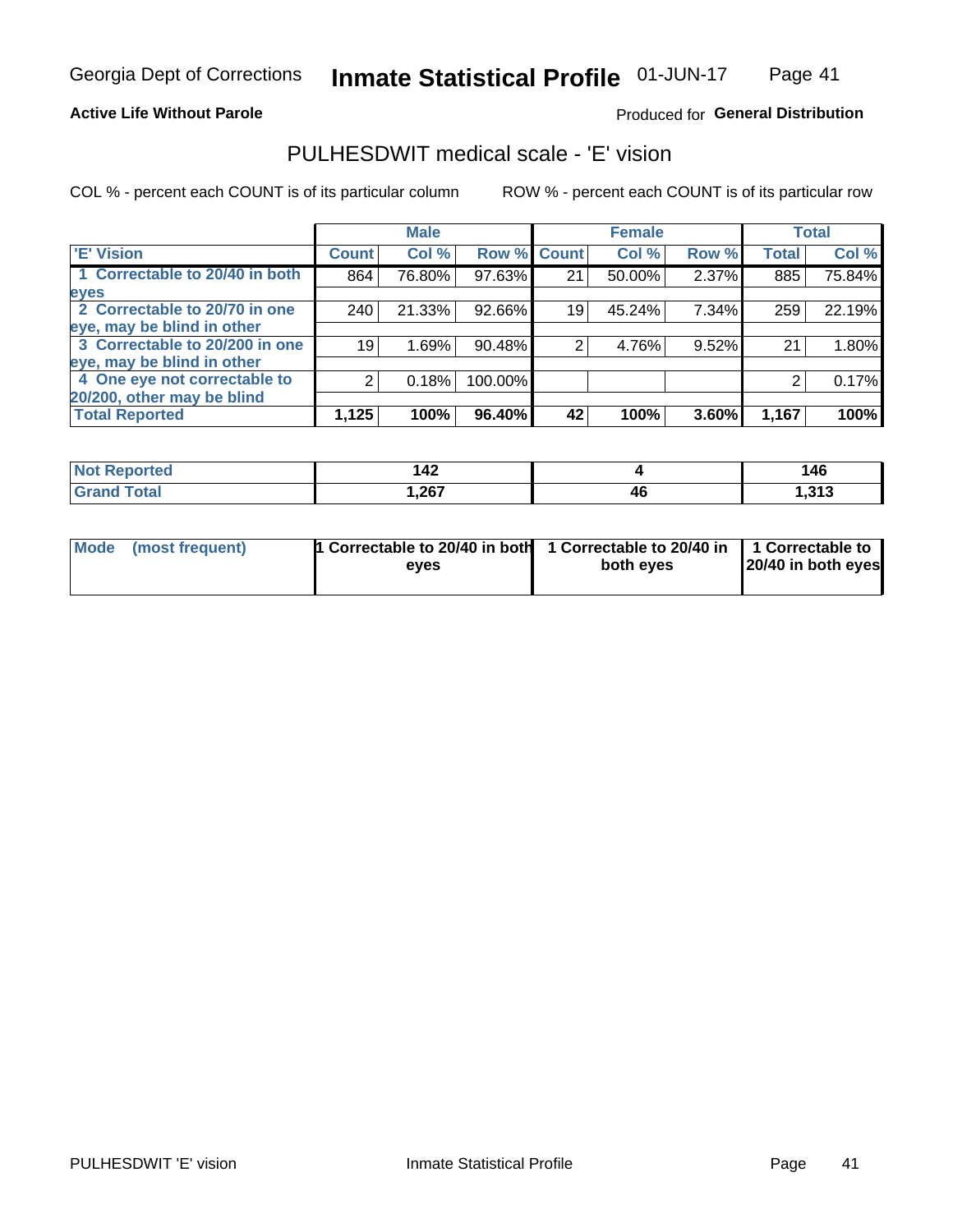## **Active Life Without Parole**

# Produced for General Distribution

# PULHESDWIT medical scale - 'S' pSychiatric

COL % - percent each COUNT is of its particular column

|                                 |              | <b>Male</b> |         |             | <b>Female</b> |        |              | <b>Total</b> |
|---------------------------------|--------------|-------------|---------|-------------|---------------|--------|--------------|--------------|
| 'S' pSychiatric                 | <b>Count</b> | Col %       |         | Row % Count | Col %         | Row %  | <b>Total</b> | Col %        |
| 1 No impairment or disorders    | 984          | 81.86%      | 98.89%  | 11          | 31.43%        | 1.11%  | 995          | 80.44%       |
| 2 Stable, or in remission, or   | 152          | 12.65%      | 86.86%  | 23          | 65.71%        | 13.14% | 175          | 14.15%       |
| mild impairment or retardation  |              |             |         |             |               |        |              |              |
| 3 Requires moderate inpatient   | 55           | 4.58%       | 98.21%  |             | 2.86%         | 1.79%  | 56           | 4.53%        |
| treatment                       |              |             |         |             |               |        |              |              |
| 4 Requires intensive inpatient  | 9            | 0.75%       | 100.00% |             |               |        | 9            | 0.73%        |
| <b>treatment</b>                |              |             |         |             |               |        |              |              |
| 5 Requires Crisis Stabilization | 2            | 0.17%       | 100.00% |             |               |        | 2            | 0.16%        |
| Unit (CSU) inpatient care       |              |             |         |             |               |        |              |              |
| <b>Total Reported</b>           | 1,202        | 100%        | 97.17%  | 35          | 100%          | 2.83%  | 1,237        | 100.0%       |

| <b>Enorted</b><br><b>NOT</b><br>Renor | 65   |    | --             |
|---------------------------------------|------|----|----------------|
| <b>Total</b>                          | ,267 | 46 | - 242<br>1,919 |

| Mode (most frequent) | <b>1 No impairment or disorders 2 Stable, or in remission, 1 No impairment or</b> |                       |           |
|----------------------|-----------------------------------------------------------------------------------|-----------------------|-----------|
|                      |                                                                                   | or mild impairment or | disorders |
|                      |                                                                                   | retardation           |           |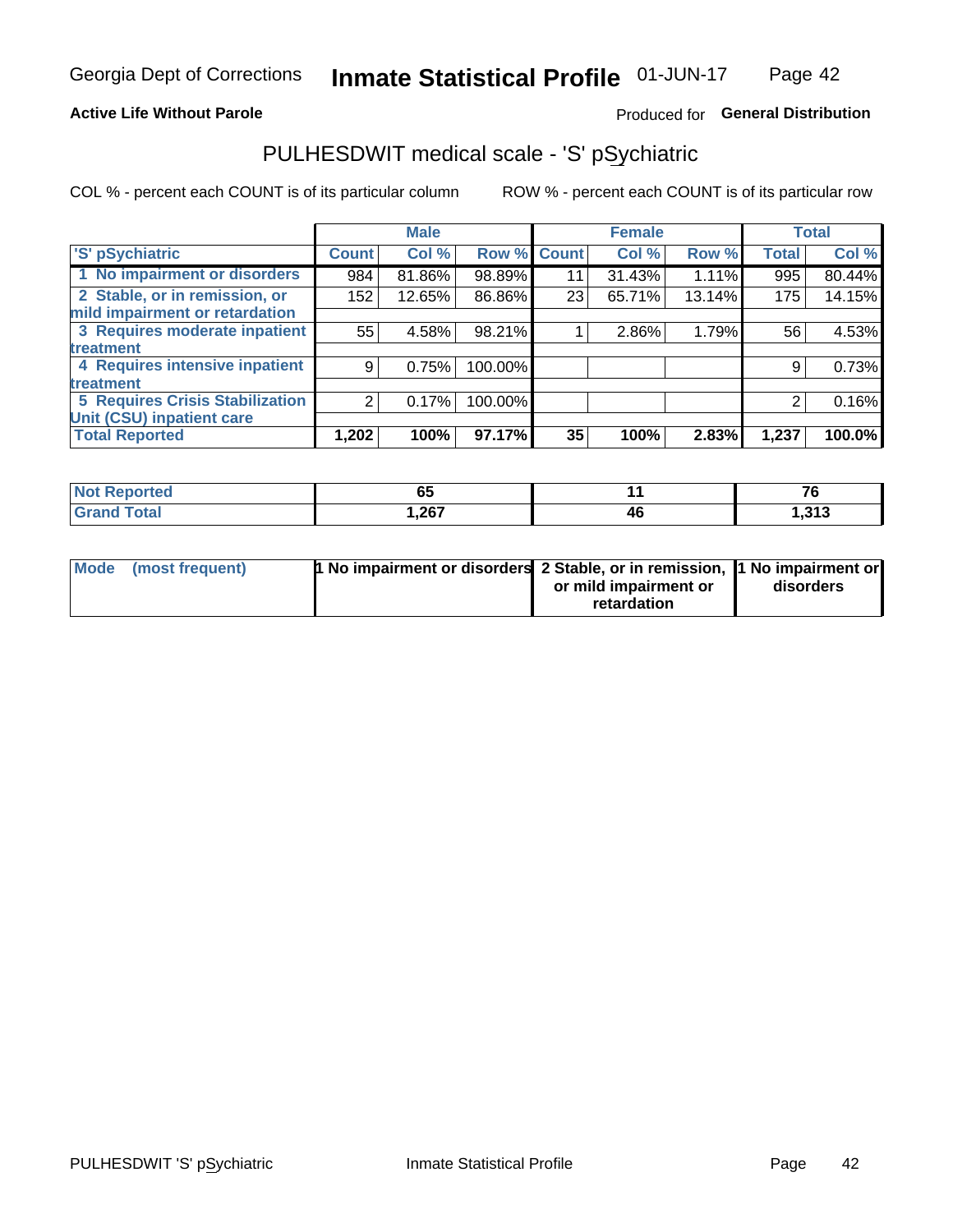### **Active Life Without Parole**

# Produced for General Distribution

# PULHESDWIT medical scale - 'D' dental

COL % - percent each COUNT is of its particular column

|                                 |              | <b>Male</b> |                    |    | <b>Female</b> |       |              | Total  |
|---------------------------------|--------------|-------------|--------------------|----|---------------|-------|--------------|--------|
| 'D' Dental                      | <b>Count</b> | Col %       | <b>Row % Count</b> |    | Col %         | Row % | <b>Total</b> | Col %  |
| 1 Minimal routine dental health | 806          | 73.01%      | 95.72%             | 36 | 83.72%        | 4.28% | 842          | 73.41% |
| <b>needs</b>                    |              |             |                    |    |               |       |              |        |
| 2 Moderate cavities and/or gum  | 251          | 22.74%      | 98.05%             | 5  | 11.63%        | 1.95% | 256          | 22.32% |
| disease                         |              |             |                    |    |               |       |              |        |
| 3 Extensive gum disease         | 47           | 4.26%       | 95.92%             |    | 4.65%         | 4.08% | 49           | 4.27%  |
| and/or widespread decay         |              |             |                    |    |               |       |              |        |
| <b>Total Reported</b>           | 1,104        | 100%        | 96.25%             | 43 | 100%          | 3.75% | 1.147        | 100%   |

| prtea<br>. | 163   |    | 166          |
|------------|-------|----|--------------|
| 'ota       | .,267 | 46 | 242<br>ں رہی |

| <b>Mode</b><br>(most frequent) | <b>Minimal routine dental</b><br>health needs | 1 Minimal routine dental<br>health needs | 1 Minimal routine<br>dental health<br>needs |
|--------------------------------|-----------------------------------------------|------------------------------------------|---------------------------------------------|
|--------------------------------|-----------------------------------------------|------------------------------------------|---------------------------------------------|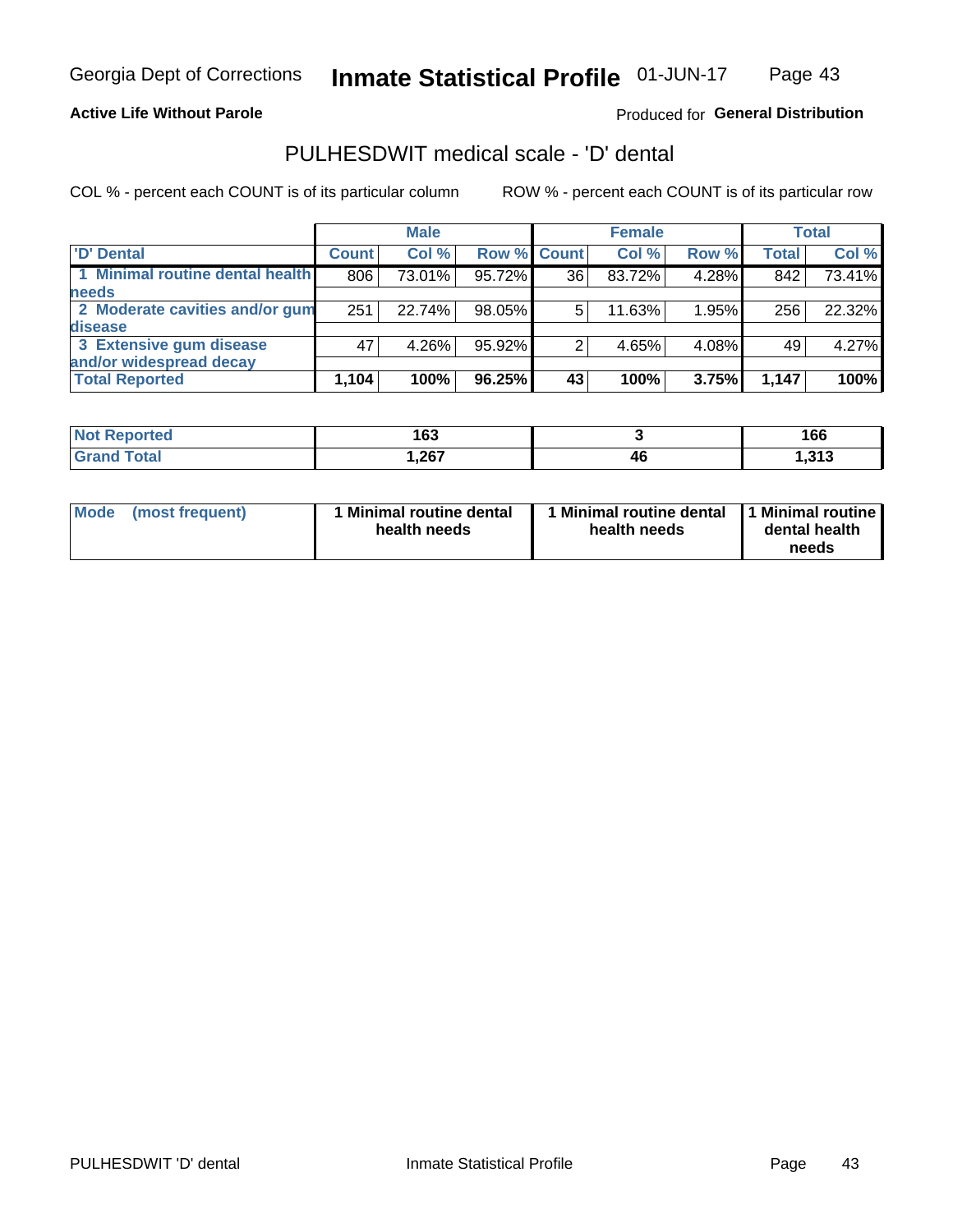### **Active Life Without Parole**

# Produced for General Distribution

# PULHESDWIT medical scale - 'W' work ability

COL % - percent each COUNT is of its particular column

|                                 |                 | <b>Male</b> |         |             | <b>Female</b> |       |              | <b>Total</b> |
|---------------------------------|-----------------|-------------|---------|-------------|---------------|-------|--------------|--------------|
| <b>W' work ability</b>          | <b>Count</b>    | Col %       |         | Row % Count | Col %         | Row % | <b>Total</b> | Col %        |
| 1 Unrestricted work or activity | 967             | 83.08%      | 96.80%  | 32          | 69.57%        | 3.20% | 999          | 82.56%       |
| 2 Minor restrictions on type of | 153             | 13.14%      | 91.62%  | 14          | 30.43%        | 8.38% | 167          | 13.80%       |
| <b>work</b>                     |                 |             |         |             |               |       |              |              |
| 3 Moderate restrictions on type | 28              | 2.41%       | 100.00% |             |               |       | 28           | 2.31%        |
| lof work                        |                 |             |         |             |               |       |              |              |
| 4 Major restrictions on type of | 12 <sup>2</sup> | 1.03%       | 100.00% |             |               |       | 12           | 0.99%        |
| <b>work</b>                     |                 |             |         |             |               |       |              |              |
| 5 Cannot work under any         | 4               | 0.34%       | 100.00% |             |               |       | 4            | 0.33%        |
| <b>circumstances</b>            |                 |             |         |             |               |       |              |              |
| <b>Total Reported</b>           | 1,164           | 100%        | 96.20%  | 46          | 100%          | 3.80% | 1,210        | 100%         |

| <b>Not Reported</b>  | 103   |    | 103         |
|----------------------|-------|----|-------------|
| <b>Total</b><br>Cron | 1,267 | 46 | 242<br>נונו |

| Mode            | 1 Unrestricted work or | 1 Unrestricted work or | 1 Unrestricted   |
|-----------------|------------------------|------------------------|------------------|
| (most frequent) | activity               | activity               | work or activity |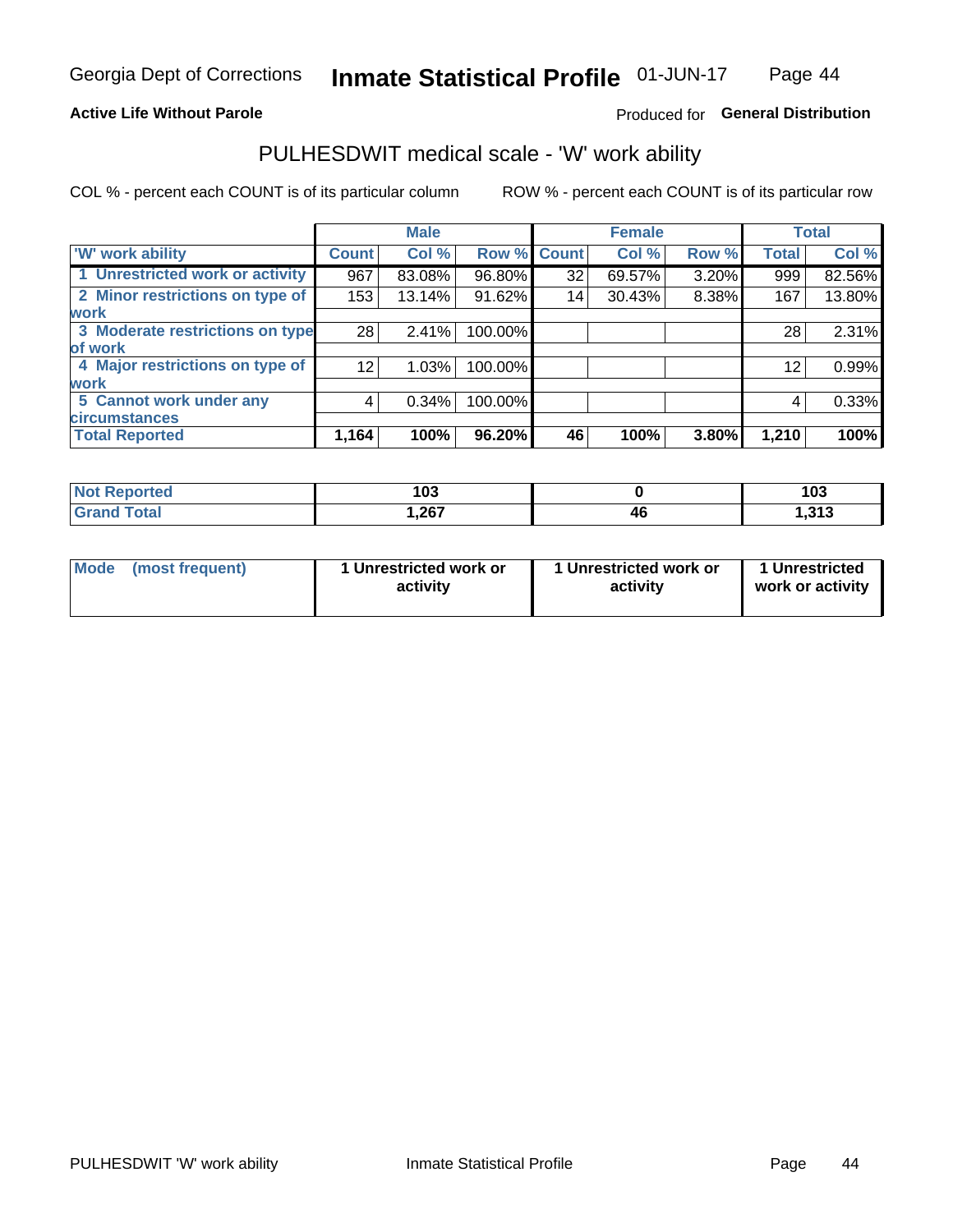# **Active Life Without Parole**

# Produced for General Distribution

# PULHESDWIT medical scale - 'I' impairment

COL % - percent each COUNT is of its particular column ROW % - percent each COUNT is of its particular row

|                                                              |              | <b>Male</b> |                    |    | <b>Female</b> |       |              | <b>Total</b> |
|--------------------------------------------------------------|--------------|-------------|--------------------|----|---------------|-------|--------------|--------------|
| <b>T' Impairment</b>                                         | <b>Count</b> | Col %       | <b>Row % Count</b> |    | Col %         | Row % | <b>Total</b> | Col %        |
| 1 No impairments or<br>disabilities                          | 1,150        | 98.88%      | 96.15%             | 46 | 100.00%       | 3.85% | 1,196        | 98.92%       |
| 2 Wheelchair-bound but                                       | 8            | 0.69%       | 100.00%            |    |               |       | 8            | 0.66%        |
| otherwise OK<br><b>3 Needs low-level Assisted</b>            | 2            | 0.17%       | 100.00%            |    |               |       |              | 0.17%        |
| Living (level I)<br>4 Needs moderate Assisted                |              | 0.09%       | 100.00%            |    |               |       |              | 0.08%        |
| <b>Living (level II)</b>                                     |              |             |                    |    |               |       |              |              |
| <b>5 Needs maximal Assisted</b><br><b>Living (level III)</b> | 2            | 0.17%       | 100.00%            |    |               |       |              | 0.17%        |
| <b>Total Reported</b>                                        | 1,163        | 100%        | 96.20%             | 46 | 100%          | 3.80% | 1,209        | 100%         |

| orted       | 104  |    | 104               |
|-------------|------|----|-------------------|
| <b>otal</b> | ,267 | ŀб | - 242<br>د ۱ د. ۱ |

| Mode | (most frequent) | 1 No impairments or<br>disabilities | 1 No impairments or<br>disabilities | 1 No impairments<br>or disabilities |
|------|-----------------|-------------------------------------|-------------------------------------|-------------------------------------|
|------|-----------------|-------------------------------------|-------------------------------------|-------------------------------------|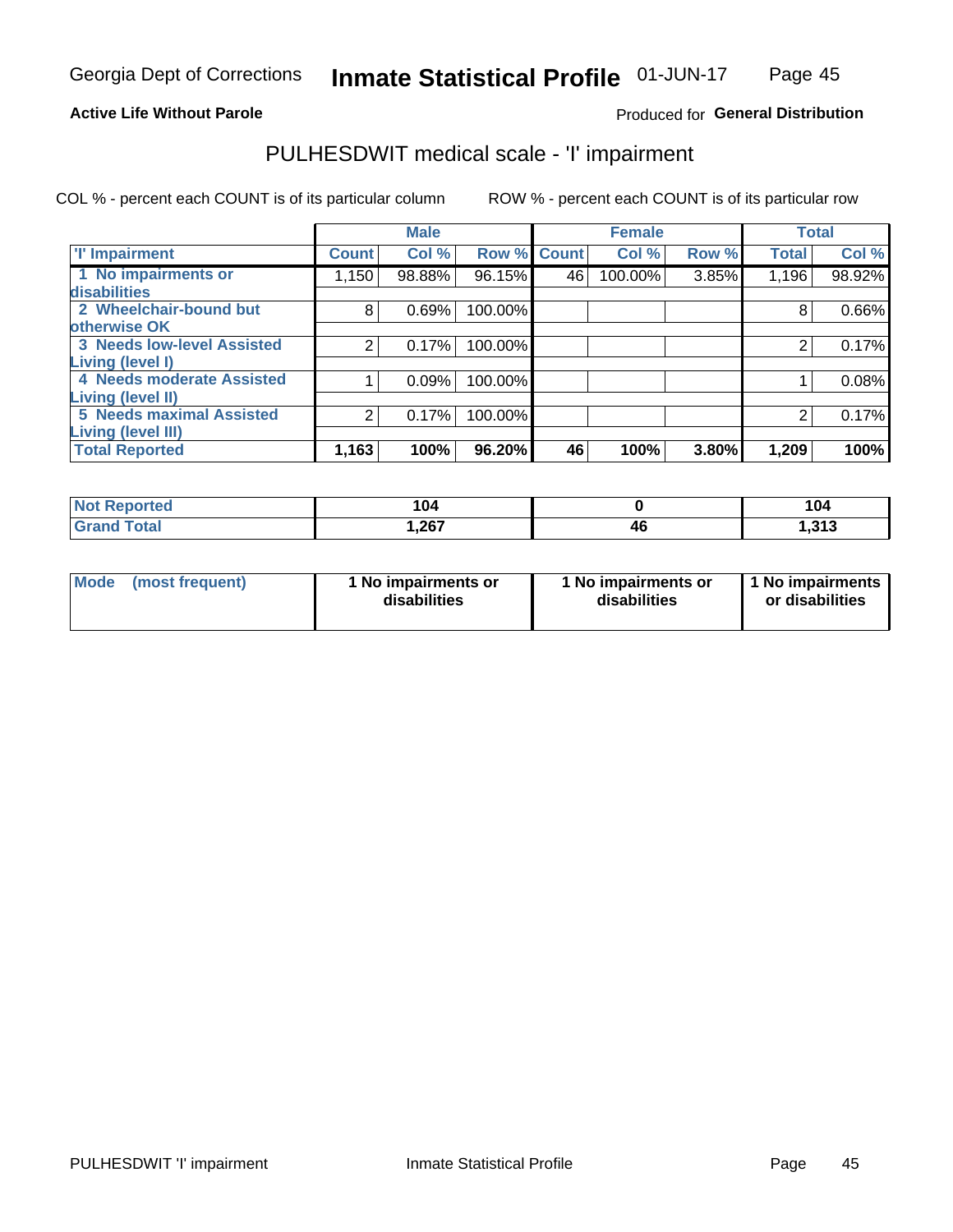## **Active Life Without Parole**

### Produced fo General Distribution

# PULHESDWIT medical scale - 'T' transportability

COL % - percent each COUNT is of its particular column

|                             |              | <b>Male</b> |             |    | <b>Female</b> |       |              | <b>Total</b> |
|-----------------------------|--------------|-------------|-------------|----|---------------|-------|--------------|--------------|
| <b>T' Transportability</b>  | <b>Count</b> | Col %       | Row % Count |    | Col %         | Row % | <b>Total</b> | Col %        |
| 1 Can be transported in any | .166         | 99.40%      | 96.20%      | 46 | 100.00%       | 3.80% | 1,212        | 99.43%       |
| ordinary approved vehicle   |              |             |             |    |               |       |              |              |
| 2 Wheelchair-bound, not     |              | 0.26%       | 100.00%     |    |               |       |              | 0.25%        |
| needing special vehicle     |              |             |             |    |               |       |              |              |
| 5 Requires ambulance        |              | 0.34%       | 100.00%     |    |               |       |              | 0.33%        |
| transport                   |              |             |             |    |               |       |              |              |
| <b>Total Reported</b>       | 1,173        | 100%        | 96.23%      | 46 | 100%          | 3.77% | 1,219        | 100.0%       |

| m.<br>meo | ນ∸    |    | 94          |
|-----------|-------|----|-------------|
|           | 1,267 | 17 | 242<br>נונו |

| Mode (most frequent) | 1 Can be transported in any 1 Can be transported in any | ordinary approved vehicle   ordinary approved vehicle   transported in any | 1 Can be<br>ordinary approved<br>vehicle |
|----------------------|---------------------------------------------------------|----------------------------------------------------------------------------|------------------------------------------|
|                      |                                                         |                                                                            |                                          |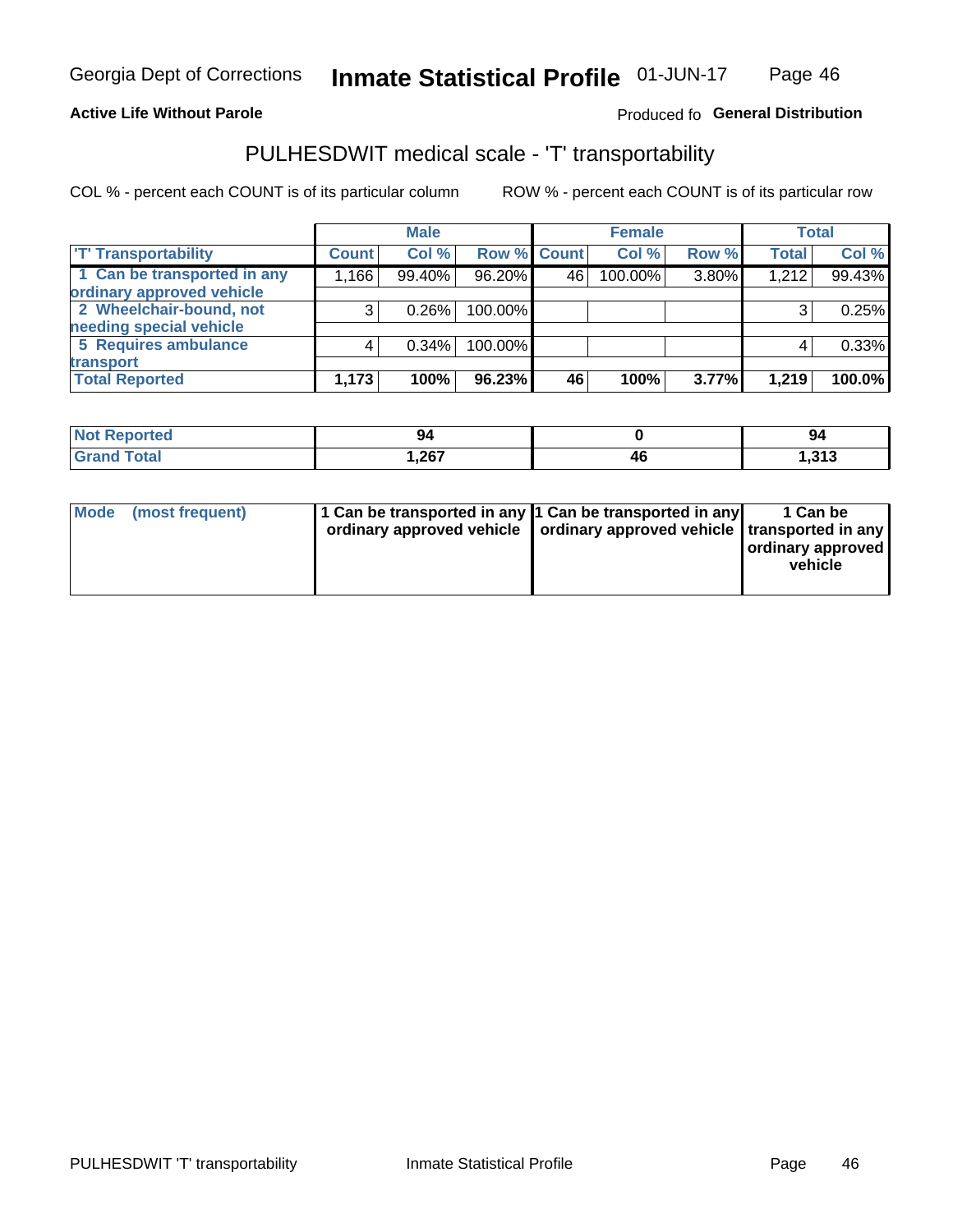#### Inmate Statistical Profile 01-JUN-17 Page 47

### **Active Life Without Parole**

# Produced for General Distribution

# Number of prior Georgia incarcerations

COL % - percent each COUNT is of its particular column

|                                       |              | <b>Male</b> |                    |    | <b>Female</b> |       |       | <b>Total</b> |
|---------------------------------------|--------------|-------------|--------------------|----|---------------|-------|-------|--------------|
| <b>Num of Prior GA Incarcerations</b> | <b>Count</b> | Col %       | <b>Row % Count</b> |    | Col %         | Row % | Total | Col %        |
|                                       | 634          | 50.04%      | 94.77%             | 35 | 76.09%        | 5.23% | 669   | 50.95%       |
|                                       | 251          | 19.81%      | 98.05%             | 5  | 10.87%        | 1.95% | 256   | 19.50%       |
|                                       | 160          | 12.63%      | 98.16%             | 3  | 6.52%         | 1.84% | 163   | 12.41%       |
| 3                                     | 103          | 8.13%       | 98.10%             | 2  | 4.35%         | 1.90% | 105   | 8.00%        |
|                                       | 59           | 4.66%       | 100.00%            |    |               |       | 59    | 4.49%        |
| 5                                     | 37           | 2.92%       | 100.00%            |    |               |       | 37    | 2.82%        |
| <b>More Than 5</b>                    | 23           | 1.82%       | 95.83%             |    | 2.17%         | 4.17% | 24    | 1.83%        |
| <b>Total Reported</b>                 | 1,267        | 100%        | 96.50%             | 46 | 100%          | 3.50% | 1,313 | 100%         |

| orted            |         |      |         |
|------------------|---------|------|---------|
| <b>otal</b>      | 267     | /I F | .       |
| $\mathbf{v}$ and | 1,407 L | --   | <b></b> |

| Mean (average)       | 1.15 | .JZ | 112 |
|----------------------|------|-----|-----|
| Median (middle)      |      |     |     |
| Mode (most frequent) |      |     |     |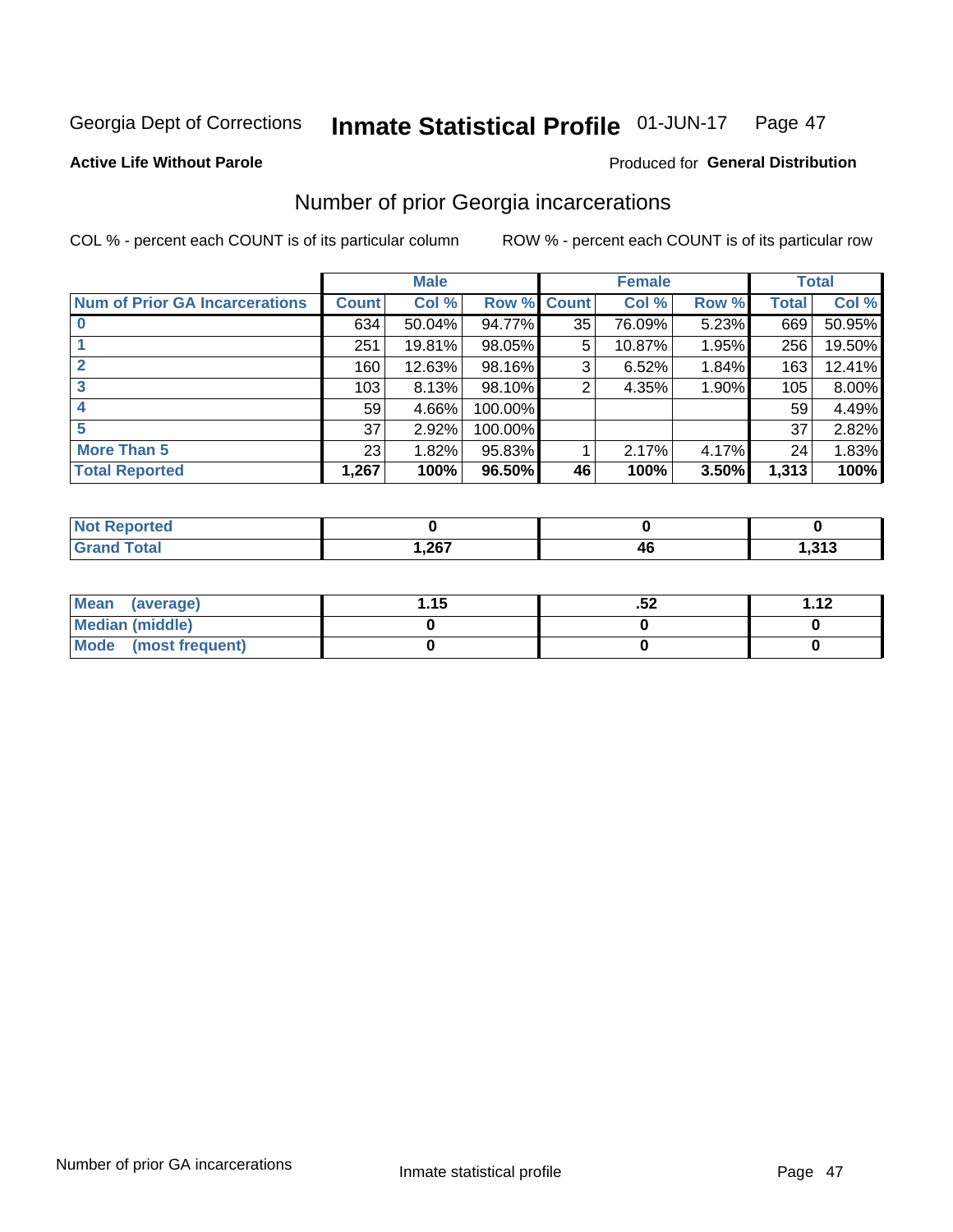#### Inmate Statistical Profile 01-JUN-17 Page 48

**Active Life Without Parole** 

Produced for General Distribution

# Prison sentence in years

COL % - percent each COUNT is of its particular column

ROW % - percent each COUNT is of its particular row

|                                 |         | <b>Male</b> |                    |    | <b>Female</b> |          |       | Total  |
|---------------------------------|---------|-------------|--------------------|----|---------------|----------|-------|--------|
| <b>Prison Sentence In Years</b> | Count l | Col %       | <b>Row % Count</b> |    | Col %         | Row %    | Total | Col %  |
| <b>Life Without Parole</b>      | .265    | 99.84%      | 96.49%             | 46 | $100.00\%$    | $3.51\%$ | 1,311 | 99.85% |
| <b>Death</b>                    |         | 0.16%       | 100.00%            |    |               |          |       | 0.15%  |
| <b>Total Reported</b>           | 1.267   | 100%        | 96.50%             | 46 | 100%          | $3.50\%$ | 1,313 | 100%   |

| τeα  |      |                |                 |
|------|------|----------------|-----------------|
| otal | ,267 | <i>n</i><br>-- | 242<br>د ۱ د. ا |

### **Determinate (numeric) sentences only**

| ' Mea<br><b>Service</b> A<br>ЯМА. |  |  |  |
|-----------------------------------|--|--|--|
|                                   |  |  |  |

All sentences (including determinate), with life, life without parole, and death sentences figured at 45 years

| l Mea<br>'ЯМА<br>.<br> | ᠇<br>$\sim$ | $\sim$ |  |
|------------------------|-------------|--------|--|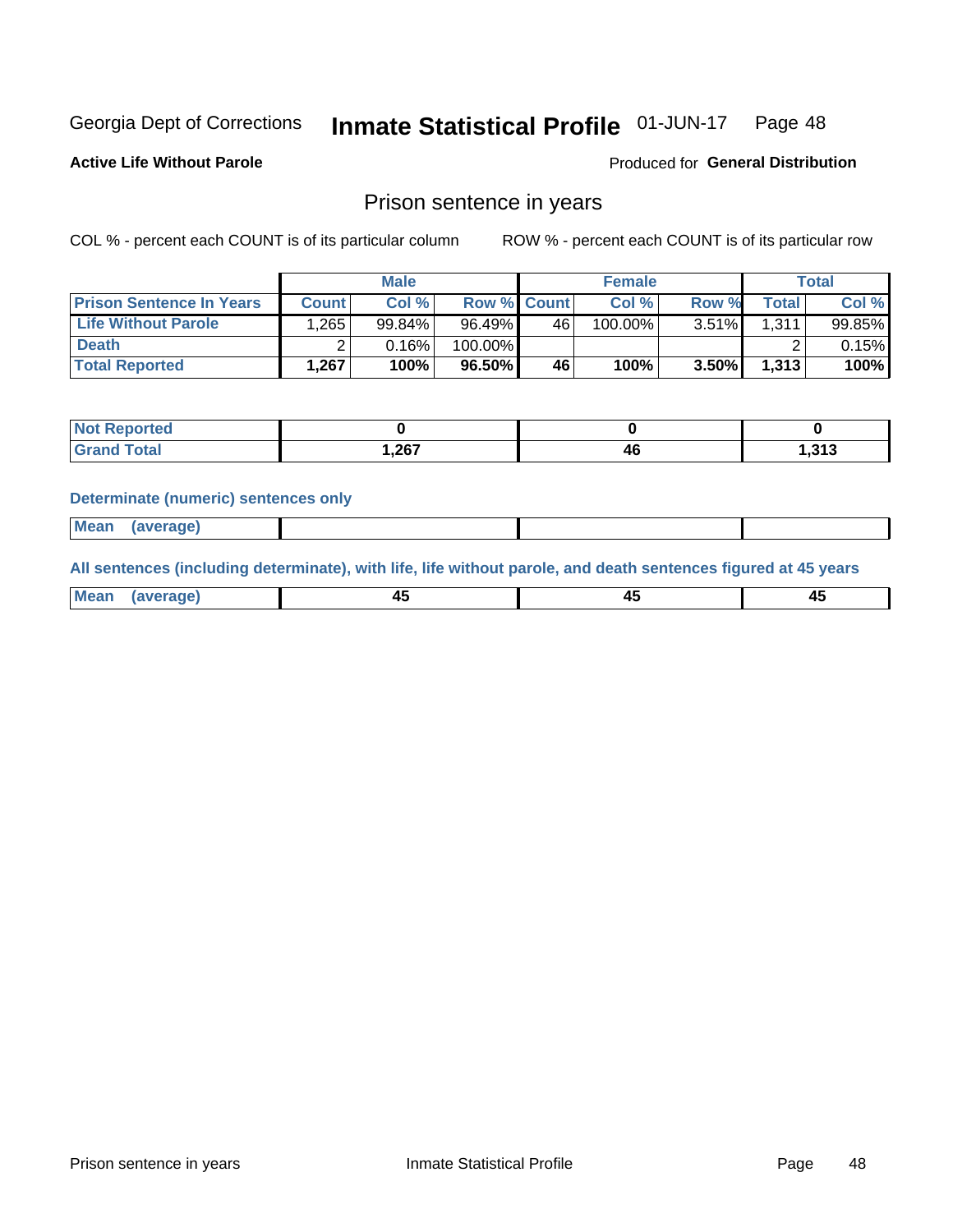#### Inmate Statistical Profile 01-JUN-17 Georgia Dept of Corrections Page 49

### **Active Life Without Parole**

### Produced for General Distribution

# Primary offense, broken out into felonies vs misdemeanors

COL % - percent each COUNT is of its particular column

|                                  |              | <b>Male</b> |                    |    | <b>Female</b> |          |                    | Total   |
|----------------------------------|--------------|-------------|--------------------|----|---------------|----------|--------------------|---------|
| <b>Felonies and Misdemeanors</b> | <b>Count</b> | Col%        | <b>Row % Count</b> |    | Col%          | Row %    | Total <sub>1</sub> | Col %   |
| <b>Felonies</b>                  | .260         | 100.00%     | 96.63%             | 44 | 100.00%       | $3.37\%$ | 1,304              | 100.00% |
| <b>Total Reported</b>            | .260         | $100\%$     | 96.63%             | 44 | 100%          | 3.37%    | 1,304              | 100%    |

| <b>Not Reported</b>                  |      |        |                 |
|--------------------------------------|------|--------|-----------------|
| <b>Total</b><br>Gran<br><b>UIUIU</b> | 267, | 262, ا | 242<br>د ۱ د. ا |

| $Mc$<br>equent)<br>нез<br>$\sim$<br>. | onies<br>. | <b>onies</b><br>. |
|---------------------------------------|------------|-------------------|
|---------------------------------------|------------|-------------------|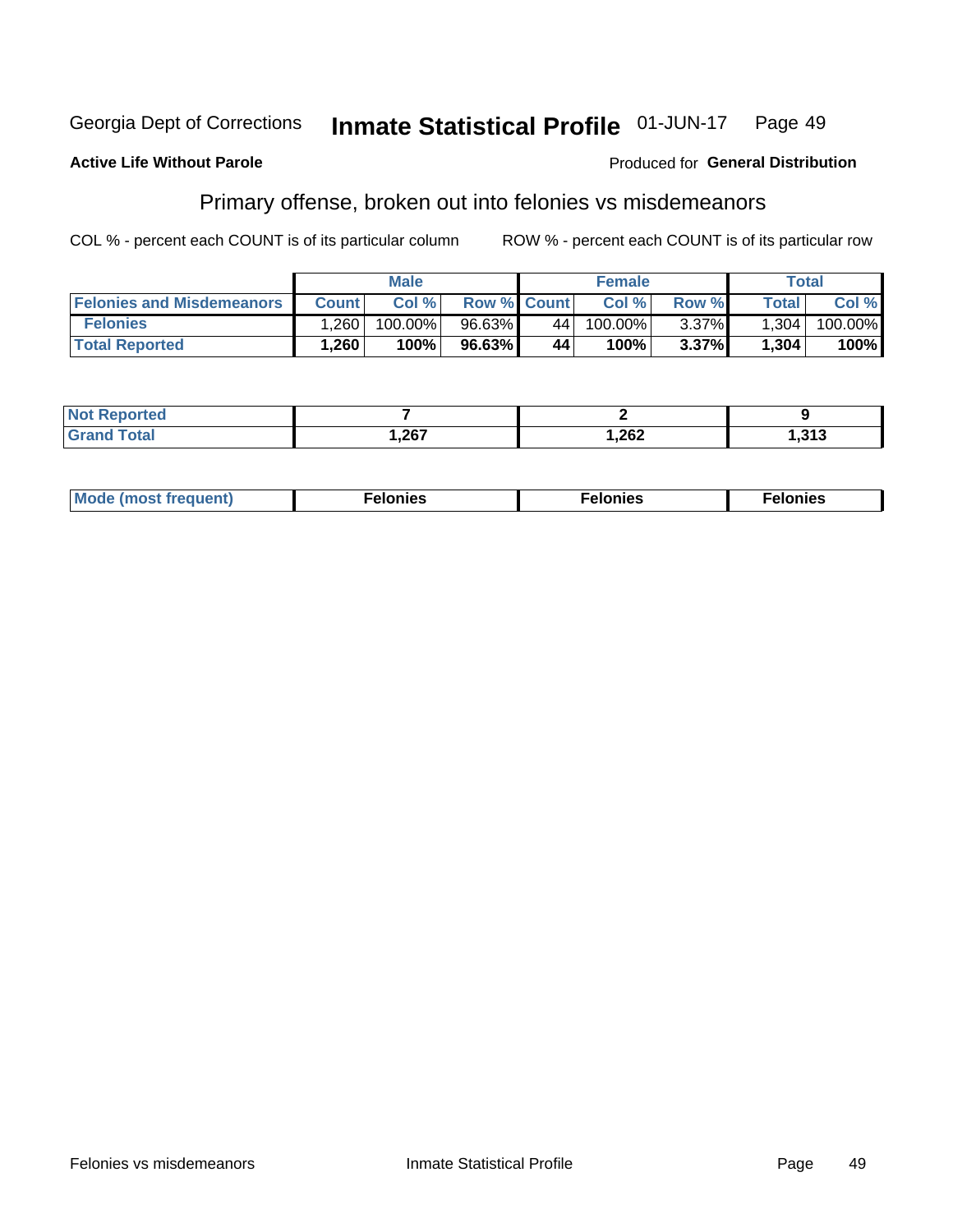#### **Inmate Statistical Profile 01-JUN-17** Page 50

### **Active Life Without Parole**

### Produced for General Distribution

# Primary offense, broken out into six broad crime categories

COL % - percent each COUNT is of its particular column

|                         |                  | <b>Male</b> |           |             | <b>Female</b> |       |              | Total   |
|-------------------------|------------------|-------------|-----------|-------------|---------------|-------|--------------|---------|
| <b>Crime Categories</b> | <b>Count</b>     | Col %       |           | Row % Count | Col %         | Row % | <b>Total</b> | Col %   |
| <b>Violent</b>          | 1,085            | 85.70%      | 96.02%    | 45          | 97.83%        | 3.98% | 1,130        | 86.13%  |
| <b>Sex Crime</b>        | 170 <sub>1</sub> | 13.43%      | $99.42\%$ |             | 2.17%         | .58%  | 171          | 13.03%  |
| <b>Drug</b><br>4        | 9                | $.71\%$     | 100.00%   |             | .00%          |       |              | $.69\%$ |
| <b>Other</b><br>6       | ⌒                | .16%        | 100.00%   |             | .00%          |       |              | .15%    |
| <b>Total Reported</b>   | 1,266            | 100%        | 96.49%    | 46          | 100%          | 3.51% | 1,312        | 100%    |

| ______ | 202<br>,_v, | -46 | 242<br>د ۱ د. |  |
|--------|-------------|-----|---------------|--|

| <b>Mode (most frequent)</b> |         |                | --             |
|-----------------------------|---------|----------------|----------------|
|                             | violent | <b>Violent</b> | <b>Violent</b> |
|                             |         |                |                |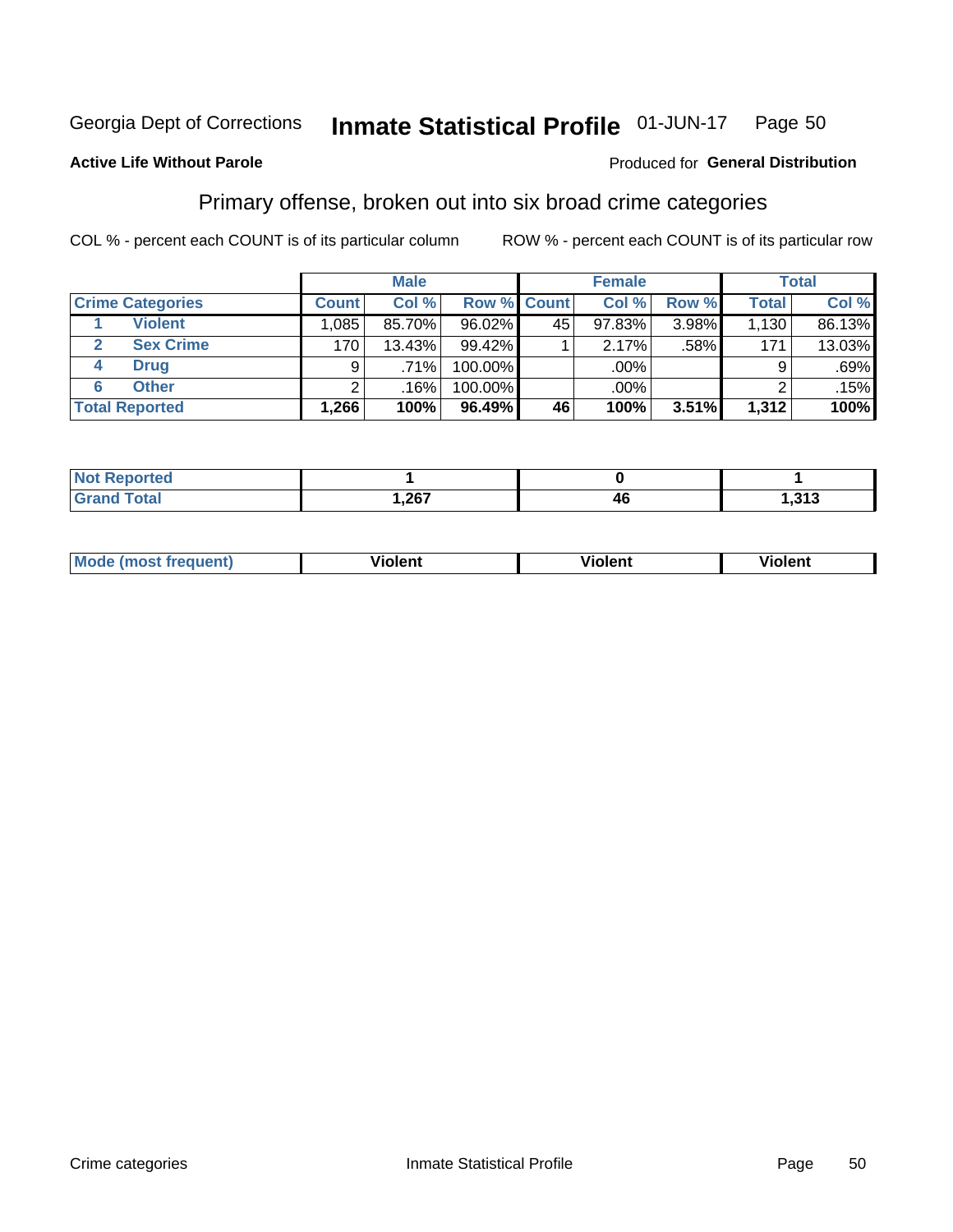#### Inmate Statistical Profile 01-JUN-17 Page 51

### **Active Life Without Parole**

### Produced for General Distribution

# Primary offense, detailed offense code

COL % - percent each COUNT is of its particular column

|                                            |                | <b>Male</b> |         |                | <b>Female</b> |       |                | <b>Total</b> |
|--------------------------------------------|----------------|-------------|---------|----------------|---------------|-------|----------------|--------------|
| <b>Primary Offense</b>                     | <b>Count</b>   | Col %       | Row %   | <b>Count</b>   | Col %         | Row % | <b>Total</b>   | Col %        |
| <b>Aggrav Child Molestation (2021)</b>     | 26             | 2.05%       | 100.00% |                |               |       | 26             | 1.98%        |
| <b>Aggrav Sexual Battery (2009)</b>        | 7              | .55%        | 100.00% |                |               |       | 7              | .53%         |
| <b>Aggrav Sodomy (2003)</b>                | 8              | .63%        | 100.00% |                |               |       | 8              | .61%         |
| <b>Armed Robbery (1902)</b>                | 150            | 11.85%      | 98.68%  | $\overline{2}$ | 4.35%         | 1.32% | 152            | 11.59%       |
| <b>Child Molestation (2019)</b>            |                | .55%        | 100.00% |                |               |       | 7              | .53%         |
| <b>False Imprisonment (1308)</b>           |                | .08%        | 100.00% |                |               |       | 1              | .08%         |
| <b>Hijacking Motor Vehicle (1911)</b>      |                | .08%        | 100.00% |                |               |       |                | .08%         |
| Kidnapping (1311)                          | 82             | 6.48%       | 100.00% |                |               |       | 82             | 6.25%        |
| <b>Murder (1101)</b>                       | 849            | 67.06%      | 95.18%  | 43             | 93.48%        | 4.82% | 892            | 67.99%       |
| <b>Poss Firearm Convct Felon</b>           | $\overline{2}$ | .16%        | 100.00% |                |               |       | 2              | .15%         |
| (2914)                                     |                |             |         |                |               |       |                |              |
| Poss Of Cocaine (4022)                     |                | .08%        | 100.00% |                |               |       | 1              | .08%         |
| <b>Poss Of Firearm Dur Crime</b><br>(2910) | 1              | .08%        | 100.00% |                |               |       | 1              | .08%         |
| <b>Poss W Int Dist Cocaine (4050)</b>      |                | .08%        | 100.00% |                |               |       |                | .08%         |
| <b>Rape (2001)</b>                         | 122            | 9.64%       | 99.19%  | 1              | 2.17%         | .81%  | 123            | 9.38%        |
| <b>S/D Cocaine (4021)</b>                  | 2              | .16%        | 100.00% |                |               |       | $\overline{2}$ | .15%         |
| S/D Cont Sub Public (4017)                 |                | .08%        | 100.00% |                |               |       | 1              | .08%         |
| S/D Cont Sub School (4018)                 |                | .08%        | 100.00% |                |               |       | 1              | .08%         |
| <b>Traf Cocaine 401+ Gm (4103)</b>         | $\overline{2}$ | .16%        | 100.00% |                |               |       | 2              | .15%         |
| <b>Traf Methamph 28-199 Gm</b>             | 1              | .08%        | 100.00% |                |               |       | 1              | .08%         |
| (4140)                                     |                |             |         |                |               |       |                |              |
| <b>Traffick Sexual Servitude (1331)</b>    |                | .08%        | 100.00% |                |               |       |                | .08%         |
| <b>Total Rported</b>                       | 1,266          | 100%        | 96.49%  | 46             | 100%          | 3.51% | 1,312          | 100%         |

| ™teu<br>$\cdots$ |     |    |                |
|------------------|-----|----|----------------|
|                  | 267 | 40 | 242<br>1,J I J |

| Mode (most frequent) | 1101 Murder | 1101 Murder | 1101 Murder |
|----------------------|-------------|-------------|-------------|
|                      |             |             |             |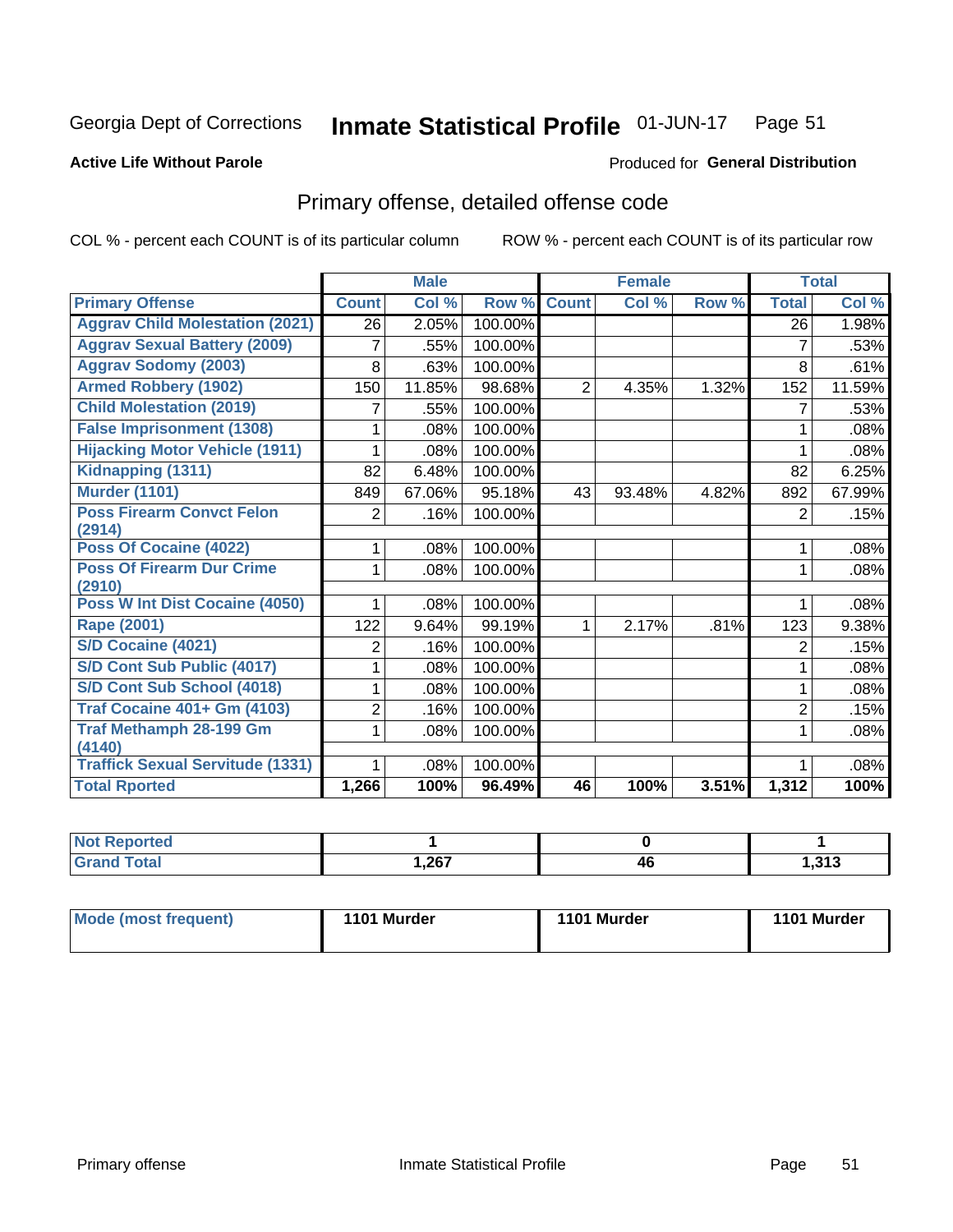#### Inmate Statistical Profile 01-JUN-17 Page 52

### **Active Life Without Parole**

### Produced for General Distribution

# County of conviction of primary offense

COL % - percent each COUNT is of its particular column

|                                |                         | <b>Male</b> |         |                | <b>Female</b> |        |                         | <b>Total</b> |
|--------------------------------|-------------------------|-------------|---------|----------------|---------------|--------|-------------------------|--------------|
| <b>County of Conviction</b>    | <b>Count</b>            | Col %       | Row %   | <b>Count</b>   | Col %         | Row %  | <b>Total</b>            | Col %        |
| 000<br><b>Unknown</b>          | 7                       | .55%        | 77.78%  | $\overline{2}$ | 4.35%         | 22.22% | 9                       | .69%         |
| <b>Appling County</b><br>001   | 3                       | .24%        | 100.00% |                |               |        | 3                       | .23%         |
| <b>Atkinson County</b><br>002  | $\overline{2}$          | .16%        | 100.00% |                |               |        | $\overline{2}$          | .15%         |
| <b>Bacon County</b><br>003     | 4                       | .32%        | 100.00% |                |               |        | 4                       | .30%         |
| <b>Baker County</b><br>004     | 1                       | .08%        | 100.00% |                |               |        | 1                       | .08%         |
| <b>Baldwin County</b><br>005   | 6                       | .47%        | 100.00% |                |               |        | 6                       | .46%         |
| <b>Banks County</b><br>006     | $\overline{2}$          | .16%        | 100.00% |                |               |        | $\overline{2}$          | .15%         |
| <b>Barrow County</b><br>007    | 6                       | .47%        | 100.00% |                |               |        | 6                       | .46%         |
| <b>Bartow County</b><br>008    | $\overline{7}$          | .55%        | 87.50%  | 1              | 2.17%         | 12.50% | 8                       | .61%         |
| <b>Ben Hill County</b><br>009  | $\overline{7}$          | .55%        | 100.00% |                |               |        | $\overline{7}$          | .53%         |
| <b>Berrien County</b><br>010   | $\overline{c}$          | .16%        | 100.00% |                |               |        | $\overline{2}$          | .15%         |
| <b>Bibb County</b><br>011      | 41                      | 3.24%       | 95.35%  | $\overline{2}$ | 4.35%         | 4.65%  | 43                      | 3.27%        |
| <b>Bleckley County</b><br>012  | 1                       | .08%        | 100.00% |                |               |        | 1                       | .08%         |
| <b>Brantley County</b><br>013  | 1                       | .08%        | 100.00% |                |               |        | 1                       | .08%         |
| <b>Brooks County</b><br>014    | $\overline{2}$          | .16%        | 100.00% |                |               |        | $\overline{2}$          | .15%         |
| <b>Bulloch County</b><br>016   | 6                       | .47%        | 85.71%  | 1              | 2.17%         | 14.29% | $\overline{7}$          | .53%         |
| <b>Burke County</b><br>017     | 11                      | .87%        | 100.00% |                |               |        | 11                      | .84%         |
| <b>Butts County</b><br>018     | 5                       | .39%        | 100.00% |                |               |        | 5                       | .38%         |
| <b>Camden County</b><br>020    | $\overline{7}$          | .55%        | 100.00% |                |               |        | $\overline{7}$          | .53%         |
| <b>Candler County</b><br>021   | $\overline{2}$          | .16%        | 100.00% |                |               |        | $\overline{2}$          | .15%         |
| <b>Carroll County</b><br>022   | 4                       | .32%        | 100.00% |                |               |        | 4                       | .30%         |
| <b>Catoosa County</b><br>023   | $\overline{\mathbf{4}}$ | .32%        | 80.00%  | 1              | 2.17%         | 20.00% | 5                       | .38%         |
| <b>Chatham County</b><br>025   | 43                      | 3.39%       | 97.73%  | 1              | 2.17%         | 2.27%  | 44                      | 3.35%        |
| <b>Chattooga County</b><br>027 | 1                       | .08%        | 100.00% |                |               |        | 1                       | .08%         |
| <b>Cherokee County</b><br>028  | $\overline{\mathbf{4}}$ | .32%        | 100.00% |                |               |        | 4                       | .30%         |
| <b>Clarke County</b><br>029    | 23                      | 1.82%       | 95.83%  | 1              | 2.17%         | 4.17%  | 24                      | 1.83%        |
| <b>Clay County</b><br>030      | $\overline{2}$          | .16%        | 100.00% |                |               |        | $\overline{2}$          | .15%         |
| <b>Clayton County</b><br>031   | 60                      | 4.74%       | 92.31%  | 5              | 10.87%        | 7.69%  | 65                      | 4.95%        |
| <b>Clinch County</b><br>032    | 1                       | .08%        | 100.00% |                |               |        | 1                       | .08%         |
| <b>Cobb County</b><br>033      | 61                      | 4.81%       | 98.39%  | 1              | 2.17%         | 1.61%  | 62                      | 4.72%        |
| <b>Coffee County</b><br>034    | 8                       | .63%        | 100.00% |                |               |        | 8                       | .61%         |
| 035<br><b>Colquitt County</b>  | 2                       | .16%        | 100.00% |                |               |        | $\overline{\mathbf{c}}$ | .15%         |
| <b>Columbia County</b><br>036  | 9                       | .71%        | 81.82%  | $\overline{2}$ | 4.35%         | 18.18% | 11                      | .84%         |
| 037<br><b>Cook County</b>      | 5                       | .39%        | 100.00% |                |               |        | 5                       | .38%         |
| <b>Coweta County</b><br>038    | 7                       | .55%        | 100.00% |                |               |        | $\overline{7}$          | .53%         |
| <b>Crisp County</b><br>040     | 6                       | .47%        | 100.00% |                |               |        | 6                       | .46%         |
| <b>Dade County</b><br>041      | 1                       | .08%        | 100.00% |                |               |        | 1                       | .08%         |
| <b>Dawson County</b><br>042    | $\overline{2}$          | .16%        | 100.00% |                |               |        | $\overline{2}$          | .15%         |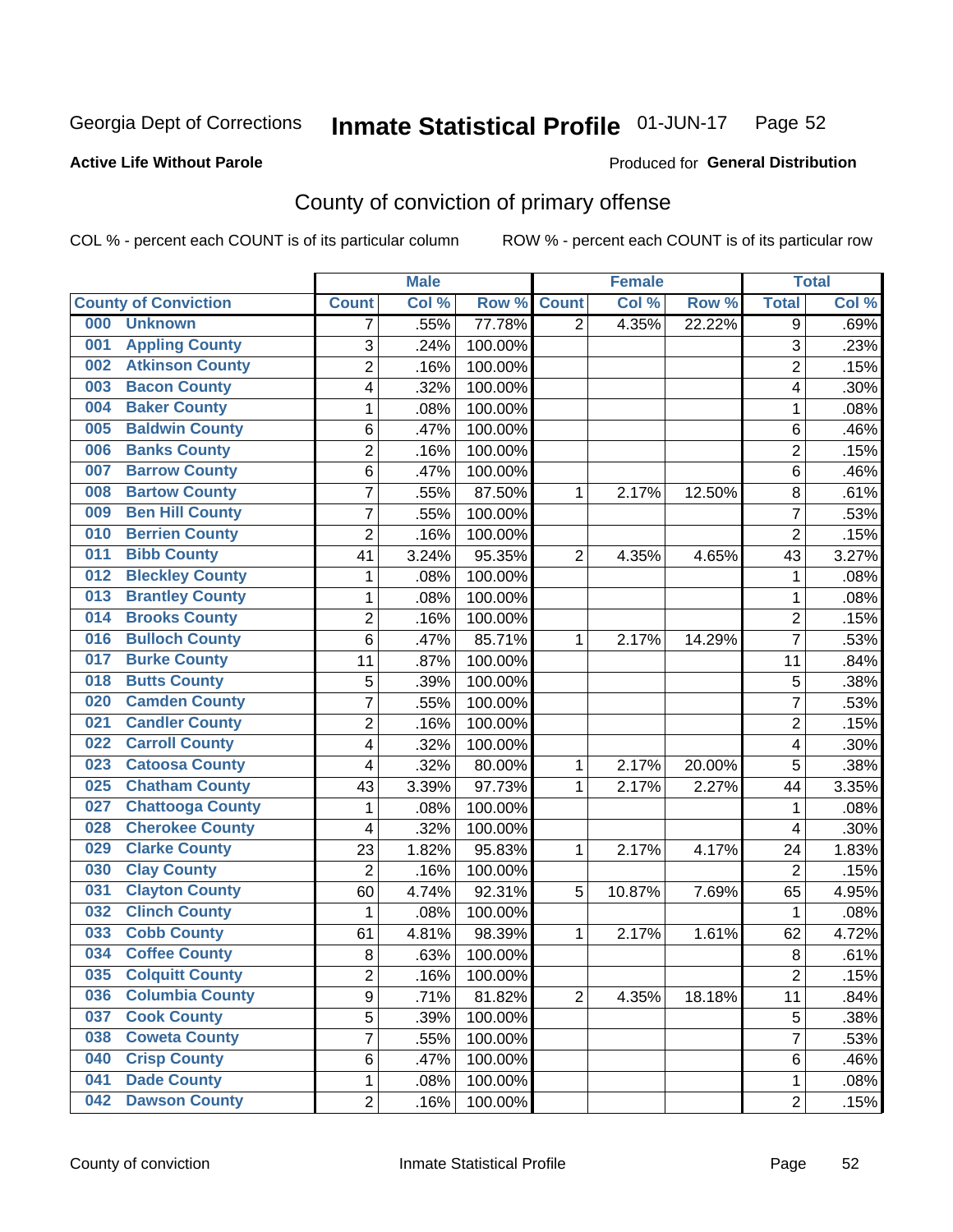#### Inmate Statistical Profile 01-JUN-17 Page 53

### **Active Life Without Parole**

# **Produced for General Distribution**

# County of conviction of primary offense

COL % - percent each COUNT is of its particular column

|                                 |                           | <b>Male</b> |         |                | <b>Female</b> |        |                           | <b>Total</b> |
|---------------------------------|---------------------------|-------------|---------|----------------|---------------|--------|---------------------------|--------------|
| <b>County of Conviction</b>     | <b>Count</b>              | Col %       | Row %   | <b>Count</b>   | Col %         | Row %  | <b>Total</b>              | Col %        |
| <b>Decatur County</b><br>043    | 4                         | .32%        | 100.00% |                |               |        | 4                         | .30%         |
| <b>Dekalb County</b><br>044     | 109                       | 8.60%       | 99.09%  | 1              | 2.17%         | .91%   | 110                       | 8.38%        |
| <b>Dodge County</b><br>045      | 1                         | .08%        | 100.00% |                |               |        | 1                         | .08%         |
| <b>Dooly County</b><br>046      | $\overline{2}$            | .16%        | 100.00% |                |               |        | $\overline{2}$            | .15%         |
| <b>Dougherty County</b><br>047  | 27                        | 2.13%       | 96.43%  | 1              | 2.17%         | 3.57%  | 28                        | 2.13%        |
| <b>Douglas County</b><br>048    | 33                        | 2.60%       | 94.29%  | $\overline{2}$ | 4.35%         | 5.71%  | 35                        | 2.67%        |
| <b>Early County</b><br>049      | $\overline{c}$            | .16%        | 100.00% |                |               |        | $\overline{2}$            | .15%         |
| <b>Effingham County</b><br>051  | 5                         | .39%        | 100.00% |                |               |        | $\overline{5}$            | .38%         |
| <b>Elbert County</b><br>052     | 3                         | .24%        | 100.00% |                |               |        | 3                         | .23%         |
| <b>Emanuel County</b><br>053    | $\overline{7}$            | .55%        | 100.00% |                |               |        | $\overline{7}$            | .53%         |
| <b>Fayette County</b><br>056    | $\,6$                     | .47%        | 100.00% |                |               |        | 6                         | .46%         |
| <b>Floyd County</b><br>057      | 26                        | 2.05%       | 96.30%  | 1              | 2.17%         | 3.70%  | 27                        | 2.06%        |
| <b>Forsyth County</b><br>058    | 4                         | .32%        | 100.00% |                |               |        | 4                         | .30%         |
| <b>Franklin County</b><br>059   | 5                         | .39%        | 83.33%  | $\mathbf{1}$   | 2.17%         | 16.67% | 6                         | .46%         |
| <b>Fulton County</b><br>060     | 167                       | 13.18%      | 98.82%  | $\overline{2}$ | 4.35%         | 1.18%  | 169                       | 12.87%       |
| <b>Gilmer County</b><br>061     | $\overline{2}$            | .16%        | 100.00% |                |               |        | $\overline{2}$            | .15%         |
| <b>Glynn County</b><br>063      | 20                        | 1.58%       | 95.24%  | 1              | 2.17%         | 4.76%  | 21                        | 1.60%        |
| <b>Gordon County</b><br>064     | $\overline{7}$            | .55%        | 100.00% |                |               |        | 7                         | .53%         |
| <b>Grady County</b><br>065      | $\overline{c}$            | .16%        | 100.00% |                |               |        | $\overline{2}$            | .15%         |
| <b>Greene County</b><br>066     | $\overline{2}$            | .16%        | 100.00% |                |               |        | $\overline{2}$            | .15%         |
| <b>Gwinnett County</b><br>067   | 44                        | 3.47%       | 93.62%  | 3              | 6.52%         | 6.38%  | 47                        | 3.58%        |
| <b>Habersham County</b><br>068  | 5                         | .39%        | 100.00% |                |               |        | 5                         | .38%         |
| <b>Hall County</b><br>069       | 21                        | 1.66%       | 84.00%  | 4              | 8.70%         | 16.00% | 25                        | 1.90%        |
| <b>Haralson County</b><br>071   | $\ensuremath{\mathsf{3}}$ | .24%        | 100.00% |                |               |        | $\ensuremath{\mathsf{3}}$ | .23%         |
| <b>Harris County</b><br>072     | $\overline{c}$            | .16%        | 100.00% |                |               |        | $\overline{2}$            | .15%         |
| <b>Hart County</b><br>073       | 3                         | .24%        | 100.00% |                |               |        | 3                         | .23%         |
| <b>Henry County</b><br>075      | 13                        | 1.03%       | 92.86%  | 1              | 2.17%         | 7.14%  | 14                        | 1.07%        |
| <b>Houston County</b><br>076    | 18                        | 1.42%       | 100.00% |                |               |        | 18                        | 1.37%        |
| <b>Irwin County</b><br>077      | $\mathbf{1}$              | .08%        | 100.00% |                |               |        | 1                         | .08%         |
| <b>Jackson County</b><br>078    | 11                        | .87%        | 100.00% |                |               |        | 11                        | .84%         |
| <b>Jasper County</b><br>079     | 1                         | .08%        | 100.00% |                |               |        | 1                         | .08%         |
| <b>Jeff Davis County</b><br>080 | 1                         | .08%        | 100.00% |                |               |        | 1                         | .08%         |
| <b>Jefferson County</b><br>081  | 6                         | .47%        | 100.00% |                |               |        | 6                         | .46%         |
| <b>Jenkins County</b><br>082    | 3                         | .24%        | 100.00% |                |               |        | 3                         | .23%         |
| <b>Johnson County</b><br>083    | $\mathbf{1}$              | .08%        | 100.00% |                |               |        | 1                         | .08%         |
| <b>Jones County</b><br>084      | $\overline{c}$            | .16%        | 66.67%  | 1              | 2.17%         | 33.33% | 3                         | .23%         |
| <b>Lanier County</b><br>086     | 1                         | .08%        | 100.00% |                |               |        | 1                         | .08%         |
| <b>Laurens County</b><br>087    | $\overline{\mathbf{4}}$   | .32%        | 100.00% |                |               |        | 4                         | .30%         |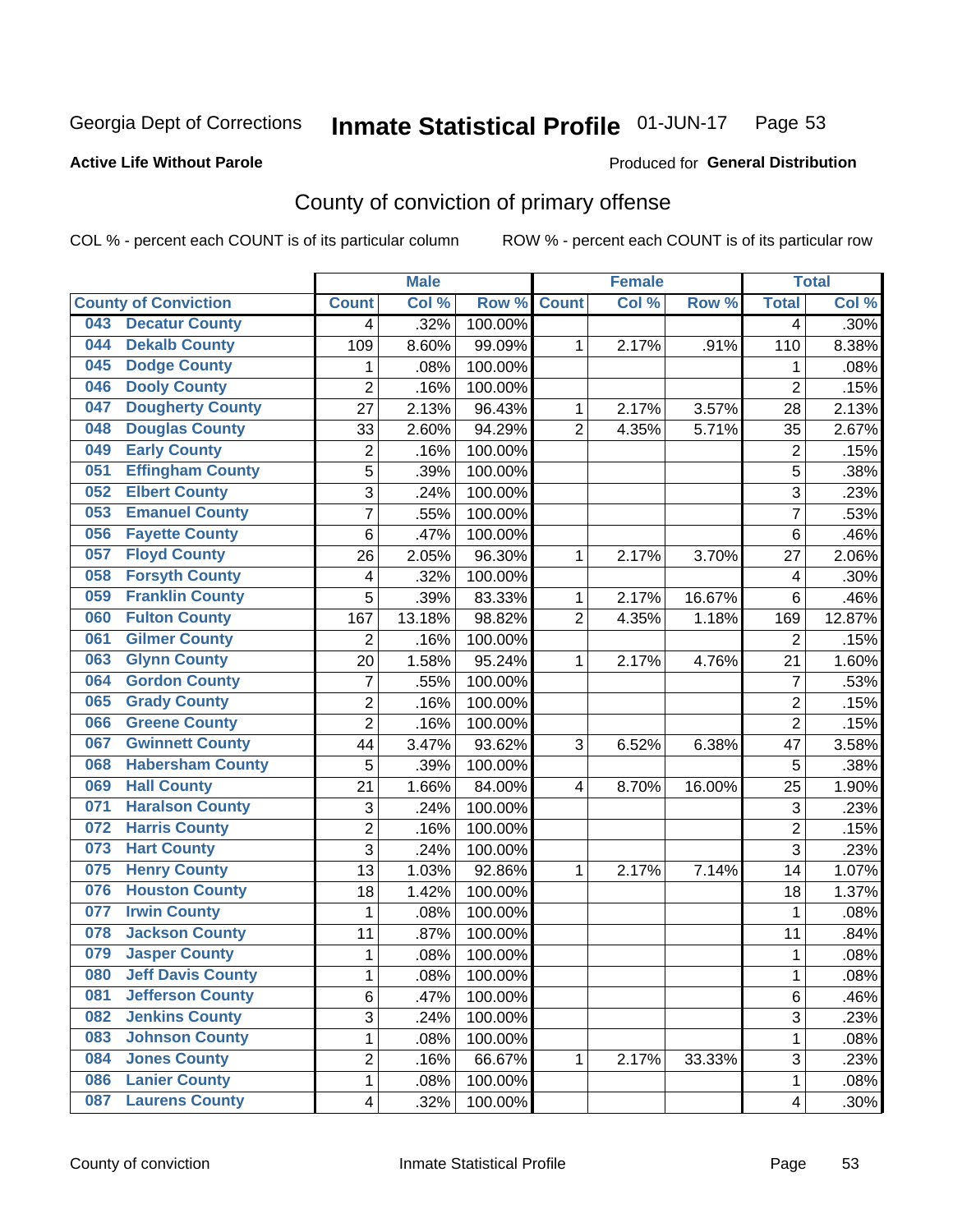#### Inmate Statistical Profile 01-JUN-17 Page 54

### **Active Life Without Parole**

### Produced for General Distribution

# County of conviction of primary offense

COL % - percent each COUNT is of its particular column

|                                            |                | <b>Male</b> |         |                | <b>Female</b> |        | <b>Total</b>   |       |
|--------------------------------------------|----------------|-------------|---------|----------------|---------------|--------|----------------|-------|
| <b>County of Conviction</b>                | <b>Count</b>   | Col %       | Row %   | <b>Count</b>   | Col %         | Row %  | <b>Total</b>   | Col % |
| <b>Lee County</b><br>088                   | 3              | .24%        | 100.00% |                |               |        | $\overline{3}$ | .23%  |
| <b>Liberty County</b><br>089               | 7              | .55%        | 100.00% |                |               |        | $\overline{7}$ | .53%  |
| <b>Long County</b><br>091                  | 6              | .47%        | 100.00% |                |               |        | 6              | .46%  |
| <b>Lowndes County</b><br>092               | 9              | .71%        | 100.00% |                |               |        | 9              | .69%  |
| <b>Lumpkin County</b><br>093               | 1              | .08%        | 100.00% |                |               |        | $\mathbf{1}$   | .08%  |
| <b>Madison County</b><br>095               | $\overline{2}$ | .16%        | 100.00% |                |               |        | $\overline{2}$ | .15%  |
| <b>Marion County</b><br>096                | 1              | .08%        | 100.00% |                |               |        | $\mathbf{1}$   | .08%  |
| <b>Mcduffie County</b><br>097              | 3              | .24%        | 100.00% |                |               |        | 3              | .23%  |
| <b>Miller County</b><br>100                | 1              | .08%        | 100.00% |                |               |        | $\mathbf{1}$   | .08%  |
| <b>Mitchell County</b><br>101              | 1              | .08%        | 100.00% |                |               |        | $\mathbf{1}$   | .08%  |
| <b>Monroe County</b><br>102                | 6              | .47%        | 100.00% |                |               |        | 6              | .46%  |
| <b>Morgan County</b><br>104                | 1              | .08%        | 100.00% |                |               |        | $\mathbf{1}$   | .08%  |
| <b>Murray County</b><br>105                | 3              | .24%        | 100.00% |                |               |        | 3              | .23%  |
| <b>Muscogee County</b><br>106              | 36             | 2.84%       | 97.30%  | 1              | 2.17%         | 2.70%  | 37             | 2.82% |
| <b>Newton County</b><br>107                | 11             | .87%        | 84.62%  | $\overline{2}$ | 4.35%         | 15.38% | 13             | .99%  |
| <b>Oglethorpe County</b><br>109            | 1              | .08%        | 100.00% |                |               |        | 1              | .08%  |
| <b>Paulding County</b><br>110              | 3              | .24%        | 100.00% |                |               |        | 3              | .23%  |
| <b>Peach County</b><br>111                 | 3              | .24%        | 100.00% |                |               |        | 3              | .23%  |
| <b>Pickens County</b><br>$\overline{112}$  | 2              | .16%        | 100.00% |                |               |        | $\overline{2}$ | .15%  |
| <b>Pierce County</b><br>113                | $\overline{2}$ | .16%        | 100.00% |                |               |        | $\overline{2}$ | .15%  |
| <b>Pike County</b><br>114                  | 4              | .32%        | 66.67%  | $\overline{2}$ | 4.35%         | 33.33% | 6              | .46%  |
| 115<br><b>Polk County</b>                  | 3              | .24%        | 100.00% |                |               |        | 3              | .23%  |
| <b>Pulaski County</b><br>116               | 1              | .08%        | 100.00% |                |               |        | $\mathbf{1}$   | .08%  |
| <b>Putnam County</b><br>117                | 7              | .55%        | 100.00% |                |               |        | $\overline{7}$ | .53%  |
| <b>Rabun County</b><br>119                 | 1              | .08%        | 100.00% |                |               |        | 1              | .08%  |
| <b>Randolph County</b><br>120              | $\overline{2}$ | .16%        | 100.00% |                |               |        | $\overline{2}$ | .15%  |
| <b>Richmond County</b><br>121              | 65             | 5.13%       | 97.01%  | 2              | 4.35%         | 2.99%  | 67             | 5.10% |
| <b>Rockdale County</b><br>122              | 9              | .71%        | 100.00% |                |               |        | 9              | .69%  |
| <b>Seminole County</b><br>125              | 2              | .16%        | 100.00% |                |               |        | $\overline{2}$ | .15%  |
| <b>Spalding County</b><br>126              | 14             | 1.10%       | 100.00% |                |               |        | 14             | 1.07% |
| <b>Stephens County</b><br>127              | 3              | .24%        | 100.00% |                |               |        | 3              | .23%  |
| <b>Sumter County</b><br>129                | 2              | .16%        | 100.00% |                |               |        | 2              | .15%  |
| <b>Taliaferro County</b><br>131            | 1              | .08%        | 100.00% |                |               |        | $\mathbf{1}$   | .08%  |
| <b>Tattnall County</b><br>$\overline{132}$ | 4              | .32%        | 80.00%  | 1              | 2.17%         | 20.00% | 5              | .38%  |
| <b>Taylor County</b><br>133                | 2              | .16%        | 100.00% |                |               |        | 2              | .15%  |
| <b>Terrell County</b><br>135               | $\overline{2}$ | .16%        | 100.00% |                |               |        | $\overline{2}$ | .15%  |
| <b>Thomas County</b><br>136                | 6              | .47%        | 100.00% |                |               |        | 6              | .46%  |
| 137 Tift County                            | 8              | .63%        | 100.00% |                |               |        | 8              | .61%  |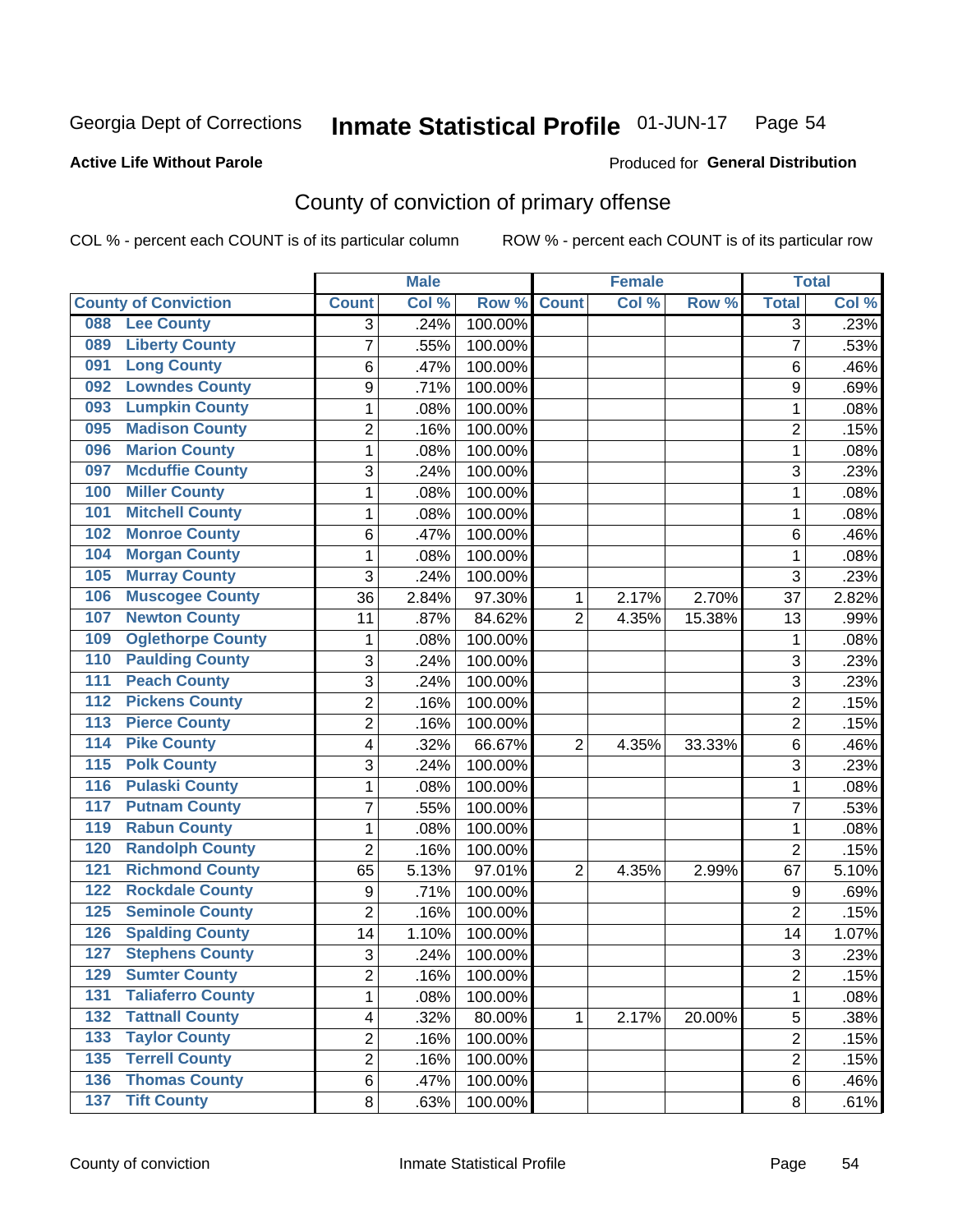#### Inmate Statistical Profile 01-JUN-17 Page 55

**Active Life Without Parole** 

Produced for General Distribution

# County of conviction of primary offense

COL % - percent each COUNT is of its particular column

|                                 |              | <b>Male</b> |         |              | <b>Female</b> |        | <b>Total</b>   |       |
|---------------------------------|--------------|-------------|---------|--------------|---------------|--------|----------------|-------|
| <b>County of Conviction</b>     | <b>Count</b> | Col %       | Row %   | <b>Count</b> | Col %         | Row %  | <b>Total</b>   | Col % |
| <b>Toombs County</b><br>138     | 8            | .63%        | 100.00% |              |               |        | 8              | .61%  |
| <b>Towns County</b><br>139      |              | .08%        | 100.00% |              |               |        |                | .08%  |
| <b>Treutlen County</b><br>140   | 5            | .39%        | 100.00% |              |               |        | 5              | .38%  |
| <b>Troup County</b><br>141      | 6            | .47%        | 85.71%  |              | 2.17%         | 14.29% |                | .53%  |
| <b>Turner County</b><br>142     | 2            | .16%        | 100.00% |              |               |        | 2              | .15%  |
| <b>Twiggs County</b><br>143     |              | .08%        | 100.00% |              |               |        |                | .08%  |
| <b>Upson County</b><br>145      | 5            | .39%        | 100.00% |              |               |        | 5              | .38%  |
| <b>Walker County</b><br>146     |              | .55%        | 87.50%  |              | 2.17%         | 12.50% | 8              | .61%  |
| <b>Walton County</b><br>147     | 14           | 1.10%       | 100.00% |              |               |        | 14             | 1.07% |
| <b>Ware County</b><br>148       | 13           | 1.03%       | 100.00% |              |               |        | 13             | .99%  |
| <b>Warren County</b><br>149     |              | .08%        | 100.00% |              |               |        |                | .08%  |
| <b>Washington County</b><br>150 | 4            | .32%        | 100.00% |              |               |        | 4              | .30%  |
| <b>Wayne County</b><br>151      | 9            | .71%        | 100.00% |              |               |        | 9              | .69%  |
| <b>Whitfield County</b><br>155  | 9            | .71%        | 90.00%  | 4            | 2.17%         | 10.00% | 10             | .76%  |
| <b>Wilkes County</b><br>157     | 2            | .16%        | 100.00% |              |               |        | 2              | .15%  |
| <b>Worth County</b><br>159      | 2            | .16%        | 100.00% |              |               |        | $\overline{2}$ | .15%  |
| <b>Total Rported</b>            | 1,267        | 100%        | 96.5%   | 46           | 100%          | 3.5%   | 1,313          | 100%  |

| <b>Not Reported</b> |        |    |                |
|---------------------|--------|----|----------------|
| Total               | 267, ا | 4L | 242<br><b></b> |

| <b>Mode (most frequent)</b> | <b>Fulton County</b> | <b>Clayton County</b> | <b>Fulton County</b> |
|-----------------------------|----------------------|-----------------------|----------------------|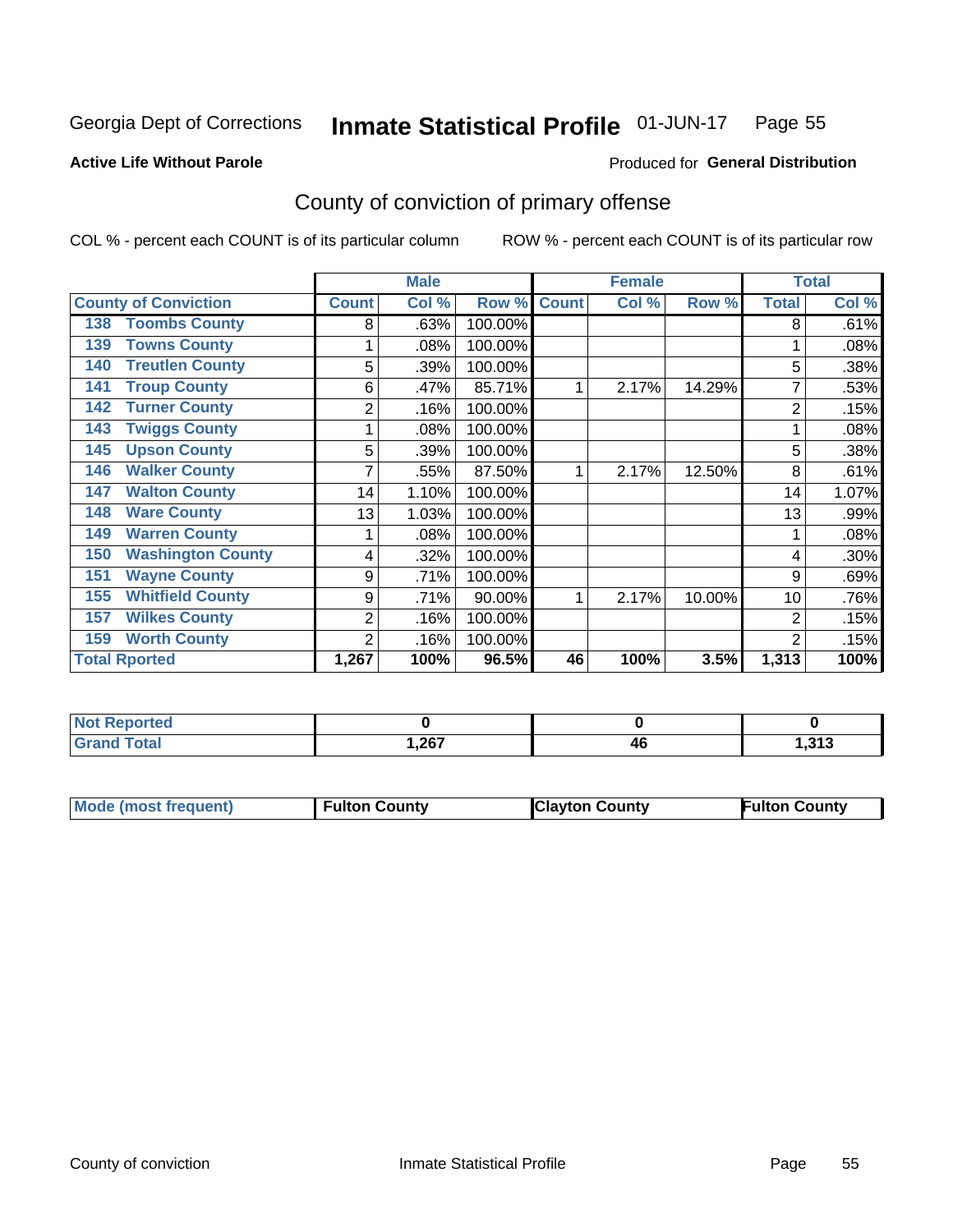# Georgia Dept of Corrections **Active Life Without Parole**

#### Inmate Statistical Profile 01-JUN-17 Page 56

Produced for General Distribution

# Circuit of conviction of primary offense

COL % - percent each COUNT is of its particular column ROW % - percent each COUNT is of its particular row

|                         |                                 |                | <b>Male</b> | <b>Female</b> |                          |        | <b>Total</b> |                |        |
|-------------------------|---------------------------------|----------------|-------------|---------------|--------------------------|--------|--------------|----------------|--------|
|                         | <b>Circuit of Conviction</b>    | <b>Count</b>   | Col %       | Row %         | <b>Count</b>             | Col %  | Row %        | <b>Total</b>   | Col %  |
| 1                       | <b>Alapaha Circuit</b>          | 11             | .87%        | 100.00%       |                          |        |              | 11             | .84%   |
| $\overline{2}$          | <b>Alcovy Circuit</b>           | 25             | 1.98%       | 92.59%        | $\overline{2}$           | 4.55%  | 7.41%        | 27             | 2.07%  |
| $\overline{\mathbf{3}}$ | <b>Atlanta Circuit</b>          | 167            | 13.25%      | 98.82%        | $\overline{2}$           | 4.55%  | 1.18%        | 169            | 12.96% |
| 4                       | <b>Atlantic Circuit</b>         | 17             | 1.35%       | 94.44%        | $\mathbf{1}$             | 2.27%  | 5.56%        | 18             | 1.38%  |
| $\overline{5}$          | <b>Augusta Circuit</b>          | 85             | 6.75%       | 95.51%        | $\overline{4}$           | 9.09%  | 4.49%        | 89             | 6.83%  |
| $\overline{6}$          | <b>Blue Ridge Circuit</b>       | 4              | .32%        | 100.00%       |                          |        |              | 4              | .31%   |
| 7                       | <b>Brunswick Circuit</b>        | 40             | 3.17%       | 97.56%        | 1                        | 2.27%  | 2.44%        | 41             | 3.14%  |
| $\overline{\mathbf{8}}$ | <b>Chattahoochee Circuit</b>    | 41             | 3.25%       | 97.62%        | 1                        | 2.27%  | 2.38%        | 42             | 3.22%  |
| $\overline{9}$          | <b>Cherokee Circuit</b>         | 14             | 1.11%       | 93.33%        | $\mathbf{1}$             | 2.27%  | 6.67%        | 15             | 1.15%  |
| 10                      | <b>Clayton Circuit</b>          | 60             | 4.76%       | 92.31%        | 5                        | 11.36% | 7.69%        | 65             | 4.98%  |
| $\overline{11}$         | <b>Cobb Circuit</b>             | 61             | 4.84%       | 98.39%        | $\mathbf{1}$             | 2.27%  | 1.61%        | 62             | 4.75%  |
| $\overline{12}$         | <b>Conasauga Circuit</b>        | 12             | .95%        | 92.31%        | 1                        | 2.27%  | 7.69%        | 13             | 1.00%  |
| 13                      | <b>Cordele Circuit</b>          | 15             | 1.19%       | 100.00%       |                          |        |              | 15             | 1.15%  |
| $\overline{14}$         | <b>Coweta Circuit</b>           | 17             | 1.35%       | 94.44%        | $\mathbf{1}$             | 2.27%  | 5.56%        | 18             | 1.38%  |
| 15                      | <b>Dougherty Circuit</b>        | 27             | 2.14%       | 96.43%        | $\mathbf 1$              | 2.27%  | 3.57%        | 28             | 2.15%  |
| 16                      | <b>Dublin Circuit</b>           | 11             | .87%        | 100.00%       |                          |        |              | 11             | .84%   |
| 17                      | <b>Eastern Circuit</b>          | 43             | 3.41%       | 97.73%        | 1                        | 2.27%  | 2.27%        | 44             | 3.37%  |
| 18                      | <b>Flint Circuit</b>            | 13             | 1.03%       | 92.86%        | $\mathbf{1}$             | 2.27%  | 7.14%        | 14             | 1.07%  |
| 19                      | <b>Griffin Circuit</b>          | 29             | 2.30%       | 93.55%        | $\overline{2}$           | 4.55%  | 6.45%        | 31             | 2.38%  |
| 20                      | <b>Gwinnett Circuit</b>         | 44             | 3.49%       | 93.62%        | 3                        | 6.82%  | 6.38%        | 47             | 3.60%  |
| $\overline{21}$         | <b>Houston Circuit</b>          | 18             | 1.43%       | 100.00%       |                          |        |              | 18             | 1.38%  |
| $\overline{22}$         | <b>Lookout Mountain Circuit</b> | 13             | 1.03%       | 86.67%        | $\overline{2}$           | 4.55%  | 13.33%       | 15             | 1.15%  |
| 23                      | <b>Macon Circuit</b>            | 44             | 3.49%       | 95.65%        | $\overline{2}$           | 4.55%  | 4.35%        | 46             | 3.53%  |
| $\overline{24}$         | <b>Middle Circuit</b>           | 27             | 2.14%       | 100.00%       |                          |        |              | 27             | 2.07%  |
| 25                      | <b>Mountain Circuit</b>         | 9              | .71%        | 100.00%       |                          |        |              | 9              | .69%   |
| 26                      | <b>Northeastern Circuit</b>     | 23             | 1.83%       | 85.19%        | $\overline{\mathcal{A}}$ | 9.09%  | 14.81%       | 27             | 2.07%  |
| $\overline{27}$         | <b>Northern Circuit</b>         | 14             | 1.11%       | 93.33%        | $\mathbf{1}$             | 2.27%  | 6.67%        | 15             | 1.15%  |
| 28                      | <b>Ocmulgee Circuit</b>         | 19             | 1.51%       | 95.00%        | 1                        | 2.27%  | 5.00%        | 20             | 1.53%  |
| 29                      | <b>Oconee Circuit</b>           | 3              | .24%        | 100.00%       |                          |        |              | 3              | .23%   |
| 30                      | <b>Ogeechee Circuit</b>         | 14             | 1.11%       | 93.33%        | 1                        | 2.27%  | 6.67%        | 15             | 1.15%  |
| $\overline{31}$         | <b>Pataula Circuit</b>          | 11             | .87%        | 100.00%       |                          |        |              | 11             | .84%   |
| 32                      | <b>Piedmont Circuit</b>         | 19             | 1.51%       | 100.00%       |                          |        |              | 19             | 1.46%  |
| 33                      | <b>Rome Circuit</b>             | 26             | 2.06%       | 96.30%        | $\mathbf{1}$             | 2.27%  | 3.70%        | 27             | 2.07%  |
| 34                      | <b>South Georgia Circuit</b>    | 8              | .63%        | 100.00%       |                          |        |              | 8              | .61%   |
| 35                      | <b>Southern Circuit</b>         | 19             | 1.51%       | 100.00%       |                          |        |              | 19             | 1.46%  |
| 36                      | <b>Southwestern Circuit</b>     | 5              | .40%        | 100.00%       |                          |        |              | 5              | .38%   |
| 37                      | <b>Stone Mountain Circuit</b>   | 109            | 8.65%       | 99.09%        | 1                        | 2.27%  | .91%         | 110            | 8.44%  |
| 38                      | <b>Tallapoosa Circuit</b>       | 6              | .48%        | 100.00%       |                          |        |              | 6              | .46%   |
| 39                      | <b>Tifton Circuit</b>           | 13             | 1.03%       | 100.00%       |                          |        |              | 13             | 1.00%  |
| 40                      | <b>Toombs Circuit</b>           | $\overline{7}$ | .56%        | 100.00%       |                          |        |              | $\overline{7}$ | .54%   |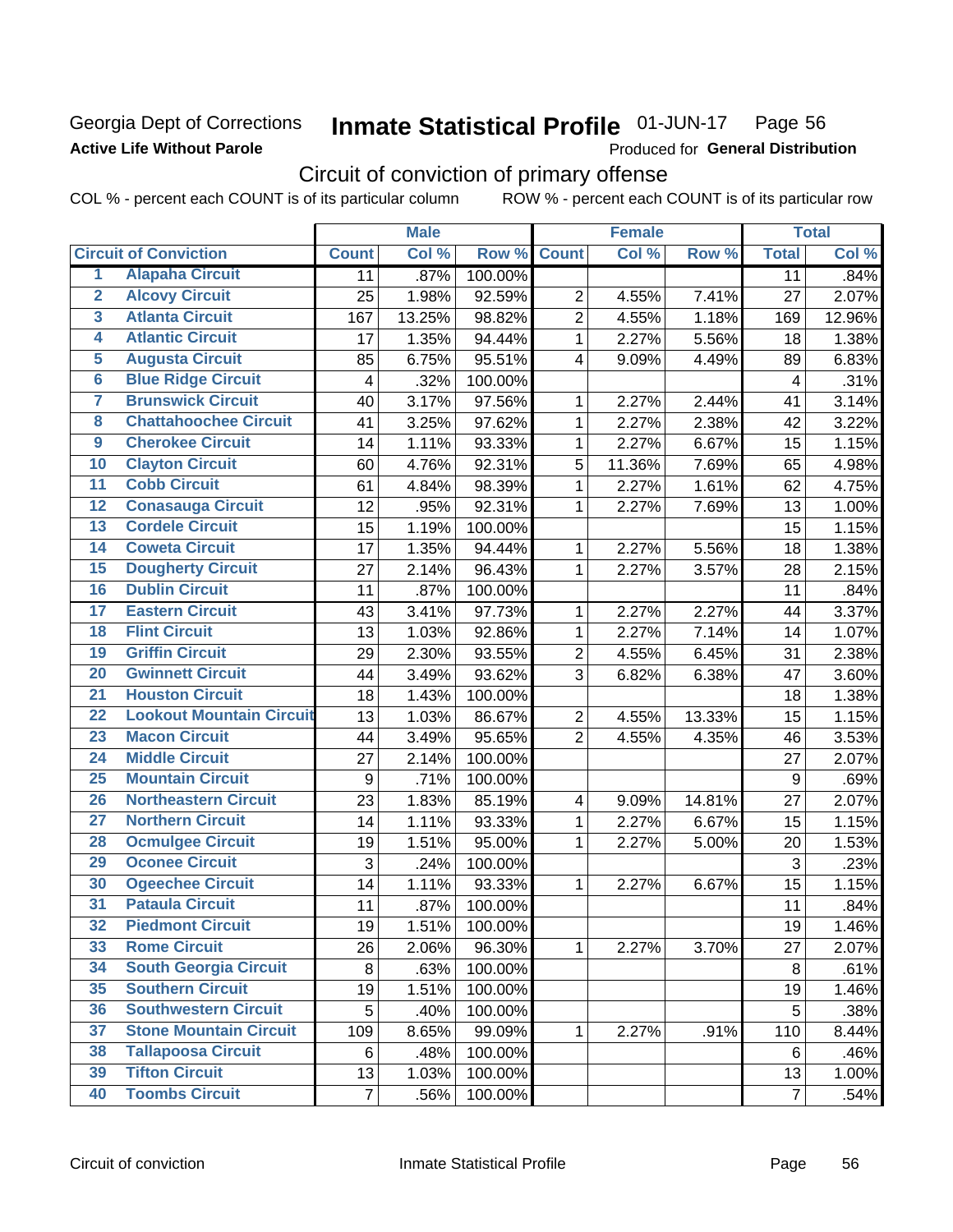# Georgia Dept of Corrections **Active Life Without Parole**

### Inmate Statistical Profile 01-JUN-17 Page 57

Produced for General Distribution

# Circuit of conviction of primary offense

COL % - percent each COUNT is of its particular column ROW % - percent each COUNT is of its particular row

|    |                                  |       | <b>Male</b>    |         |              | <b>Female</b> |       |                | <b>Total</b>   |
|----|----------------------------------|-------|----------------|---------|--------------|---------------|-------|----------------|----------------|
|    | <b>Circuit of Conviction</b>     | Count | Col %          | Row %   | <b>Count</b> | Col %         | Row % | <b>Total</b>   | Col %          |
| 41 | <b>Waycross Circuit</b>          | 28    | 2.22%          | 100.00% |              |               |       | 28             | 2.15%          |
| 42 | <b>Western Circuit</b>           | 23    | 1.83%          | 95.83%  |              | 2.27%         | 4.17% | 24             | 1.84%          |
| 43 | <b>Rockdale Circuit</b>          | 9     | .71%           | 100.00% |              |               |       | 9              | .69%           |
| 44 | <b>Douglas Circuit</b>           | 33    | 2.62%          | 94.29%  | 2            | 4.55%         | 5.71% | 35             | 2.68%          |
| 45 | <b>Appalachian Circuit</b>       | 4     | .32%           | 100.00% |              |               |       | 4              | .31%           |
| 46 | <b>Enotah Circuit</b>            | 2     | .16%           | 100.00% |              |               |       | $\overline{2}$ | .15%           |
| 47 | <b>Bell-Forsyth J.C.</b>         | 4     | .32%           | 100.00% |              |               |       | 4              | .31%           |
| 48 | <b>Towaliga Judicial Circuit</b> | 11    | .87%           | 100.00% |              |               |       | 11             | .84%           |
| 49 | <b>Paulding Circuit</b>          | 3     | .24%           | 100.00% |              |               |       | 3              | .23%           |
|    | <b>Total Rported</b>             | 1,260 | 100%           | 96.63%  | 44           | 100%          | 3.37% | 1,304          | 100%           |
|    | <b>Not Reported</b>              |       | 7              |         |              | $\mathbf{2}$  |       |                | 9              |
|    | <b>Grand Total</b>               |       | 1,267          |         |              | 46            |       | 1,313          |                |
|    | <b>Mode (most frequent)</b>      |       | <b>Atlanta</b> |         |              | Clayton       |       |                | <b>Atlanta</b> |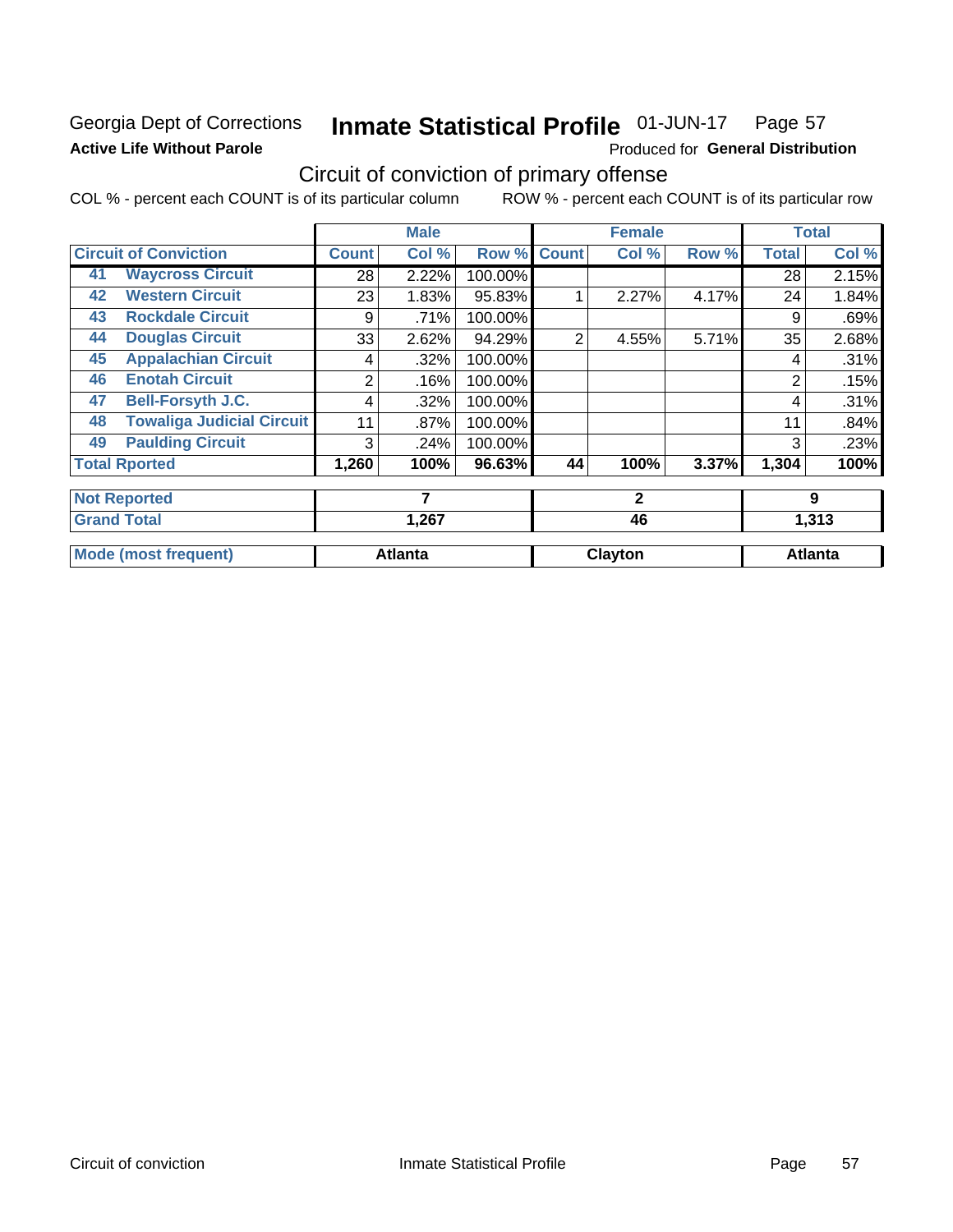# **Active Life Without Parole**

# Produced for General Distribution

# Years served (jail + prison) in this incarceration

COL % - percent each COUNT is of its particular column

|                        |                 | <b>Male</b> |         |                         | <b>Female</b> |       |                  | <b>Total</b> |
|------------------------|-----------------|-------------|---------|-------------------------|---------------|-------|------------------|--------------|
| <b>Years Served</b>    | <b>Count</b>    | Col %       | Row %   | <b>Count</b>            | Col %         | Row % | <b>Total</b>     | Col%         |
| Less than one year     | $\overline{39}$ | 3.08%       | 97.50%  | 1                       | 2.17%         | 2.50% | $\overline{40}$  | 3.05%        |
| 1 to 1.99 years        | 60              | 4.74%       | 93.75%  | 4                       | 8.70%         | 6.25% | 64               | 4.88%        |
| 2 to 2.99 years        | 89              | 7.03%       | 94.68%  | 5                       | 10.87%        | 5.32% | 94               | 7.16%        |
| 3 to 3.99 years        | 98              | 7.74%       | 96.08%  | 4                       | 8.70%         | 3.92% | 102              | 7.77%        |
| 4 to 4.99 years        | 106             | 8.37%       | 92.17%  | 9                       | 19.57%        | 7.83% | 115              | 8.77%        |
| 5 to 5.99 years        | 95              | 7.50%       | 94.06%  | 6                       | 13.04%        | 5.94% | 101              | 7.70%        |
| 6 to 6.99 years        | 96              | 7.58%       | 96.97%  | 3                       | 6.52%         | 3.03% | 99               | 7.55%        |
| 7 to 7.99 years        | 56              | 4.42%       | 96.55%  | 2                       | 4.35%         | 3.45% | 58               | 4.42%        |
| <b>8 to 8.99 years</b> | 41              | 3.24%       | 97.62%  | 1                       | 2.17%         | 2.38% | 42               | 3.20%        |
| 9 to 9.99 years        | 55              | 4.34%       | 98.21%  | 1                       | 2.17%         | 1.79% | 56               | 4.27%        |
| 10 to 10.99 years      | 32              | 2.53%       | 94.12%  | 2                       | 4.35%         | 5.88% | 34               | 2.59%        |
| 11 to 11.99 years      | 36              | 2.84%       | 97.30%  | $\mathbf 1$             | 2.17%         | 2.70% | 37               | 2.82%        |
| 12 to 12.99 years      | 30              | 2.37%       | 100.00% |                         |               |       | 30               | 2.29%        |
| 13 to 13.99 years      | 35              | 2.76%       | 100.00% |                         |               |       | 35               | 2.67%        |
| 14 to 14.99 years      | 39              | 3.08%       | 90.70%  | $\overline{\mathbf{4}}$ | 8.70%         | 9.30% | 43               | 3.28%        |
| 15 to 15.99 years      | 35              | 2.76%       | 97.22%  | 1                       | 2.17%         | 2.78% | 36               | 2.74%        |
| 16 to 16.99 years      | 46              | 3.63%       | 100.00% |                         |               |       | 46               | 3.51%        |
| 17 to 17.99 years      | 42              | 3.32%       | 100.00% |                         |               |       | 42               | 3.20%        |
| 18 to 18.99 years      | 30              | 2.37%       | 96.77%  | 1                       | 2.17%         | 3.23% | 31               | 2.36%        |
| 19 to 19.99 years      | 44              | 3.48%       | 100.00% |                         |               |       | 44               | 3.35%        |
| 20 to 20.99 years      | 42              | 3.32%       | 97.67%  | 1                       | 2.17%         | 2.33% | 43               | 3.28%        |
| 21 to 21.99 years      | 29              | 2.29%       | 100.00% |                         |               |       | 29               | 2.21%        |
| 22 to 22.99 years      | 28              | 2.21%       | 100.00% |                         |               |       | 28               | 2.13%        |
| 23 to 23.99 years      | 19              | 1.50%       | 100.00% |                         |               |       | 19               | 1.45%        |
| 24 to 24.99 years      | 11              | 0.87%       | 100.00% |                         |               |       | 11               | 0.84%        |
| 25 to 25.99 years      | 4               | 0.32%       | 100.00% |                         |               |       | 4                | 0.30%        |
| 26 to 26.99 years      | 5               | 0.39%       | 100.00% |                         |               |       | 5                | 0.38%        |
| 28 to 28.99 years      | 9               | 0.71%       | 100.00% |                         |               |       | $\boldsymbol{9}$ | 0.69%        |
| 29 to 29.99 years      | $\mathbf 1$     | 0.08%       | 100.00% |                         |               |       | $\mathbf{1}$     | 0.08%        |
| Thirty + years         | 14              | 1.11%       | 100.00% |                         |               |       | 14               | 1.07%        |
| <b>Total Reported</b>  | 1,266           | 100%        | 96.49%  | 46                      | 100%          | 3.51% | 1,312            | 100.0%       |

| <b>Not Reported</b>     |                 |                 |                 |
|-------------------------|-----------------|-----------------|-----------------|
| <b>Grand Total</b>      | 1,267           | 46              | 1,313           |
|                         |                 |                 |                 |
| Mean<br>(average)       | 10.29           | 6.6             | 10.16           |
| <b>Median (middle)</b>  | 7.94            |                 | 7.77            |
| Mode<br>(most frequent) | 5 to 5.99 years | 7 to 7.99 years | 5 to 5.99 years |
|                         |                 |                 |                 |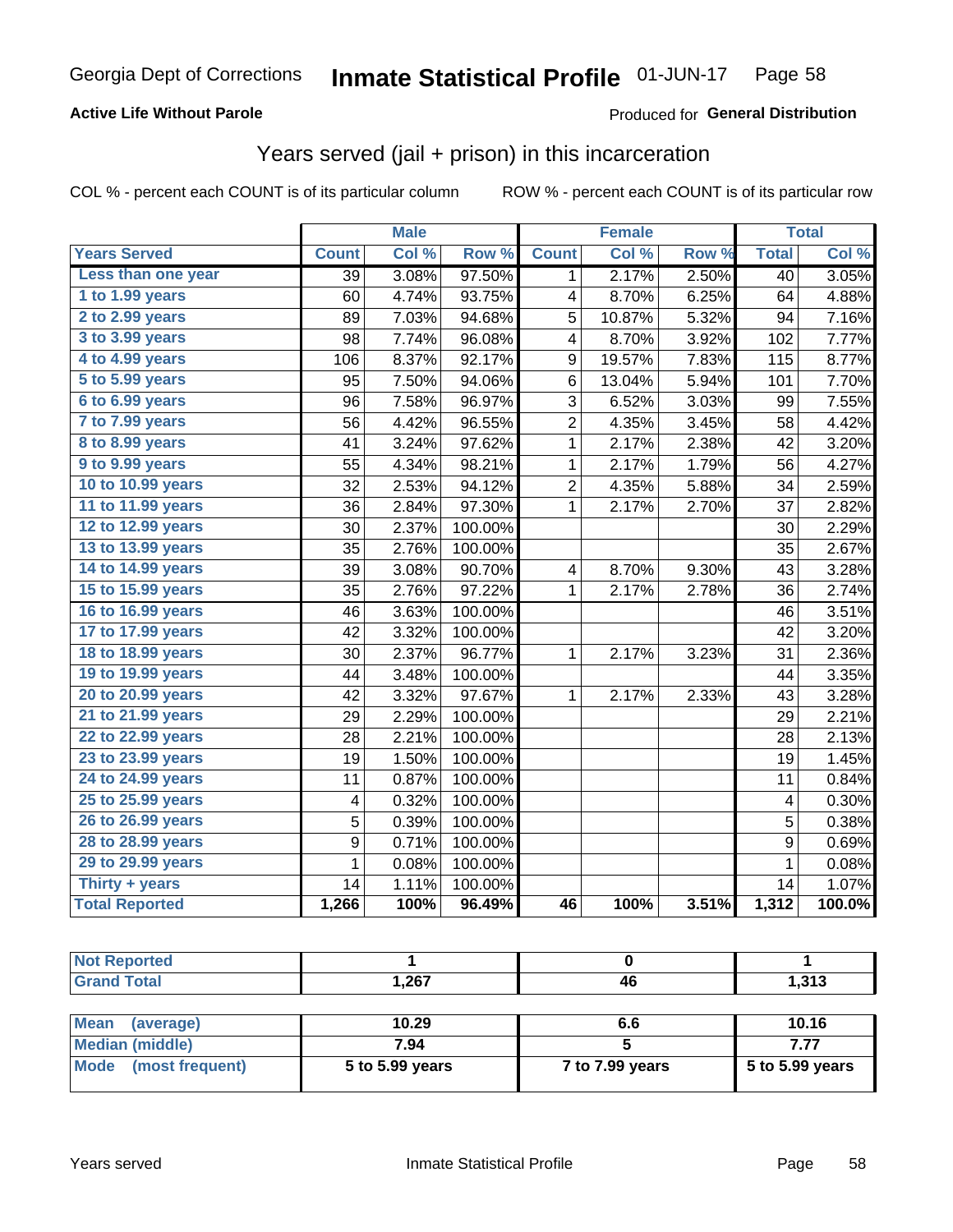#### Inmate Statistical Profile 01-JUN-17 Page 59

# **Active Life Without Parole**

Produced for General Distribution

# Results of most recent HIV tests

COL % - percent each COUNT is of its particular column

|                         | <b>Male</b>       |           |        | <b>Female</b> |          |          | Total |        |
|-------------------------|-------------------|-----------|--------|---------------|----------|----------|-------|--------|
| <b>HIV Test Results</b> | <b>Count</b>      | Col%      | Row %I | <b>Count</b>  | Col %    | Row %    | Total | Col %  |
| <b>Positive</b>         | a                 | 0.73%     | 90.00% |               | $2.33\%$ | 10.00%   | 10    | 0.79%  |
| <b>Negative</b>         | .216              | $99.27\%$ | 96.66% | 42            | 97.67%   | $3.34\%$ | .258  | 99.21% |
| <b>Total Reported</b>   | $.225$ $^{\circ}$ | 100%      | 96.61% | 43            | 100%     | 3.39%    | 1,268 | 100%   |

| <b>Not Reported</b>             | 44     |    | ,,,<br>᠇        |
|---------------------------------|--------|----|-----------------|
| <b>Total</b><br>G <sub>rx</sub> | 267, ا | 46 | 242<br>د ۱ د, ۱ |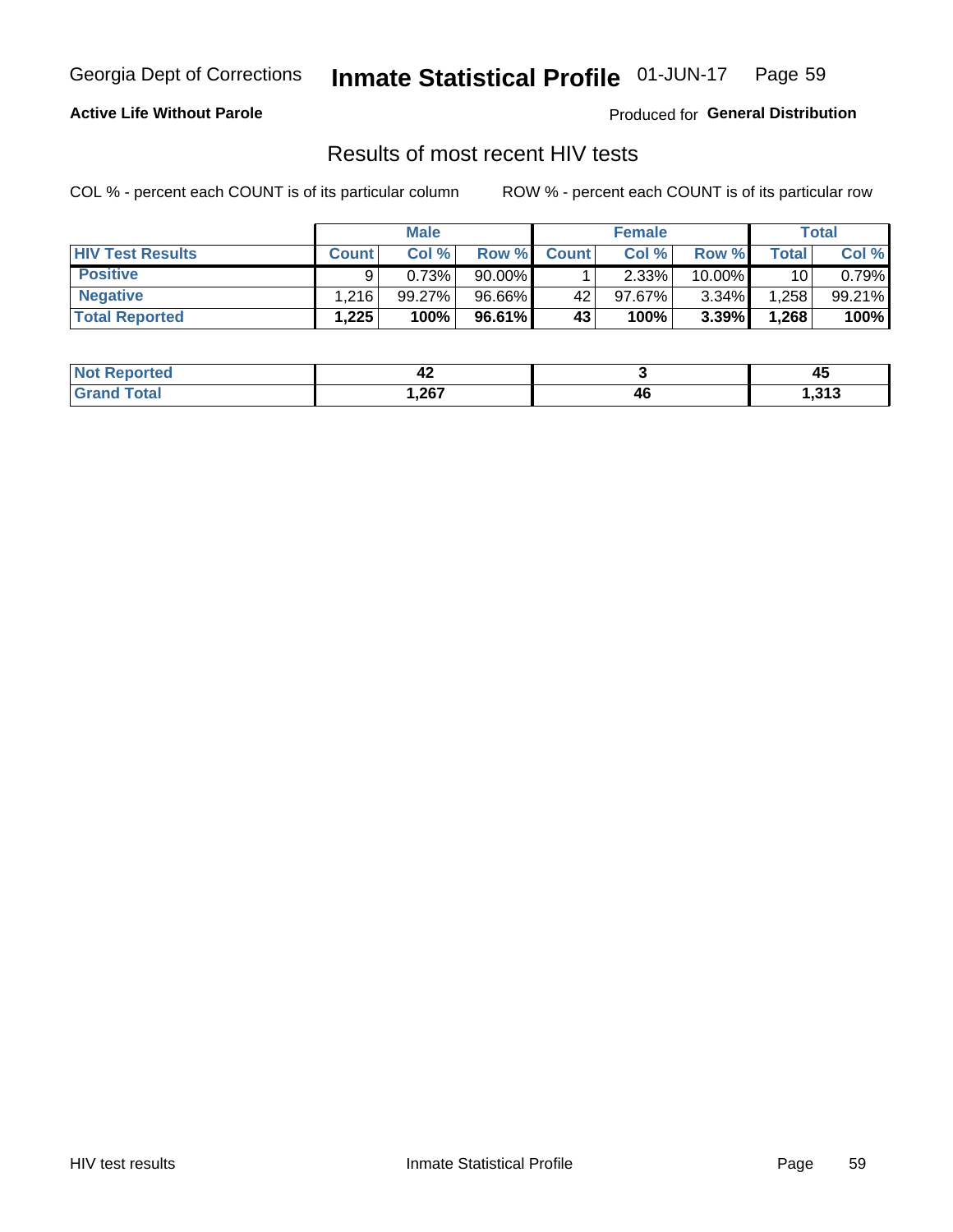# Georgia Dept of Corrections **Inmate Statistical Profile** 01-JUN-17 Page 60

# **Active Life Without Parole**

Produced for **General Distribution**

# Results of most recent tuberculosis test

COL % - percent each COUNT is of its particular column ROW % - percent each COUNT is of its particular row

|                                  | <b>Male</b>  |        |           | <b>Female</b> |        |          | Total              |        |
|----------------------------------|--------------|--------|-----------|---------------|--------|----------|--------------------|--------|
| <b>Tuberculosis Test Results</b> | <b>Count</b> | Col%   | Row %I    | <b>Count</b>  | Col %  | Row %    | Total <sub>1</sub> | Col %  |
| <b>Positive on current test</b>  | 267          | 21.29% | 98.89%    |               | 6.98%  | $1.11\%$ | 270                | 20.82% |
| <b>Negative</b>                  | 987          | 78.71% | $96.11\%$ | 40            | 93.02% | $3.89\%$ | 1,027              | 79.18% |
| <b>Total Reported</b>            | .254         | 100%   | 96.68%    | 43            | 100%   | 3.32%    | 1,297              | 100%   |

| <b>Not Reported</b> |      |    |                |
|---------------------|------|----|----------------|
| <b>Total</b>        | ,267 | 46 | 242<br>د ∟ د.⊦ |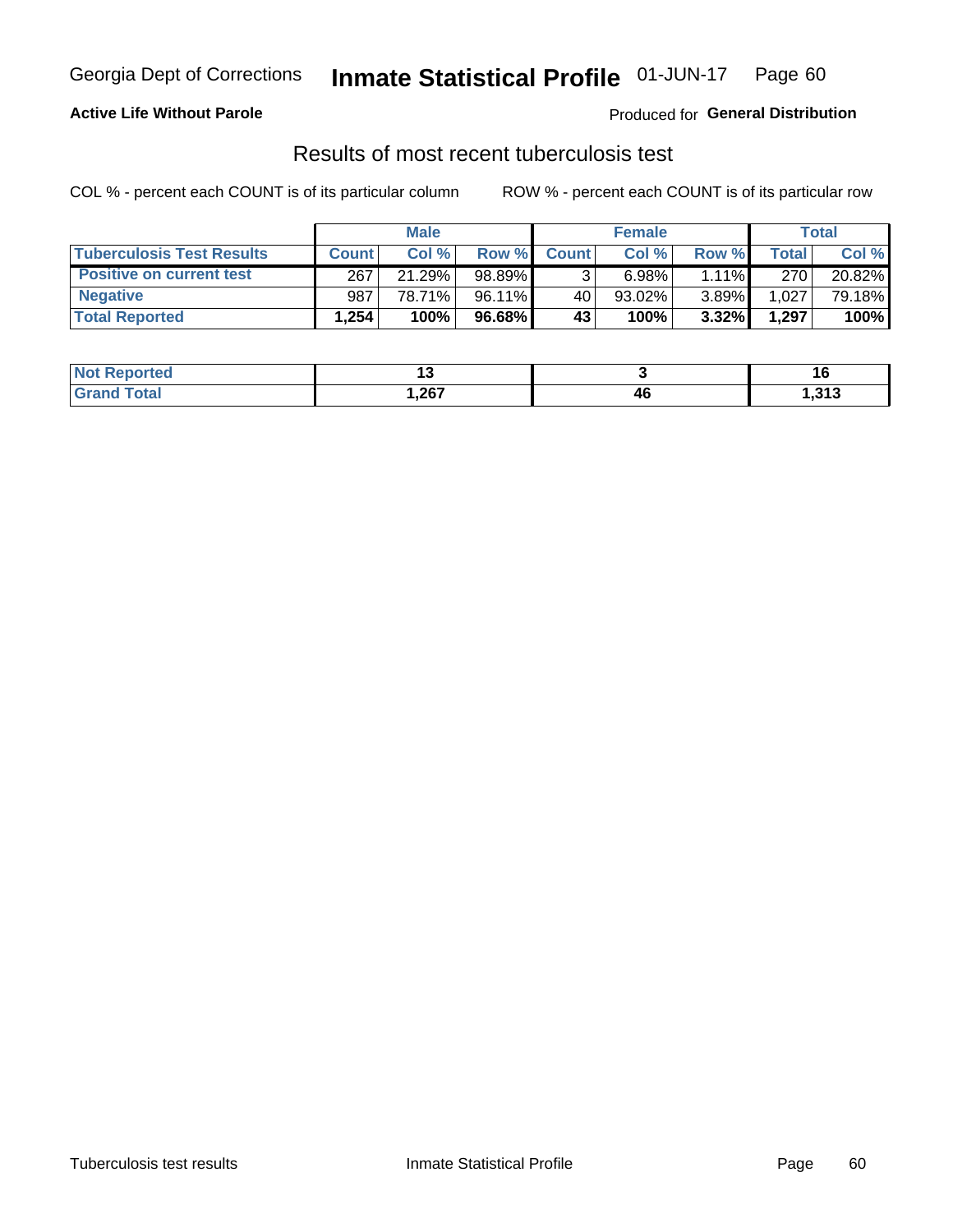# Georgia Dept of Corrections **Inmate Statistical Profile** 01-JUN-17 Page 61

# **Active Life Without Parole**

Produced for **General Distribution**

# Results of most recent syphilis test

COL % - percent each COUNT is of its particular column ROW % - percent each COUNT is of its particular row

|                                 |              | <b>Male</b> |           |              | <b>Female</b> |       |              | Total  |
|---------------------------------|--------------|-------------|-----------|--------------|---------------|-------|--------------|--------|
| <b>Syphilis Test Results</b>    | <b>Count</b> | Col%        | Row %     | <b>Count</b> | Col %         | Row % | <b>Total</b> | Col %  |
| <b>Positive on current test</b> |              | 2.77%       | $94.44\%$ |              | 9.09%         | 5.56% | 18           | 2.88%  |
| <b>Negative</b>                 | 596          | 97.23%      | 98.35%    | 10           | $90.91\%$     | 1.65% | 606          | 97.12% |
| <b>Total Reported</b>           | 613          | 100%        | 98.24%    | 11           | 100%          | 1.76% | 624          | 100%   |

| <b>Not Reported</b> | 654    | つん<br>◡ | 689   |
|---------------------|--------|---------|-------|
| <b>Grand Total</b>  | 267, ا | 46      | 1,313 |